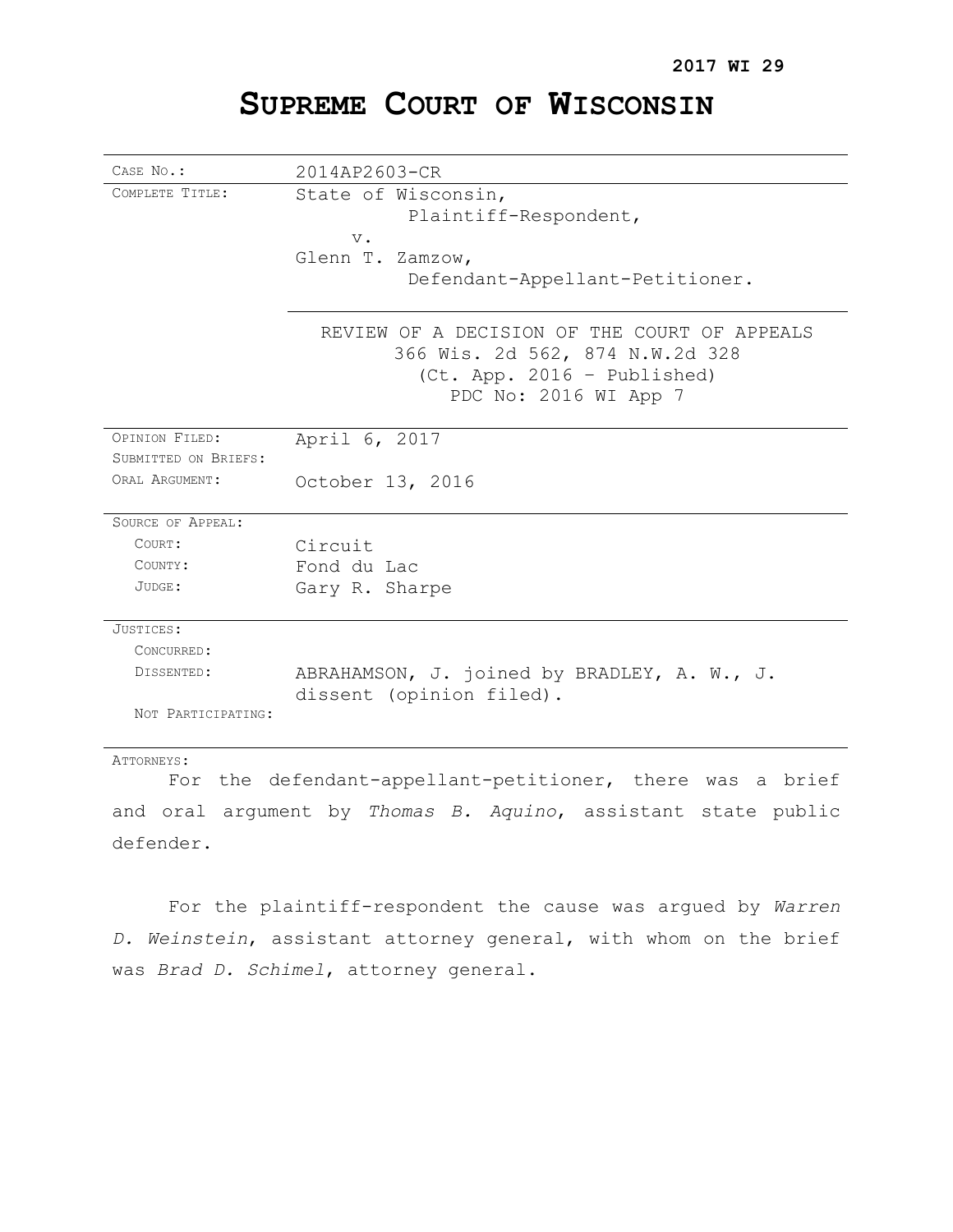## **2017 WI 29**

#### NOTICE

**This opinion is subject to further editing and modification. The final version will appear in the bound volume of the official reports.** 

No. 2014AP2603-CR (L.C. No. 2011CT145)

STATE OF WISCONSIN  $\qquad \qquad : \qquad \qquad$  IN SUPREME COURT

**State of Wisconsin,**

 **Plaintiff-Respondent,**

 **v.**

 $\overline{a}$ 

**Glenn T. Zamzow,**

 **Defendant-Appellant-Petitioner.**

Diane M. Fremgen

**APR 6, 2017**

**FILED**

Clerk of Supreme Court

REVIEW of a decision of the Court of Appeals. *Affirmed.*

¶1 REBECCA GRASSL BRADLEY, J. We review a published opinion of the court of appeals,<sup>1</sup> which determined that use of a deceased police officer's recorded statements at a suppression hearing<sup>2</sup> did not violate Glenn T. Zamzow's rights under the Confrontation Clause of the Sixth Amendment or the Due Process Clause of the Fourteenth Amendment to the United States Constitution. We hold that the Confrontation Clause protects a

 $1$  State v. Zamzow, 2016 WI App 7, 366 Wis. 2d 562, 874 N.W.2d 328.

 $2$  The Honorable Gary R. Sharpe, Fond du Lac County Circuit Court, presiding.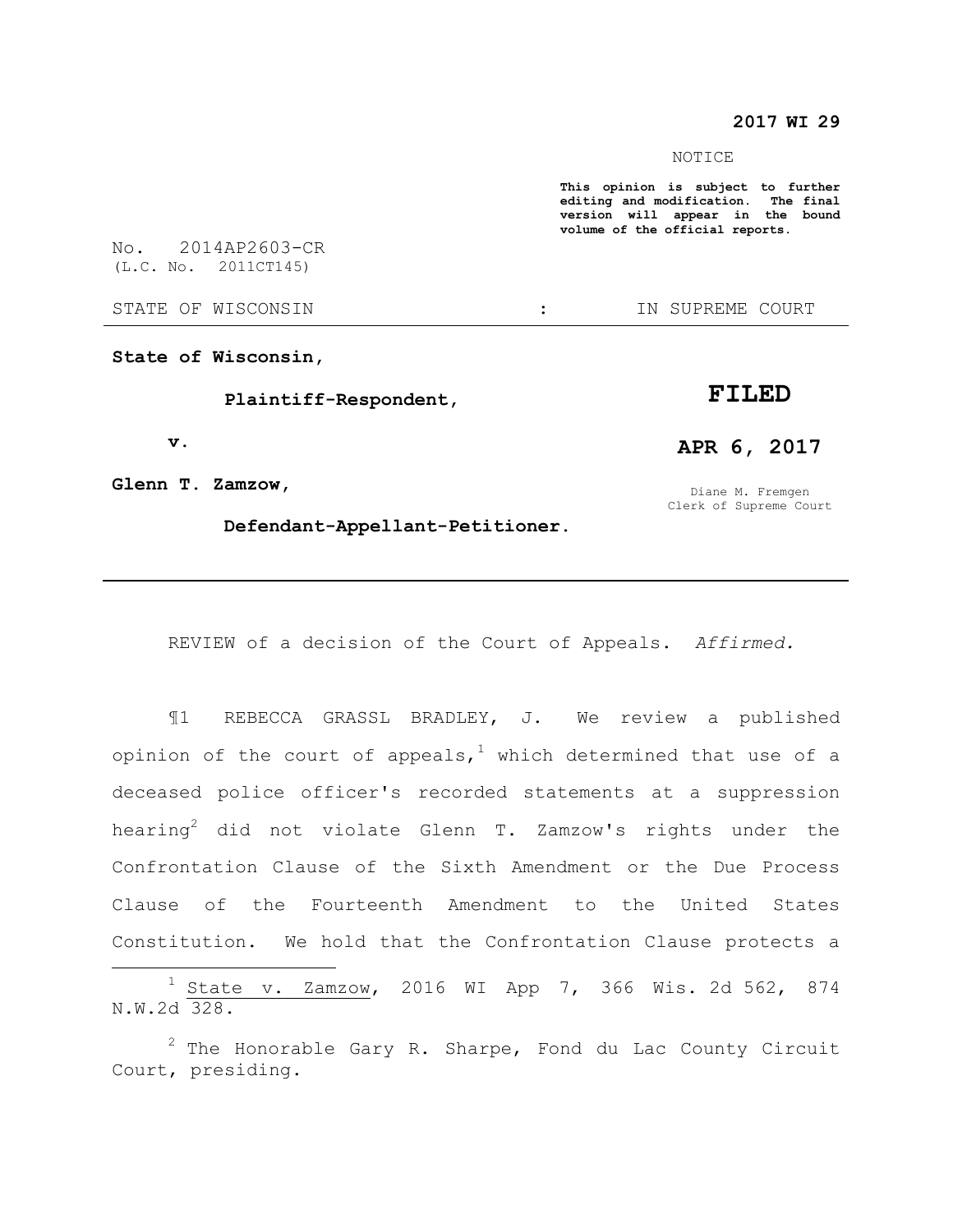defendant's right to confrontation at trial but not at suppression hearings, and admission of the deceased officer's recorded statements during the suppression hearing did not deprive Zamzow of due process. We therefore affirm.

#### I. BACKGROUND

¶2 Officer Craig Birkholz of the Fond du Lac Police Department stopped Zamzow's car early on a Sunday morning after observing the car cross the center line. During the stop, Zamzow smelled of intoxicants and admitted to drinking alcohol. Officer Curt Beck arrived on the scene with a third officer to assist Birkholz. The officers arrested Zamzow, and the State charged him with operating while intoxicated and operating with a prohibited alcohol concentration, both as third offenses.<sup>3</sup> Zamzow filed a motion to suppress all evidence obtained during the stop, claiming Birkholz lacked reasonable suspicion. Before the court could hold a suppression hearing, Birkholz died.

¶3 With Birkholz unavailable to testify at the suppression hearing, the State instead relied on a recording of the stop, as well as testimony by Beck and a computer forensic specialist from the police department, to establish reasonable suspicion. The computer forensic specialist first testified about recordings from cameras mounted on the two squad cars involved in the stop. He testified that he prepared a DVD containing the dashboard camera video from each car. Next, Beck

 $\overline{a}$ 

 $3$  See Wis. Stat. § 346.63(1)(a)-(b) (2011-12).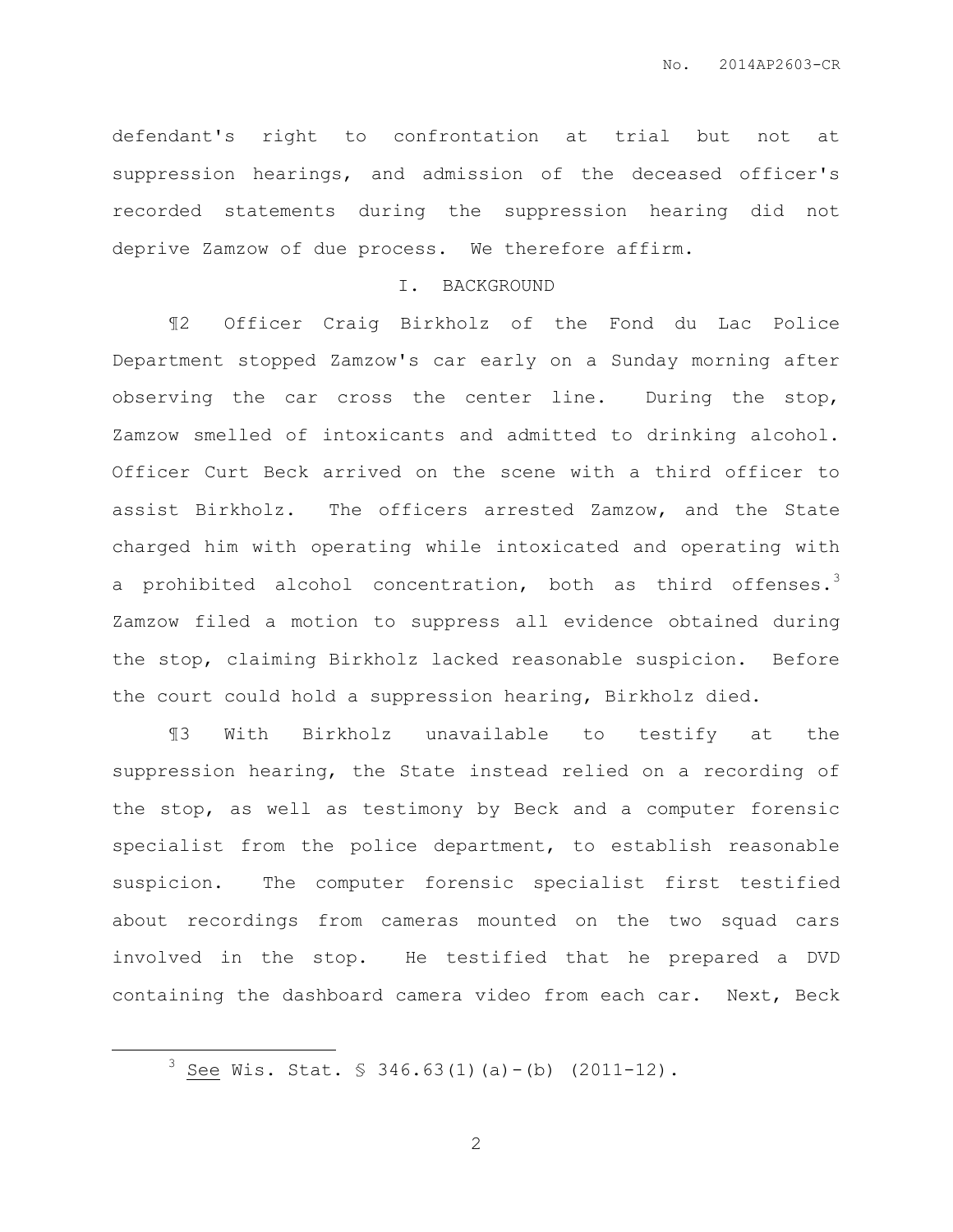explained his role in assisting with the stop. He acknowledged watching the DVD with the dashboard camera videos, and he confirmed that the recording produced by his own car's camera fairly and accurately depicted the stop as he remembered it. Additionally, he confirmed that the dashboard camera video from Birkholz's car fairly and accurately depicted the events Beck personally observed, and verified that the video consisted of a continuous and uninterrupted segment.

¶4 Based on the two officers' testimony——and over defense counsel's objection to the impossibility of cross-examining Birkholz about his reasons for initiating the stop—the circuit court allowed the State to introduce the video from Birkholz's car, which the court viewed. After hearing arguments from Zamzow's counsel and from the State, the court took the suppression motion under advisement in order to further review the video. While watching the video again in chambers, the circuit court discovered that the recording included audio, which had not accompanied the video at the suppression hearing. The court ordered a second suppression hearing so the audio accompanying the video could be played on the court record.

¶5 At the second suppression hearing, the court heard the initial statement Birkholz made to Zamzow after initiating the stop: "Officer Birkholz, city police. The reason I stopped you is you were crossing the center line there coming at me and then again when I turned around and got behind you." The court also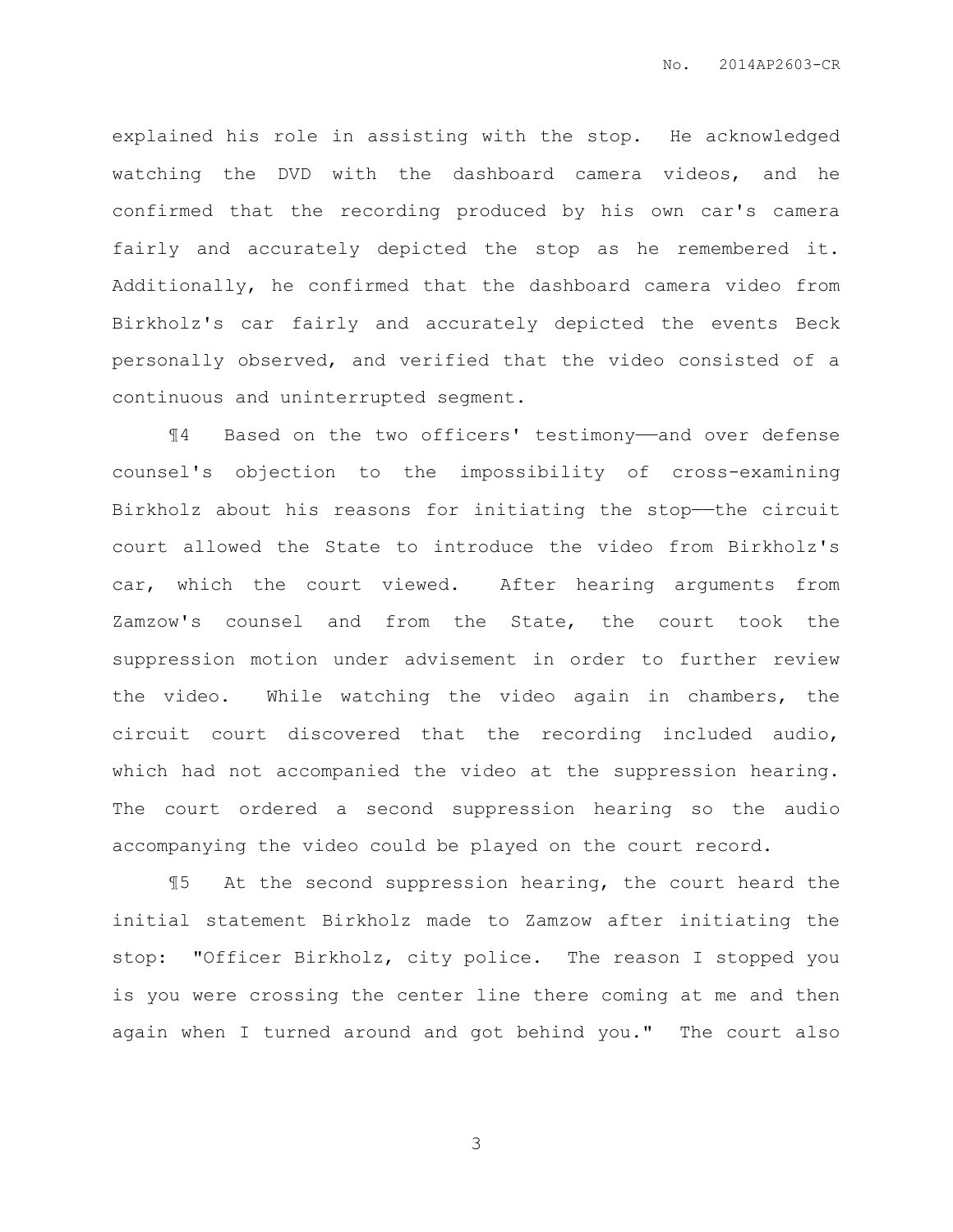heard audio in which Birkholz explained his basis for the stop to the arriving officers.<sup>4</sup> Zamzow's counsel objected to admission of both audio statements, arguing that the inability to cross-examine Birkholz denied Zamzow his right to confront a witness against him.

¶6 The circuit court denied Zamzow's suppression motion and made the following findings of fact:

[O]n Sunday night, March 13th, at 3:04 a.m. or thereabouts, the officer in this case, deceased Officer Birkholz, did make an observation that the defendant had crossed the center line on Johnson Street as he was approaching the Johnson street bridge from the east traveling west. The officer turned around, stopped the vehicle, and has testified that the vehicle crossed the center line again as it was going over the Johnson Street bridge.

From the video, the court could not "discern in any fashion . . . whether a cross of the center line occurred prior to the two vehicles crossing paths," and the court added that it was "difficult from the video to discern whether the defendant's vehicle actually crossed the center line as it was going over the bridge." Focusing instead on the statement Birkholz made to Zamzow, the court concluded, "[T]he . . . testimony that the vehicle did, in fact, cross the center line twice in that short amount of time" provided a "sufficient basis for the officer to have made a stop for further inquiry."

 $\overline{a}$ 

<sup>&</sup>lt;sup>4</sup> In its reasonable suspicion determination, the court did not rely on Birkholz's statement to the arriving officers.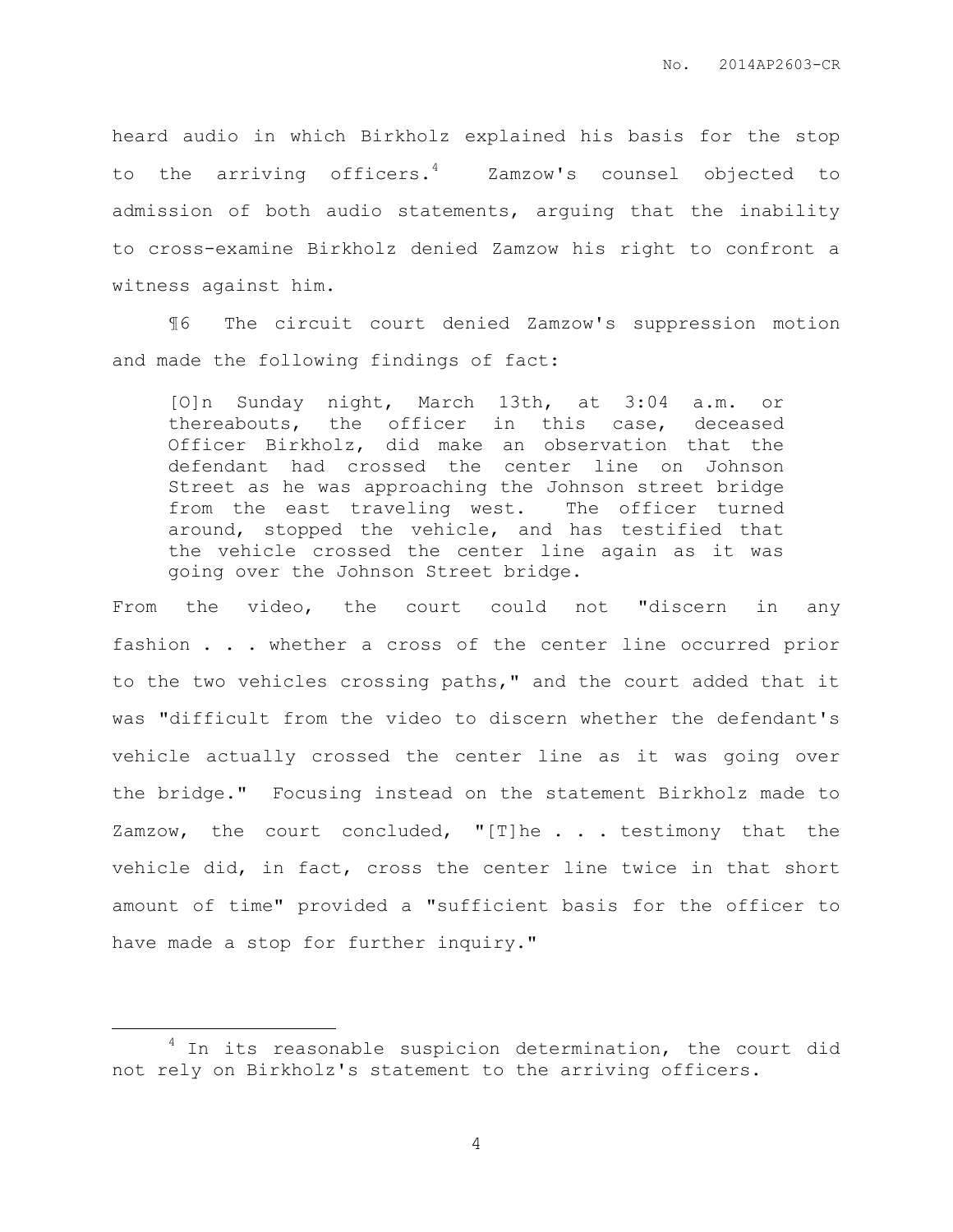¶7 On Zamzow's motion for reconsideration, the circuit court clarified its decision. Relying on State v. Frambs, 157 Wis. 2d 700, 460 N.W.2d 811 (Ct. App. 1990), the court concluded that the Confrontation Clause does not apply at a suppression hearing. The court added that, even if the Confrontation Clause does apply at suppression hearings, Birkholz's statement to Zamzow was nontestimonial and therefore admissible.

¶8 Zamzow proceeded to trial, and a jury convicted him on both counts. At trial, the jury did not hear the audio recording of Birkholz's statement. After the circuit court denied Zamzow's motion for postconviction relief, he appealed and the court of appeals affirmed. State v. Zamzow, 2016 WI App 7, ¶1, 366 Wis. 2d 562, 874 N.W.2d 328. The court of appeals agreed with the circuit court that "the Confrontation Clause simply does not apply to pretrial hearings such as the suppression hearing at issue in this case." Id.,  $\mathbb{I}11$ . Emphasizing United States Supreme Court precedent suggesting the right to confrontation is a trial right, the court rejected Zamzow's contention that Crawford v. Washington, 541 U.S. 36 (2004), undermined Frambs and extended the confrontation right to pretrial proceedings. Id., ¶¶10-11. Additionally, the court of appeals rejected Zamzow's claim, first raised in his postconviction motion, that admitting the audio statements denied him due process of law. Id., ¶16. In particular, the court of appeals relied on United States v. Matlock, 415 U.S. 164 (1974), and United States v. Raddatz, 447 U.S. 667 (1980), to conclude that "the Supreme Court has, at a minimum, intimated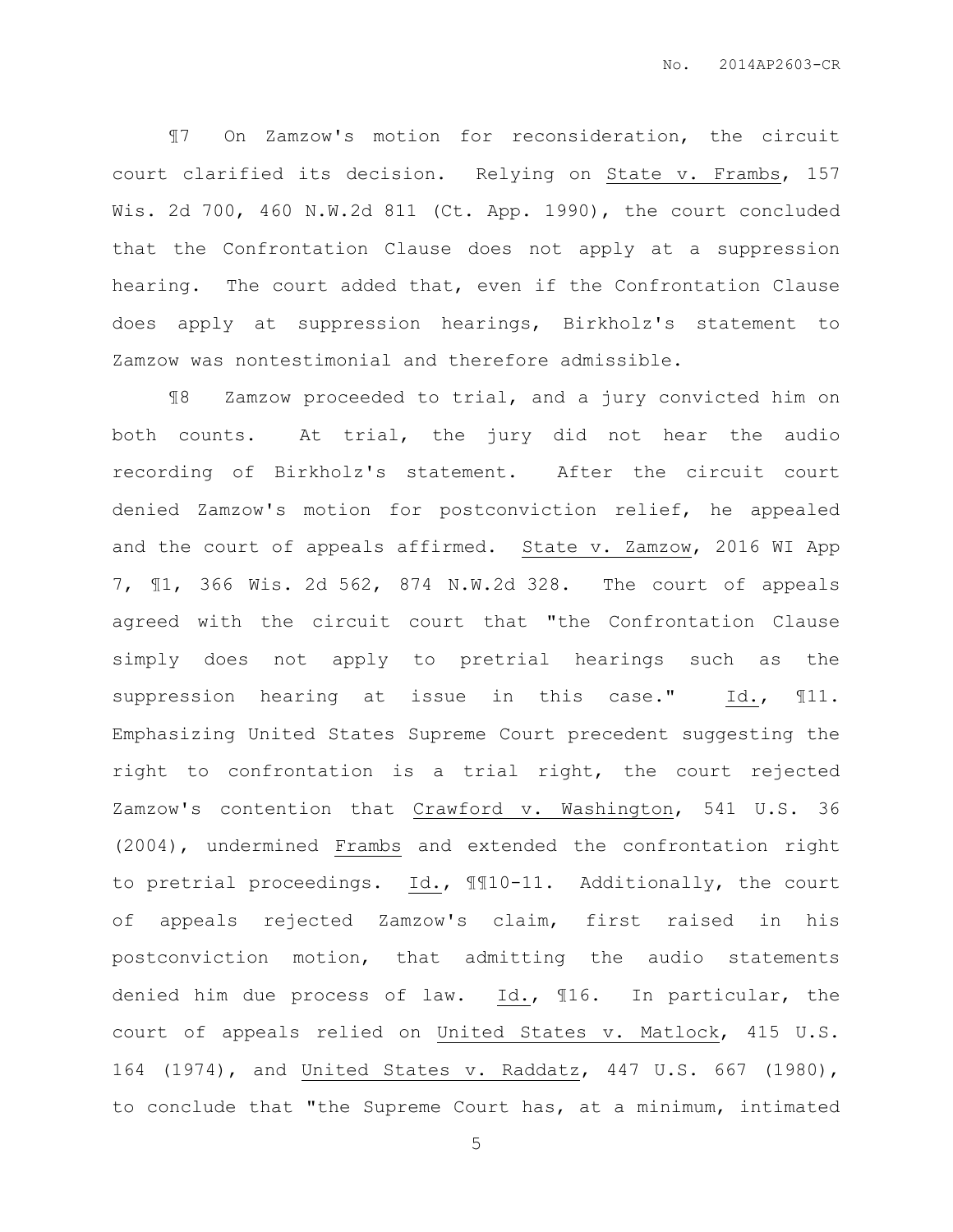that admission at a pretrial suppression hearing of hearsay statements where the declarant cannot be cross-examined does not present a due process problem." Zamzow, 366 Wis. 2d 562, 113.

¶9 Zamzow filed a petition for review, which we granted.

## II. STANDARD OF REVIEW

¶10 Ordinarily, the decision whether to admit evidence is within the circuit court's discretion. State v. Griep, 2015 WI 40, ¶17, 361 Wis. 2d 657, 863 N.W.2d 567 (citing State v. Deadwiller, 2013 WI 75, ¶17, 350 Wis. 2d 138, 834 N.W.2d 362). Whether the admission of evidence violates a defendant's rights under the Confrontation Clause of the Sixth Amendment presents a question of law, which this court reviews de novo. Id. (citing Deadwiller, 350 Wis. 2d 138, ¶17). "Whether a defendant's right to due process was violated also presents a question of law that we review de novo." State v. McGuire, 2010 WI 91, ¶26, 328 Wis. 2d 289, 786 N.W.2d 227.

## III. ANALYSIS

#### A. The Confrontation Right

¶11 The Sixth Amendment to the United States Constitution provides: "In all criminal prosecutions, the accused shall enjoy the right . . . to be confronted with the witnesses against him . . . ." In Pointer v. Texas, 380 U.S. 400 (1965), the Supreme Court held that the Sixth Amendment's Confrontation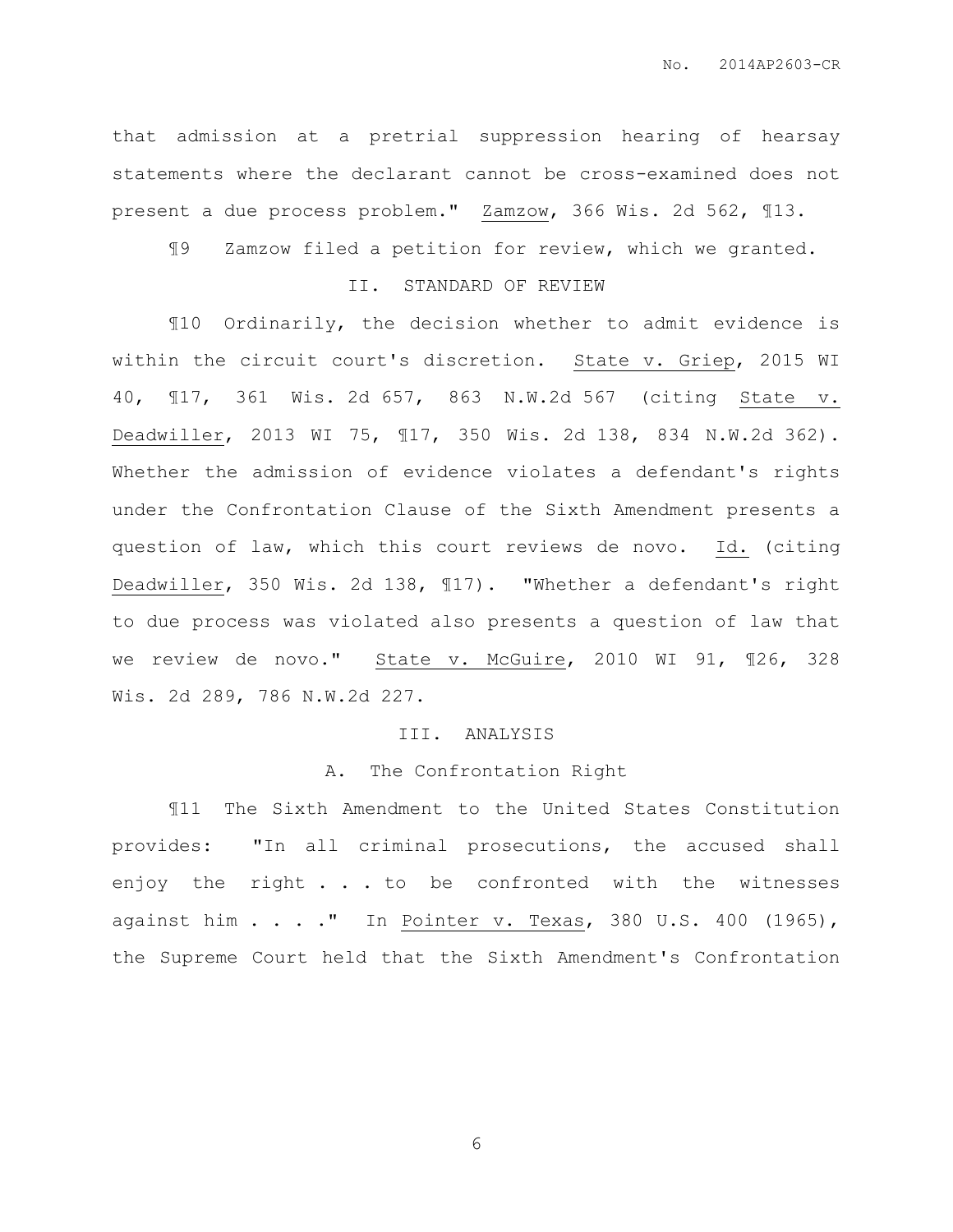Clause applies to the states through the Due Process Clause of the Fourteenth Amendment. Id. at 403, 405.<sup>5</sup>

¶12 Zamzow contends the Sixth Amendment right to confrontation "[i]n all criminal prosecutions" guarantees a right to confront the witnesses against him at suppression hearings. Although he acknowledges the Supreme Court has never directly addressed the question, he argues the Court assumed the Confrontation Clause applies at a suppression hearing in McCray v. Illinois, 386 U.S. 300 (1967).<sup>6</sup> He also draws analogies to the Court's decisions regarding other Sixth Amendment rights, noting the Public Trial Clause applies at suppression hearings,

 $\overline{a}$ 

<sup>5</sup> Zamzow has not raised any argument that his right to confrontation differs under the Wisconsin Constitution, which provides that "[i]n all criminal prosecutions the accused shall enjoy the right . . . to meet the witnesses face to face." Wis. Const. art. I, § 7. "We have observed that [the Confrontation Clause and Wis. Const. art. I, § 7] are 'generally' coterminous  $\ldots$  ." State v. Rhodes, 2011 WI 73, 128, 336 Wis. 2d 64, 799 N.W.2d 850 (citing State v. Hale, 2005 WI 7, ¶43, 277 Wis. 2d 593, 691 N.W.2d 637).

 $6$  In support of this argument, Zamzow directs us to Professor LaFave's Search and Seizure, which asserts, "It should not be assumed that the right of confrontation has no application at a Fourth Amendment suppression hearing, for such is not the case." 6 Wayne R. LaFave, Search and Seizure § 11.2(d), at 92 (5th ed. 2012). But see 3 Wayne R. LaFave et al., Criminal Procedure § 10.5(e), at 618 (4th ed. 2015) ("[D]efendant's right of cross-examination at the suppression hearing may be substantially narrower than that available at trial." (citing McCray v. Illinois, 386 U.S. 300 (1967))); cf. Nancy Hollander et al., Wharton's Criminal Procedure § 8:10, at 8-28 (14th ed. 2015) ("At the federal level, the defendant's right to confront a witness, embodied in the Sixth Amendment of the Constitution, was early held not to apply to the preliminary hearing." (footnote omitted)).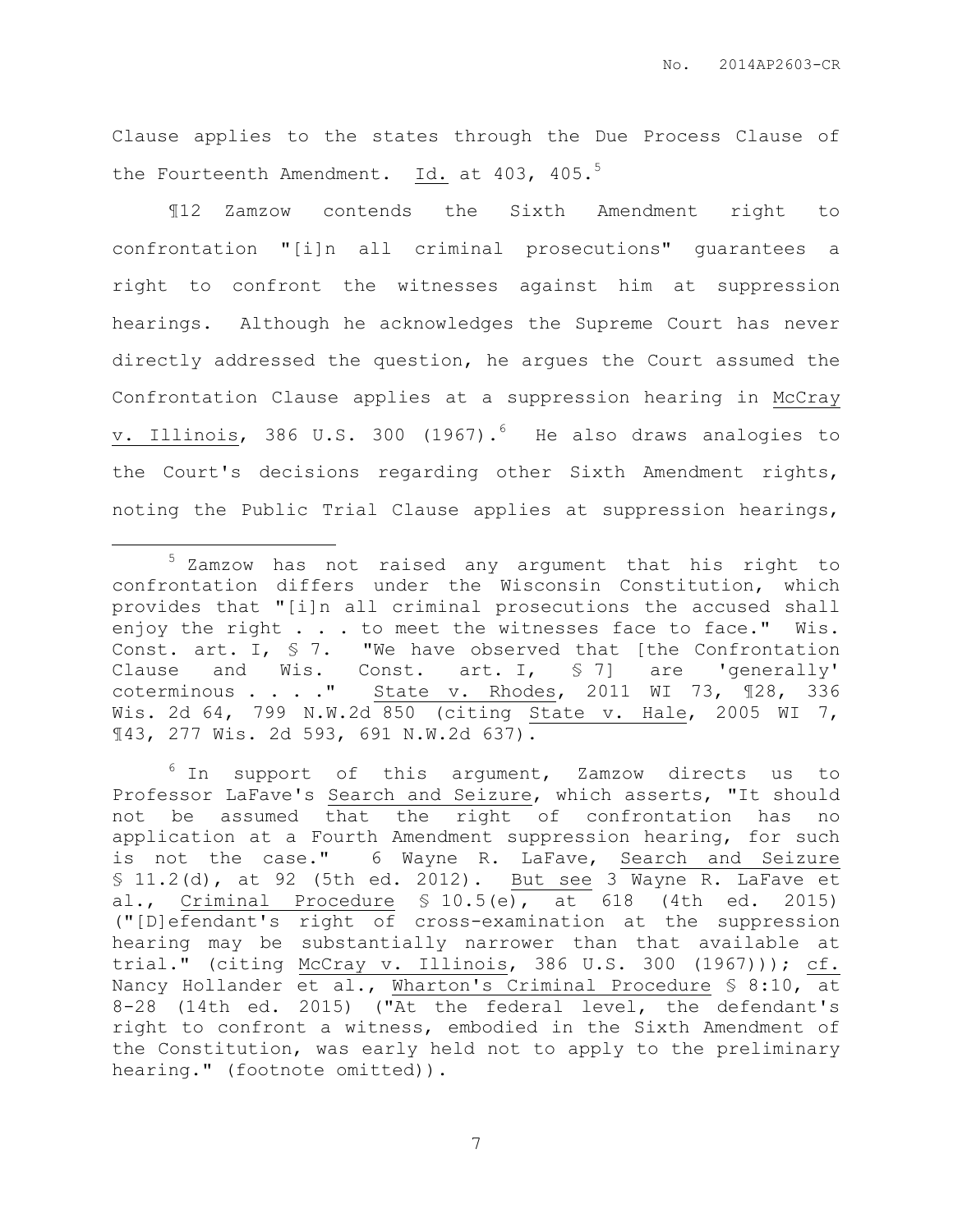Waller v. Georgia, 467 U.S. 39, 46-47 (1984), and the Counsel Clause applies at preliminary hearings, Coleman v. Alabama, 399 U.S. 1, 9-10 (1970). Emphasizing the Court's relatively recent overhaul of its Confrontation Clause jurisprudence in Crawford, Zamzow asserts that evidence presented at suppression hearings should also be subject to the Confrontation Clause's guaranteed procedural mechanism for scrutinizing witness testimony.

¶13 In recent years, Crawford and its progeny initiated a reassessment of the nature of the Confrontation Clause's protections. See Crawford, 541 U.S. at 61 ("To be sure, the Clause's ultimate goal is to ensure reliability of evidence, but it is a procedural rather than a substantive guarantee."). By contrast, Zamzow presents a different question here, asking not what the Confrontation Clause protects but when its protections apply. To answer Zamzow's question, we begin with the text of the Sixth Amendment and, building on the historical analyses in Crawford, examine the Confrontation Clause's meaning at the time of its adoption.

¶14 On its face, the Sixth Amendment's introductory phrase "[i]n all criminal prosecutions" seems to speak in broad terms, and early English dictionaries provide little guidance regarding the scope of "prosecutions" during the Framing era. Samuel Johnson's dictionary defined a "prosecution" as a "[s]uit against a man, in a criminal cause." 2 Samuel Johnson, A Dictionary of the English Language (London 1756). Noah Webster provided a more comprehensive definition: "the process of exhibiting formal charges against an offender before a legal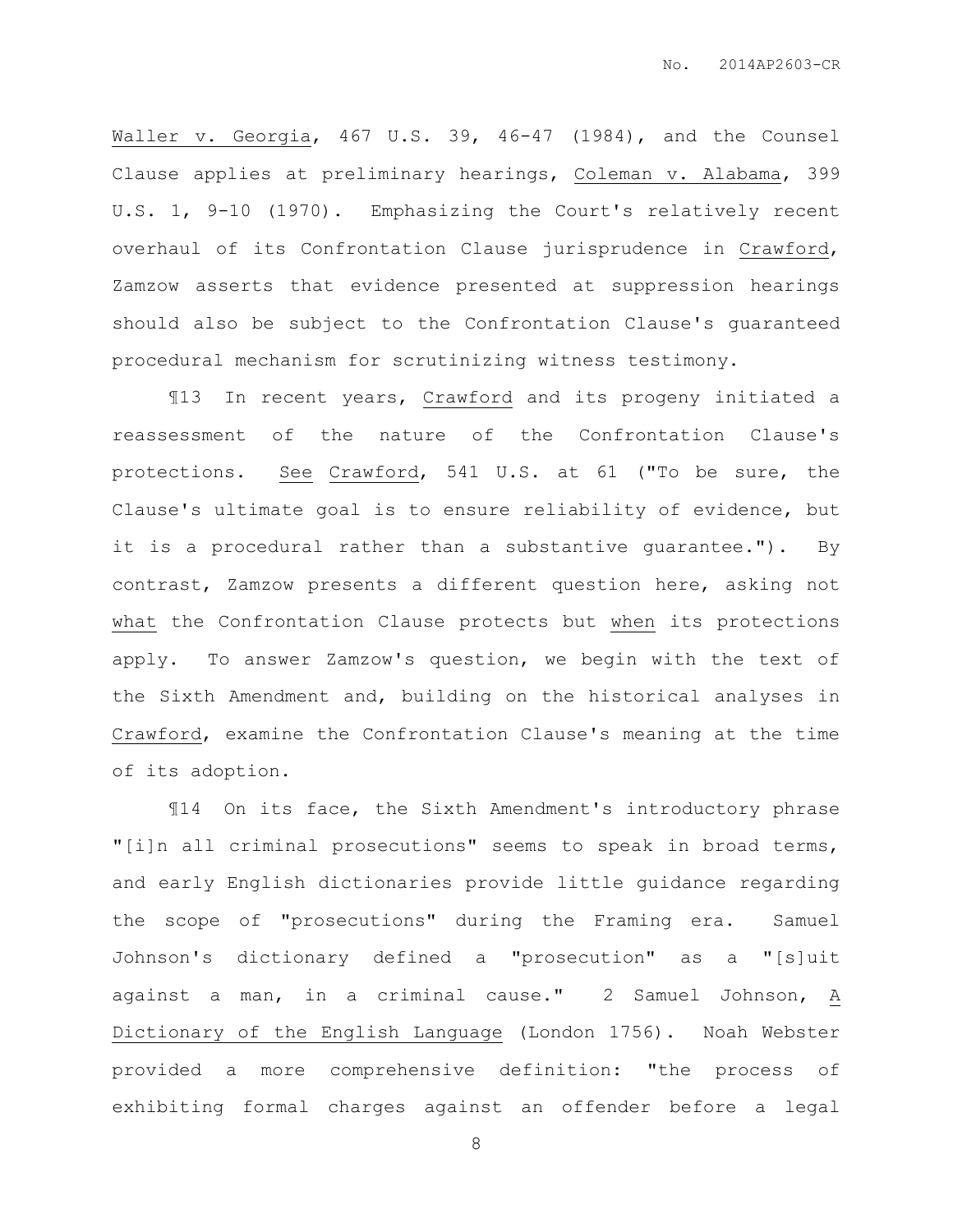tribunal, and pursuing them to final judgment." 2 Noah Webster, An American Dictionary of the English Language (New York, S. Converse 1828). Although both definitions contemplate a formal process for pursuing criminal charges, neither delineates the specific procedures used to determine guilt or innocence. Consequently, the Sixth Amendment's text does not alone provide precise insights into the applicability of the Confrontation Clause during particular stages of a criminal proceeding.

¶15 Accordingly, because "[t]he founding generation's immediate source of the [right to confront one's accusers] . . . was the common law," Crawford, 541 U.S. at 43, we also look to the common law to guide our understanding of the Confrontation Clause's meaning. See Mattox v. United States, 156 U.S. 237, 243 (1895) ("We are bound to interpret the Constitution in the light of the law as it existed at the time it was adopted . . . . "). Blackstone extolled the virtues of confrontation in his discussion of "the nature and method of the trial by jury." 3 William Blackstone, Commentaries on the Laws of England 349 (Philadelphia 1772) (emphasis omitted). He explained that "the confronting of adverse witnesses" affords an "opportunity of obtaining a clear discovery" of the underlying truth of the matter at issue. Id. at 373. Unlike a "private and secret examination taken down in writing before an officer" and later read at trial, the "examination of witnesses viva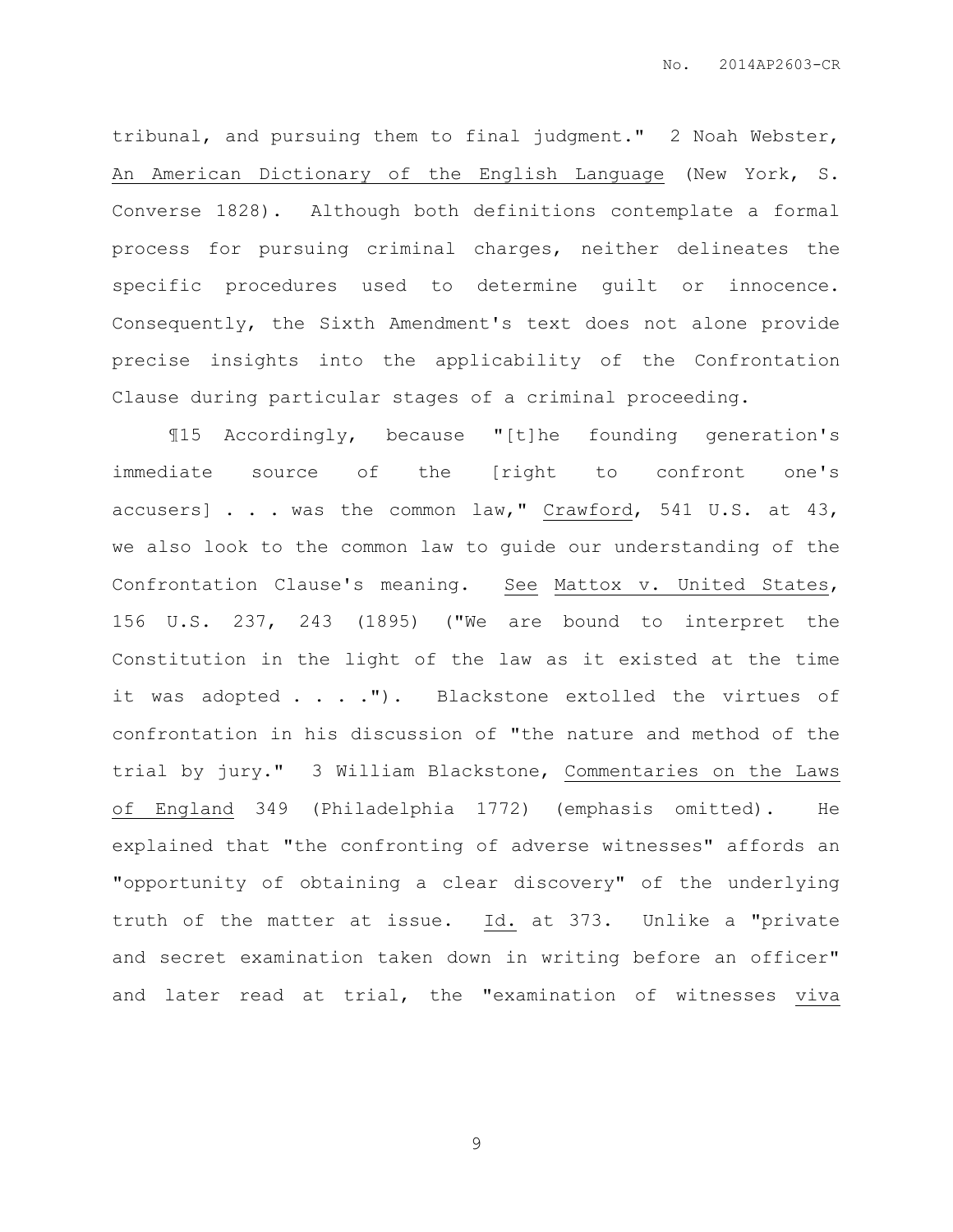voce" <sup>7</sup> provides a superior mechanism for achieving the trial's primary aim: "the clearing up of truth" in the presence of the jury. Id. Absent from Blackstone's commentary was any indication the common law right to confront witnesses existed at any stages preceding the trial. See 4 id. at 317-57.

¶16 In Mattox v. United States, 156 U.S. 237 (1895), one of the Supreme Court's earliest opinions discussing the Confrontation Clause, the Court described the common law right in a manner consistent with Blackstone's articulation:

The primary object of the constitutional provision in question was to prevent depositions or ex parte affidavits . . . being used against the prisoner in lieu of a personal examination and crossexamination of the witness in which the accused has an opportunity, not only of testing the recollection and sifting the conscience of the witness, but of compelling him to stand face to face with the jury . . . .

Id. at 242. Like Blackstone, the Court emphasized the trialoriented protection afforded by the right to confrontation of witnesses, which guarantees the "personal presence of the witness before the jury." Id. at  $243.^8$ 

 $\overline{a}$ 

 $7$  "By word of mouth; orally. . . . In reference to the examination of witnesses, the term means that oral rather than written testimony was taken." Viva Voce, Black's Law Dictionary 1804 (10th ed. 2014).

<sup>&</sup>lt;sup>8</sup> We make no pretense of replicating Crawford's encyclopedic review of the Sixth Amendment's history, but the dissent faults the depth and breadth of our inquiry into the common law right of confrontation and the original public meaning of the Confrontation Clause. See Dissent ¶41 n.7, ¶49. As contrary evidence of historical meaning, however, the dissent cites two twenty-first century law review articles about confrontation at (continued)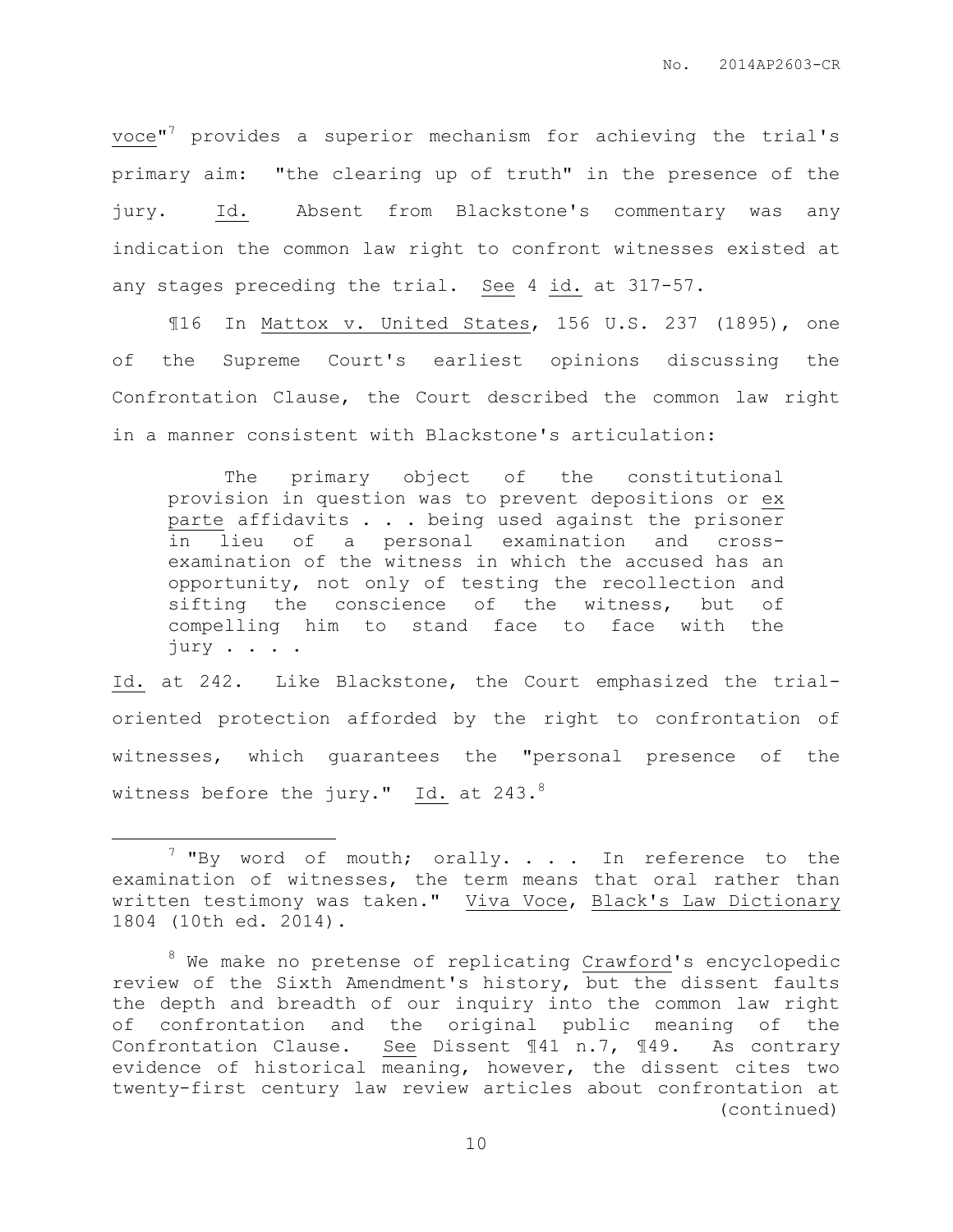¶17 As criminal procedure evolved over the past century to include various pretrial proceedings, the Supreme Court addressed questions about non-trial criminal hearings and their relationship to procedural guarantees mandated by the Constitution. In particular, suppression hearings have become an important stage in many criminal cases since the Supreme Court adopted the exclusionary rule in Weeks v. United States, 232 U.S. 383 (1914).<sup>9</sup> When examining the intersection of constitutional requirements and non-trial proceedings, the Court identified a "difference in standards and latitude allowed in passing upon the distinct issues of probable cause and guilt." Brinegar v. United States, 338 U.S. 160, 174 (1949). At a criminal trial, traditionally before a jury, "[g]uilt . . . must be proved beyond a reasonable doubt and by evidence confined to that which long experience in the common-law tradition, to some

sentencing, two modern treatises, a 1924 case from this court, contradictory separate writings in Gannett Co. v. DePasquale, 443 U.S. 368 (1979), and a non-precedential 1974 dissent from denial of certiorari. Only the dissent's quotation from Joseph Chitty, A Practical Treatise on the Criminal Law (5th ed. 1847), even begins to offer any persuasive insight into common law practice at the time of the Sixth Amendment's framing. Although the dissent's authorities assuredly provide thoughtful commentary for any court reconciling the Sixth Amendment's protections with modern criminal procedure, after-the-fact analysis is no substitute for contemporaneous evidence when examining original meaning.

 $\overline{a}$ 

<sup>9</sup> Although the exclusionary rule originally applied only in federal criminal cases, the Supreme Court later held in Mapp v. Ohio, 367 U.S. 643 (1961), that the exclusionary rule also applies in state criminal cases through the Due Process Clause of the Fourteenth Amendment.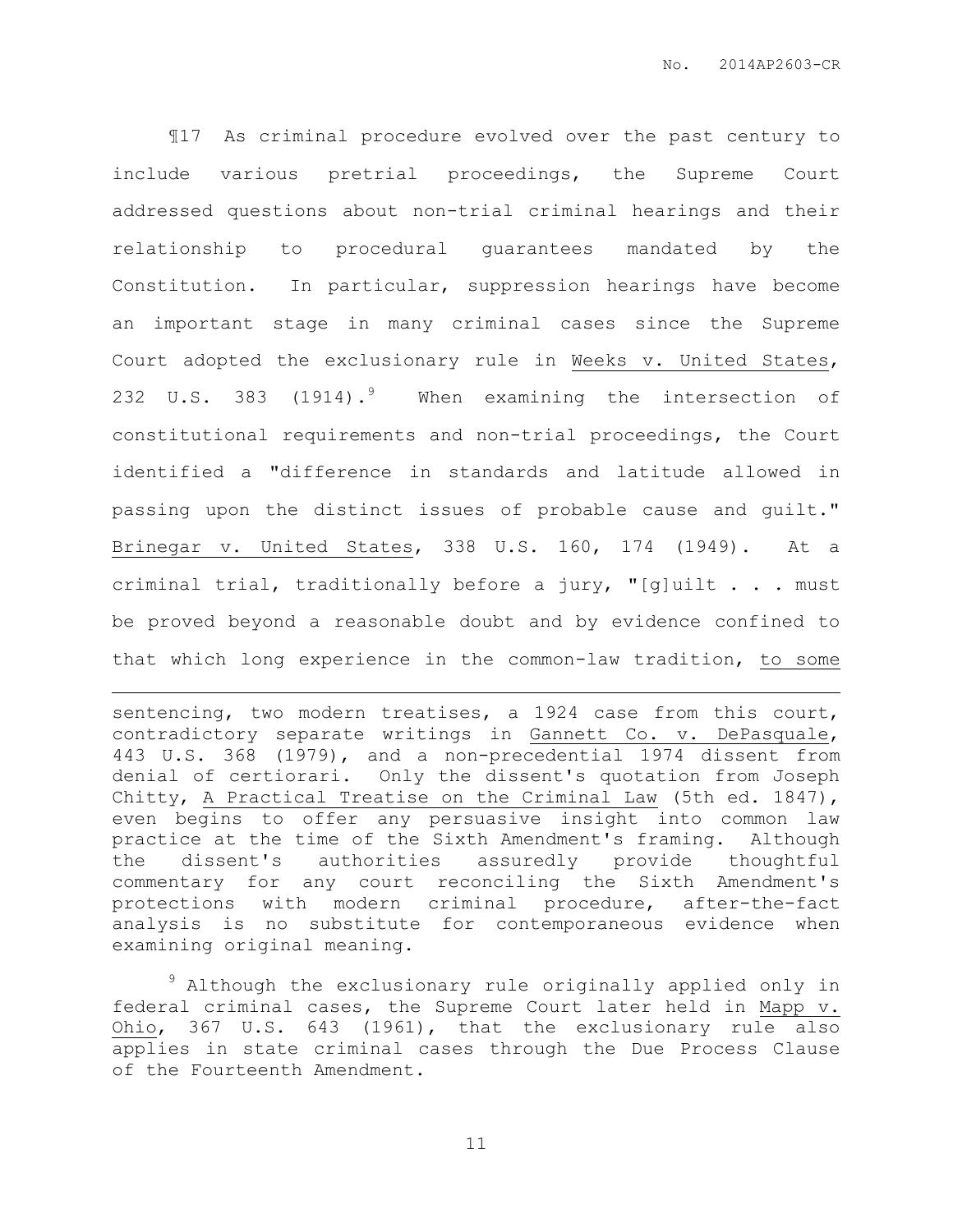extent embodied in the Constitution, has crystallized into rules of evidence consistent with that standard." Id. (emphasis added). Probable cause, in contrast, implicates only "the factual and practical considerations of everyday life on which reasonable and prudent men, not legal technicians, act." Id. at 175.

¶18 When discussing the government's privilege not to reveal the identity of a confidential informant, the Supreme Court relied on this distinction between proof at trial——where a defendant's guilt or innocence is at stake——and proof at a suppression hearing. In McCray v. Illinois, 386 U.S. 300 (1967), the Court explained it never held that, as an evidentiary principle, "an informer's identity need always be disclosed in a federal criminal trial, let alone in a preliminary hearing to determine probable cause for an arrest or search." Id. at 312. Faced with an undeveloped challenge to an unidentified informant's absence from a suppression hearing, the Court succinctly noted, "Petitioner also presents the contention here that he was unconstitutionally deprived of the right to confront a witness against him, because the State did not produce the informant to testify against him. This contention we consider absolutely devoid of merit." Id. at 313-14 (emphasis added) (quoting Cooper v. California, 386 U.S. 58, 62 n.2 (1967)). Where testimony by the arresting officers at the suppression hearing was sufficient to establish probable cause for the arrest and resultant search, id. at 304, the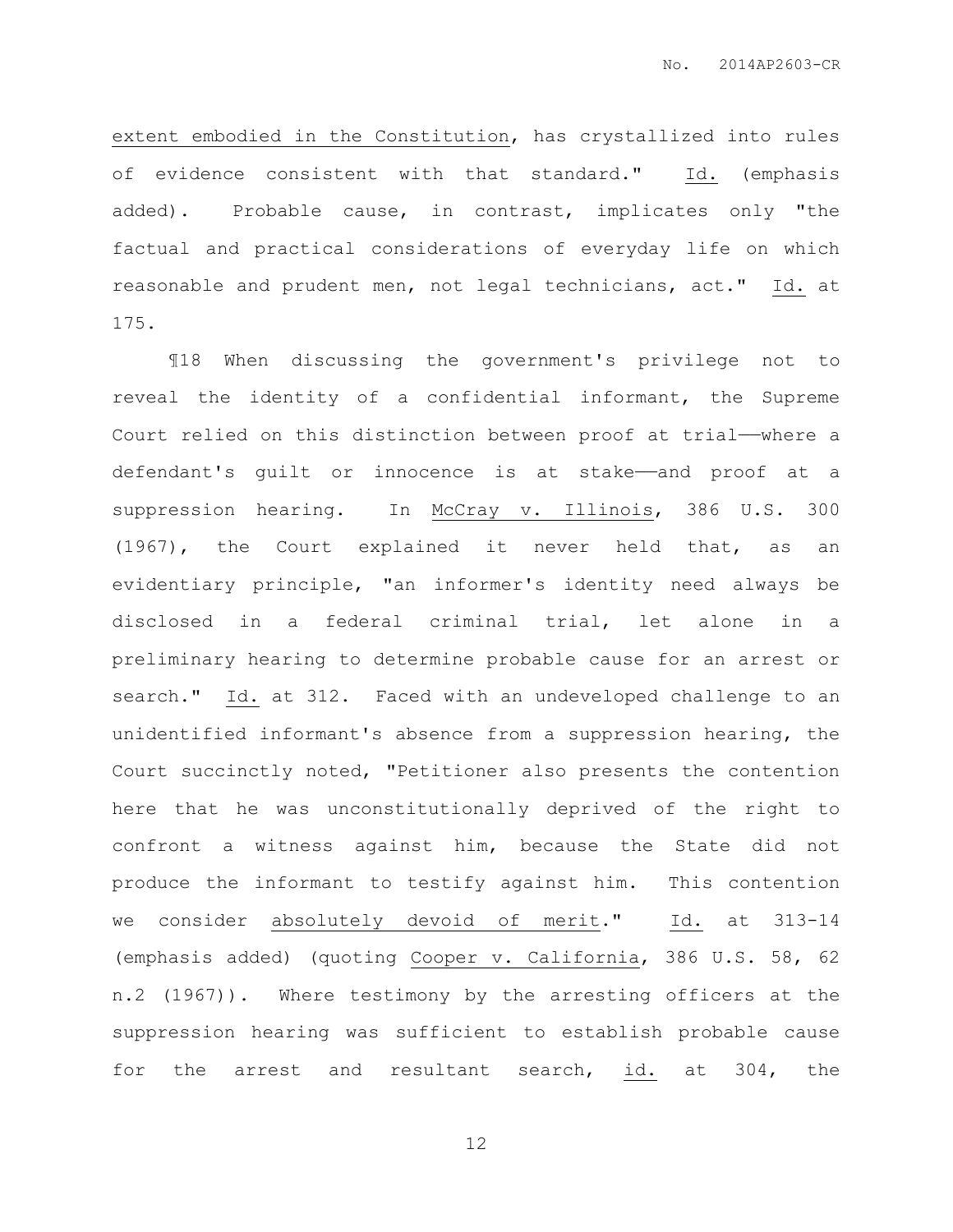confidential informant's absence did not violate the Sixth Amendment.<sup>10</sup>

¶19 Elsewhere, the Court made more explicit the connection between criminal trials and the Sixth Amendment's guarantee of confrontation and cross-examination. Four members of the Court endorsed a concise statement on the matter in Pennsylvania v. Ritchie, 480 U.S. 39 (1987): "[T]he right to confrontation is a trial right . . . ." Id. at 52 (plurality). In California v. Green, 399 U.S. 149 (1970), the Court declared, "[I]t is [the] literal right to 'confront' the witness at the time of trial that forms the core of the values furthered by the Confrontation Clause . . . ." Id. at 157. Earlier, in Barber v. Page, 390 U.S. 719 (1968), the Court described a clear connection between the confrontation right and particular stages of a criminal case:

The right to confrontation is basically a trial right. It includes both the opportunity to cross-examine and the occasion for the jury to weigh the demeanor of the witness. A preliminary hearing is ordinarily a much less searching exploration into the merits of a case than a trial, simply because its function is the more limited one of determining whether probable cause exists to hold the accused for trial.

Id. at 725.

 $\overline{a}$ 

 $10$  A few years later, the Court confirmed the Sixth Amendment implications of its decision in McCray, observing that it had "specifically rejected the claim that defendant's right to confrontation under the Sixth Amendment and Due Process Clause of the Fourteenth Amendment had in any way been violated." United States v. Matlock, 415 U.S. 164, 175 (1974).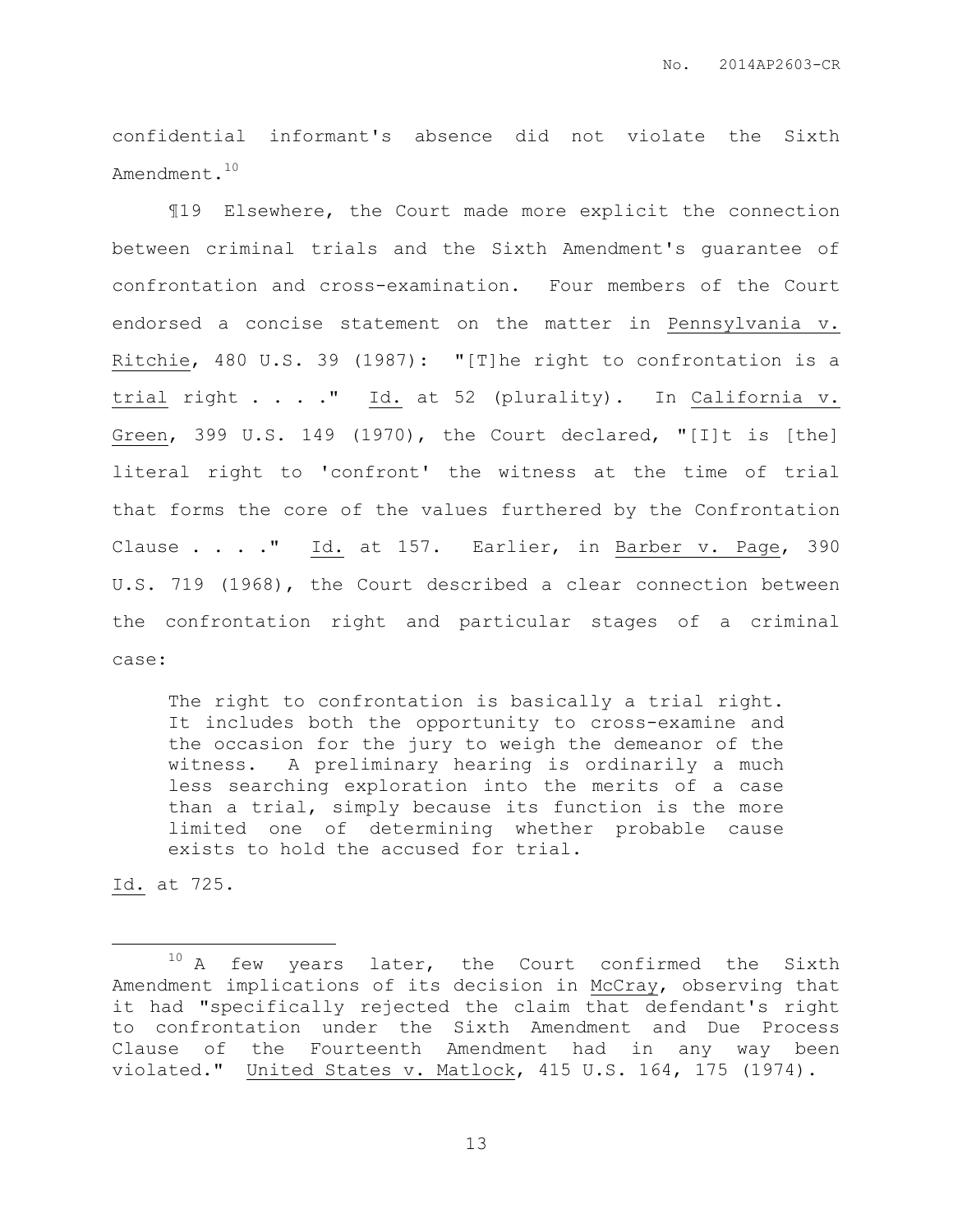¶20 Consistent with the Supreme Court's implicit and explicit characterizations of the Confrontation Clause, this court recently held that "[o]ur caselaw establishes that the Confrontation Clause does not apply to preliminary examinations." State v. O'Brien, 2014 WI 54, ¶30, 354 Wis. 2d 753, 850 N.W.2d 8 (first citing State ex rel. Funmaker v. Klamm, 106 Wis. 2d 624, 634, 317 N.W.2d 458 (1982)); then citing State v. Oliver, 161 Wis. 2d 140, 146, 467 N.W.2d 211 (Ct. App. 1991); and then citing State v. Padilla, 110 Wis. 2d 414, 422, 329 N.W.2d 263 (Ct. App. 1982)). The primary case on which this court relied explained that the "purpose of a preliminary hearing is quite different from a trial" because "the defendant's guilt need not be proven beyond a reasonable doubt." Funmaker, 106 Wis. 2d at 634.

¶21 Wisconsin is not alone in interpreting the Confrontation Clause as protecting a trial right; numerous state and federal courts agree. Peterson v. California, 604 F.3d 1166, 1169-70 (9th Cir. 2010) ("[T]he right to confrontation is basically a trial right. . . . Accordingly, Crawford does not affect the . . . Supreme Court cases holding that the Confrontation Clause is primarily a trial right."); Whitman v. Superior Court, [820 P.2d 262, 271](https://casetext.com/case/whitman-v-superior-court#p270) (Cal. 1991) ("[T]he United States Supreme Court has repeatedly stated that '[t]he right to confrontation is basically a trial right.'" (quoting Barber, 390 U.S. at 725)); Blevins v. Tihonovich, [728 P.2d 732, 734](https://casetext.com/case/blevins-v-tihonovich#p734) (Colo. 1986) (en banc); Leitch v. Fleming, [732 S.E.2d 401, 404](https://casetext.com/case/leitch-v-fleming#p404) (Ga. 2012); People v. Blackman, [414 N.E.2d 246, 247](https://casetext.com/case/people-v-blackman-42#p247)–48 (Ill. App. Ct.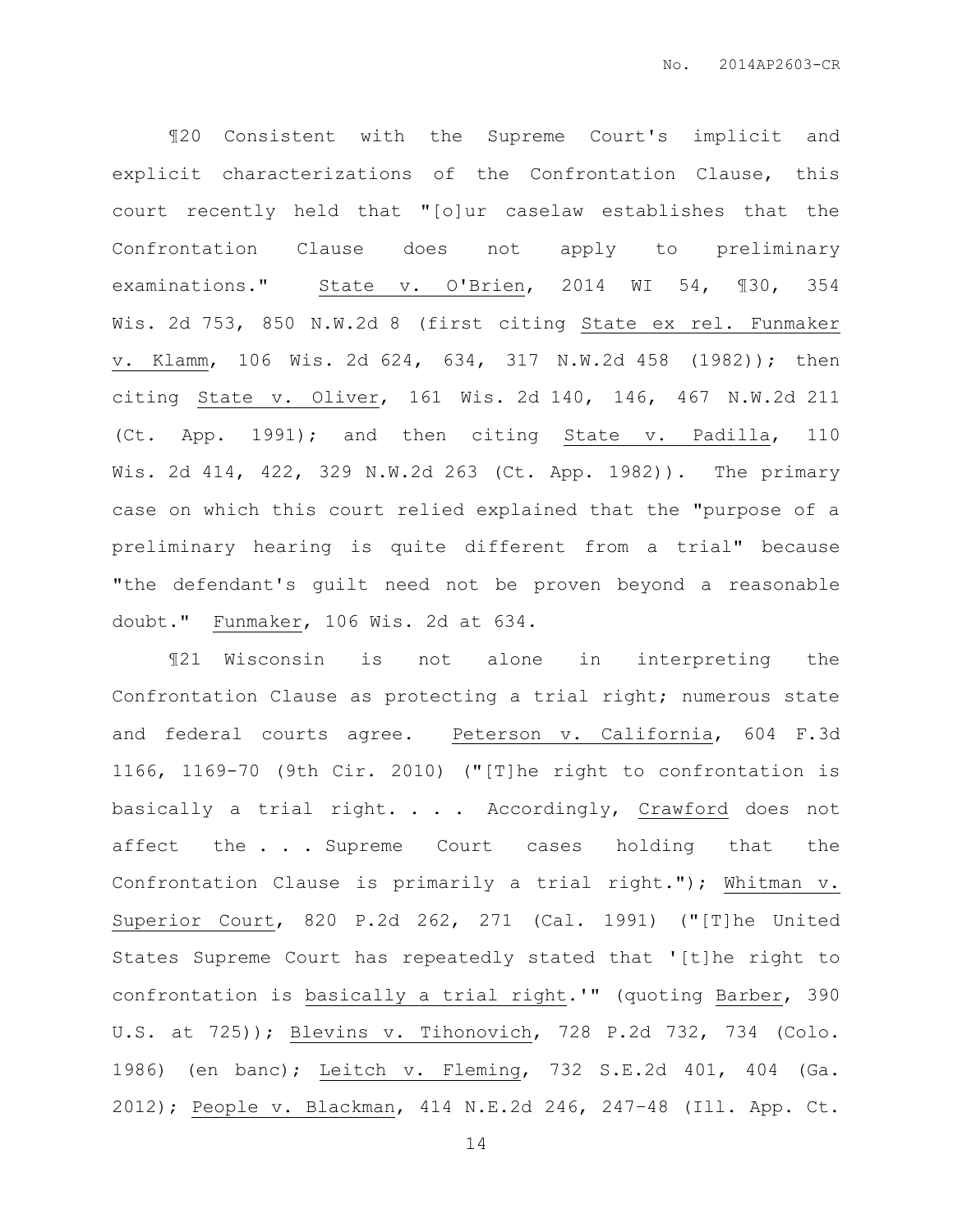1980); State v. Sherry, [667 P.2d 367, 376](https://casetext.com/case/state-v-sherry-9#p376) (Kan. 1983) ("The Sixth Amendment right of confrontation is a protection that exists at the trial of the defendant."); Oakes v. Commonwealth, 320 S.W.3d 50, 55 (Ky. 2010) ("[T]he U.S. Supreme Court has never held that the right to confront witnesses applies to pretrial hearings. In fact, to the contrary, it has repeatedly described the right as a trial right."); State v. Daly, 775 N.W.2d 47, 66 (Neb. 2009) ("[I]t is well established that Confrontation Clause rights are trial rights that do not extend to pretrial hearings in state proceedings."); Sheriff v. Witzenburg, [145 P.3d 1002, 1004](https://casetext.com/case/clark-county-v-witzenburg#p1005) (Nev. 2006) ("[C]onfrontation has historically been described as a trial right."); State v. Lopez, 2013-NMSC-047, ¶2, 314 P.3d 236 ("[T]he right of confrontation . . . applies only at a criminal trial where guilt or innocence is determined."); Commonwealth v. Tyler, [587 A.2d](https://casetext.com/case/com-v-tyler-19#p328)  [326, 328](https://casetext.com/case/com-v-tyler-19#p328) (Pa. Super. Ct. 1991) ("[T]he right to confrontation is a trial right."); State v. Timmerman, 2009 UT 58, ¶11, 218 P.3d 590 ("Barber, Green, and Ritchie establish Supreme Court precedent confining the Sixth Amendment Confrontation Clause to trial.").

¶22 Although we now address, for the first time, whether the Confrontation Clause applies at suppression hearings,  $11$ 

 $\overline{a}$ 

 $11$  In State v. Frambs, 157 Wis. 2d 700, 460 N.W.2d 811 (Ct. App. 1990), the court of appeals observed that it saw "no evidence that the Supreme Court intended the protection of the confrontation clause to be available to a defendant in . . . pretrial situations." Id. at 704. The statement arose during an analysis based on Ohio v. Roberts, 448 U.S. 56 (1980), (continued)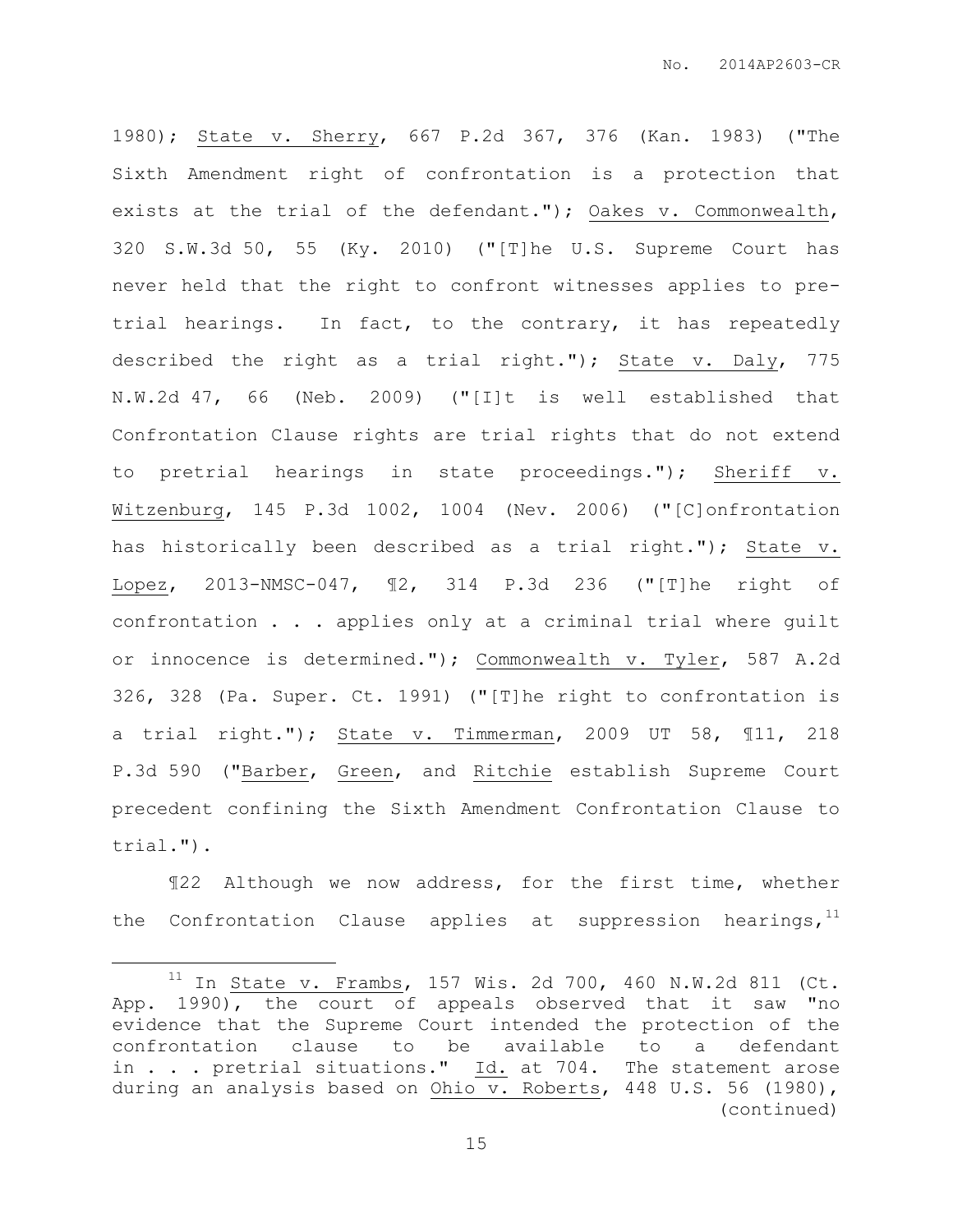courts in other states have already tackled the question in the post-Crawford era. The New Mexico Supreme Court presents a representative example, holding that "the Confrontation Clause does not apply to preliminary questions of fact elicited at a suppression hearing." State v. Rivera, 2008-NMSC-056, ¶13, 192 P.3d 1213. That court relied on Ritchie and Barber when explaining, "[T]he United States Supreme Court has held that a defendant's right to confront witnesses against him is primarily a trial right, not a pretrial right." Id., ¶¶13-14. The court added, "A trial focuses on the ultimate issue of an accused's guilt or innocence, whereas in a pretrial hearing the focus is generally on the admissibility of evidence." Id., ¶15. Recognizing the continued validity of that distinction in Supreme Court jurisprudence, the court emphasized that "recent cases continue to focus on the protections afforded a defendant at trial." Id., ¶18 (first citing Giles v. California, 554 U.S. 353, 357-58 (2008); then citing Crawford, 541 U.S. at 68).

¶23 Other courts reached similar conclusions. See, e.g., People v. Felder, 129 P.3d 1072, 1073-74 (Colo. App. 2005) (observing that "[n]othing in Crawford suggests that the Supreme Court intended to alter its prior rulings allowing hearsay at

which the Supreme Court overruled in Crawford v. Washington, 541 U.S. 36 (2004). Any effect on Frambs following Crawford's overruling of Roberts is irrelevant for our purposes here, as we conduct an independent, comprehensive review of the applicability of the Confrontation Clause at suppression hearings.

 $\overline{a}$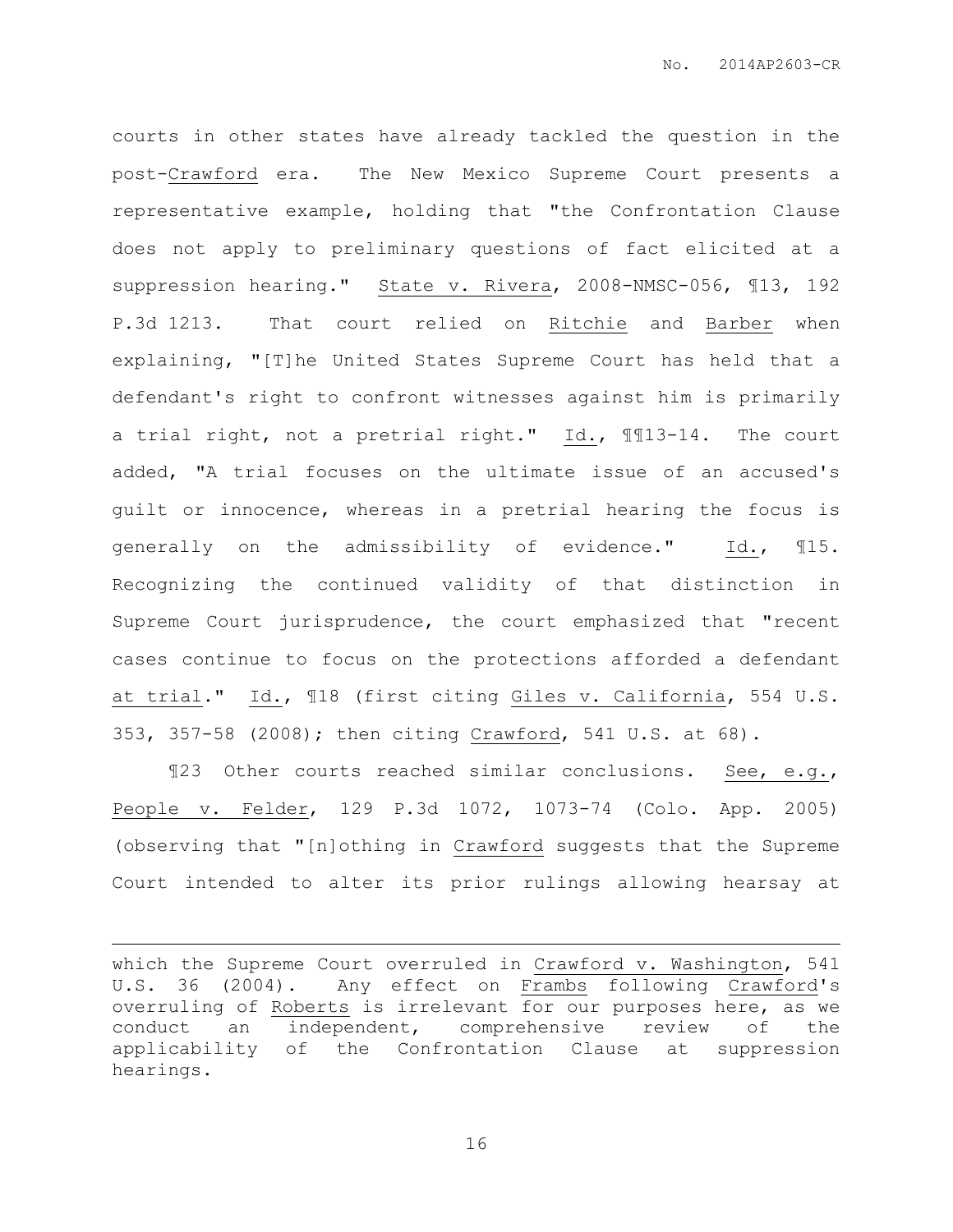pretrial proceedings, such as a hearing on a suppression motion challenging the sufficiency of a search warrant," and reasoning that "had the Court intended the rule of Crawford to apply at the pretrial stage, it would have revisited its prior decisions refusing to recognize a Sixth Amendment right of pretrial confrontation"); State v. Woinarowicz, 2006 ND 179, ¶11, 720 N.W.2d 635 ("In Crawford, the United States Supreme Court did not indicate it intended to change the law and apply the Confrontation Clause to pretrial hearings. . . . The Sixth Amendment right to confrontation is a trial right, which does not apply to pretrial suppression hearings."); Vanmeter v. State, 165 S.W.3d 68, 74-75 (Tex. App. 2005) ("Crawford did not change prior law that the constitutional right of confrontation is a trial right, not a pretrial right . . . We hold, therefore, that Crawford does not apply at pretrial suppression hearings."); see also Ebert v. Gaetz, 610 F.3d 404, 414 (7th Cir. 2010) ("[T]he court considered the statement at a suppression hearing, not . . . trial; the Confrontation Clause was not implicated." (citing United States v. Harris, 403 U.S. 573, 584 (1971) (plurality))); State v. Watkins, 190 P.3d 266, 270-71 (Kan. Ct. App. 2007); State v. Harris, 2008-2117 (La. 12/19/08), 998 So. 2d 55 (per curiam); State v. Williams, 960 A.2d 805, 819-20 (N.J. Super. Ct. App. Div. 2008); People v. Mitchell, 2 N.Y.S.3d 207, 209-10 (App. Div. 2015); State v. Brown, 2016-Ohio-1258, 61 N.E.3d 922, ¶¶13-15 (Ct. App., 2d Dist.); State v. Fortun-Cebada, 241 P.3d 800, ¶41 (Wash. Ct. App. 2010).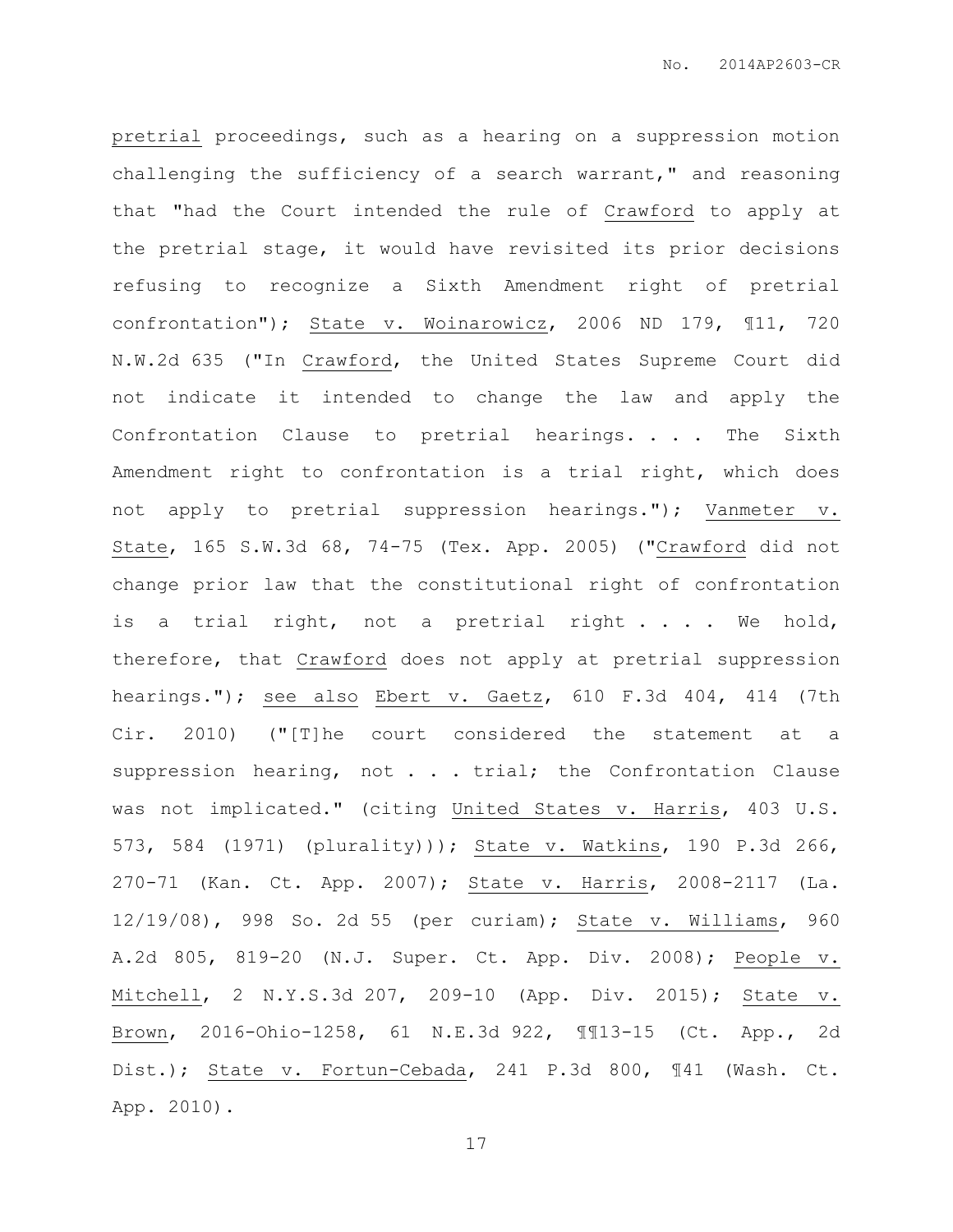¶24 We agree with those jurisdictions in concluding that the Confrontation Clause does not apply during suppression hearings. At common law, the right to confront witnesses developed as a mechanism for assessing witness reliability in the presence of the fact-finder, and several decisions by the Supreme Court indicate the confrontation right protects defendants at trial—when guilt or innocence is at stake. See Ritchie, 480 U.S. at 52 (plurality); Green, 399 U.S. at 157; Barber, 390 U.S. at 725; Brinegar, 338 U.S. at 174-75. Presenting live witnesses at a suppression hearing undoubtedly strengthens testimony offered by the State, $12$  but when crossexamination of a witness becomes impossible, the Confrontation Clause does not prohibit use of valuable evidence, such as the video at issue here.

¶25 It is important to recognize the dissimilarity between the inquiry at trial and the inquiry at suppression hearings: while the purpose of a trial is to ascertain a defendant's guilt or innocence, the function of a suppression hearing is to

 $\overline{a}$ 

 $12$  We therefore do not share the concern, articulated by the dissents both here and at the court of appeals, that our holding will reduce suppression hearings "to a paper review in which trial courts read police reports and review evidence such as dash cam videos to determine whether a warrantless search or seizure was nevertheless lawful." Dissent, 185 (quoting Zamzow, 366 Wis. 2d 562, ¶22 (Reilly, J., dissenting)). Because of the weight live testimony carries when it emerges intact from the gauntlet of cross-examination, a prosecutor has no incentive to intentionally weaken the State's own case by failing to bring an available witness before the court to defend against a defendant's suppression motion.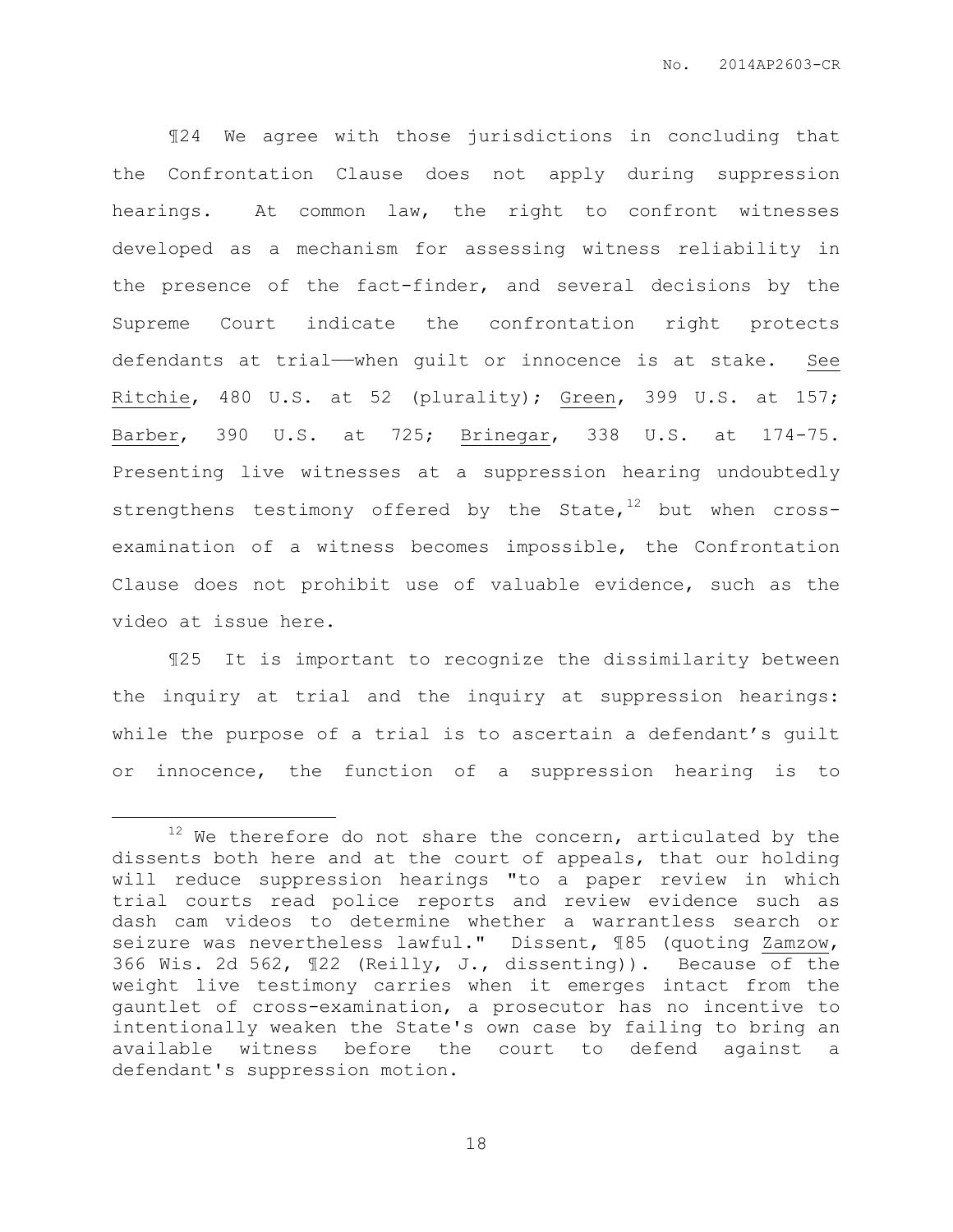determine whether the police violated the defendant's constitutional rights. In McCray, the Supreme Court explained that the suppression hearing implicates a lesser concern than the trial itself:

We must remember . . . that we are not dealing with the trial of the criminal charge itself. There the need for a truthful verdict outweighs society's need for the informer privilege. Here, however, the accused seeks to avoid the truth. The very purpose of a motion to suppress is to escape the inculpatory thrust of evidence in hand, not because its probative force is diluted in the least by the mode of seizure, but rather as a sanction to compel enforcement officers to respect the constitutional security of all of us under the Fourth Amendment. If the motion to suppress is denied, defendant will still be judged upon the untarnished truth.

386 U.S. at 307 (citation omitted) (quoting State v. Burnett, 201 A.2d 39, 44 (N.J. 1964)). The proceedings here reveal the gulf between these inquiries. Although the circuit court did consider Birkholz's statement when evaluating reasonable suspicion, the jury that actually convicted Zamzow at trial never heard the audio recording. Birkholz's statement itself played no part in the determination of guilt or innocence. Zamzow was "judged upon the untarnished truth." Id.

¶26 While the Supreme Court has applied the Public Trial and Counsel Clauses of the Sixth Amendment to certain pretrial hearings, Waller v. Georgia, 467 U.S. 39 (1984); Coleman v. Alabama, 399 U.S. 1 (1970), tellingly, it has not done so with respect to the Confrontation Clause. Cases holding that the Public Trial and Counsel Clauses apply during pretrial proceedings base their conclusions on the nature of the rights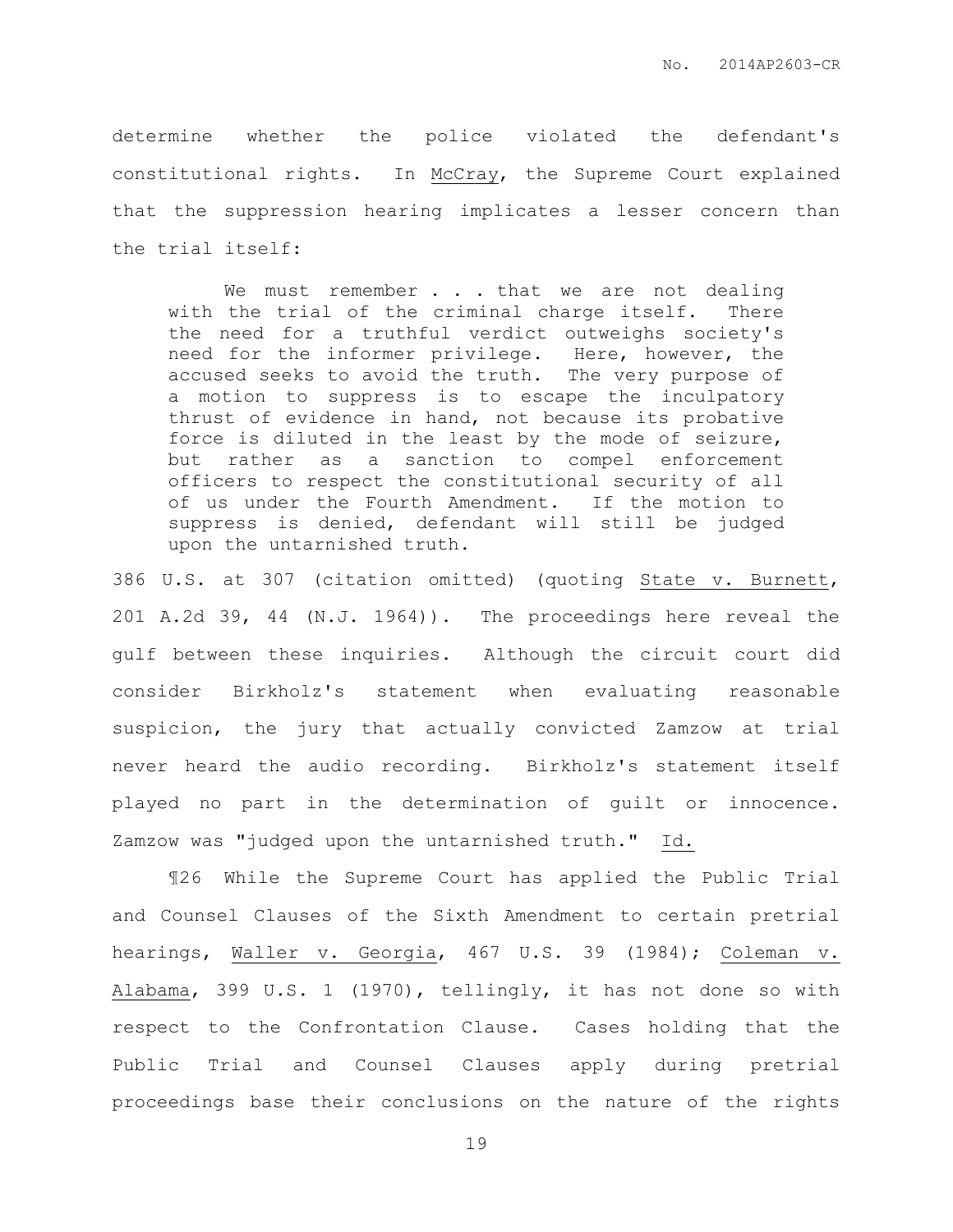those clauses protect. See Waller, 467 U.S. at 46-47; Coleman, 399 U.S. at 9-10 (plurality); id. at 11-12 (Black, J., concurring). Here, elevating suppression hearings to a level of constitutional significance on par with trials would contravene the clear distinction the Supreme Court has described between pretrial hearings and the trial itself for Confrontation Clause purposes. The Court never nullified that distinction in Crawford or any subsequent Confrontation Clause case, and we will not adopt such a construction here. Because the Court has made clear that the interests protected by the confrontation right specifically target the determination of guilt or innocence, the justifications underpinning application of the Public Trial and Counsel Clauses of the Sixth Amendment to pretrial proceedings do not logically attach to the Confrontation Clause.<sup>13</sup>

¶27 In light of the longstanding principle that the Confrontation Clause protects a trial right, we conclude the Confrontation Clause does not require confrontation of witnesses at suppression hearings. By relying on Birkholz's recorded

 $\overline{a}$ 

<sup>&</sup>lt;sup>13</sup> Accusing us of placing form ahead of substance, the dissent insists that "the temporal factor does not control" whether the Confrontation Clause applies. Dissent, ¶¶51-52. We agree. As demonstrated by our review of historical evidence and Supreme Court decisions, we choose to join other jurisdictions in holding that the confrontation right is a trial right not out of "cursor[y] rel[iance] on . . . references to 'at trial' in United States Supreme Court cases," dissent, ¶48, but because we are persuaded that the confrontation right applies to testimony before a finder of fact weighing the ultimate question of a defendant's guilt or innocence.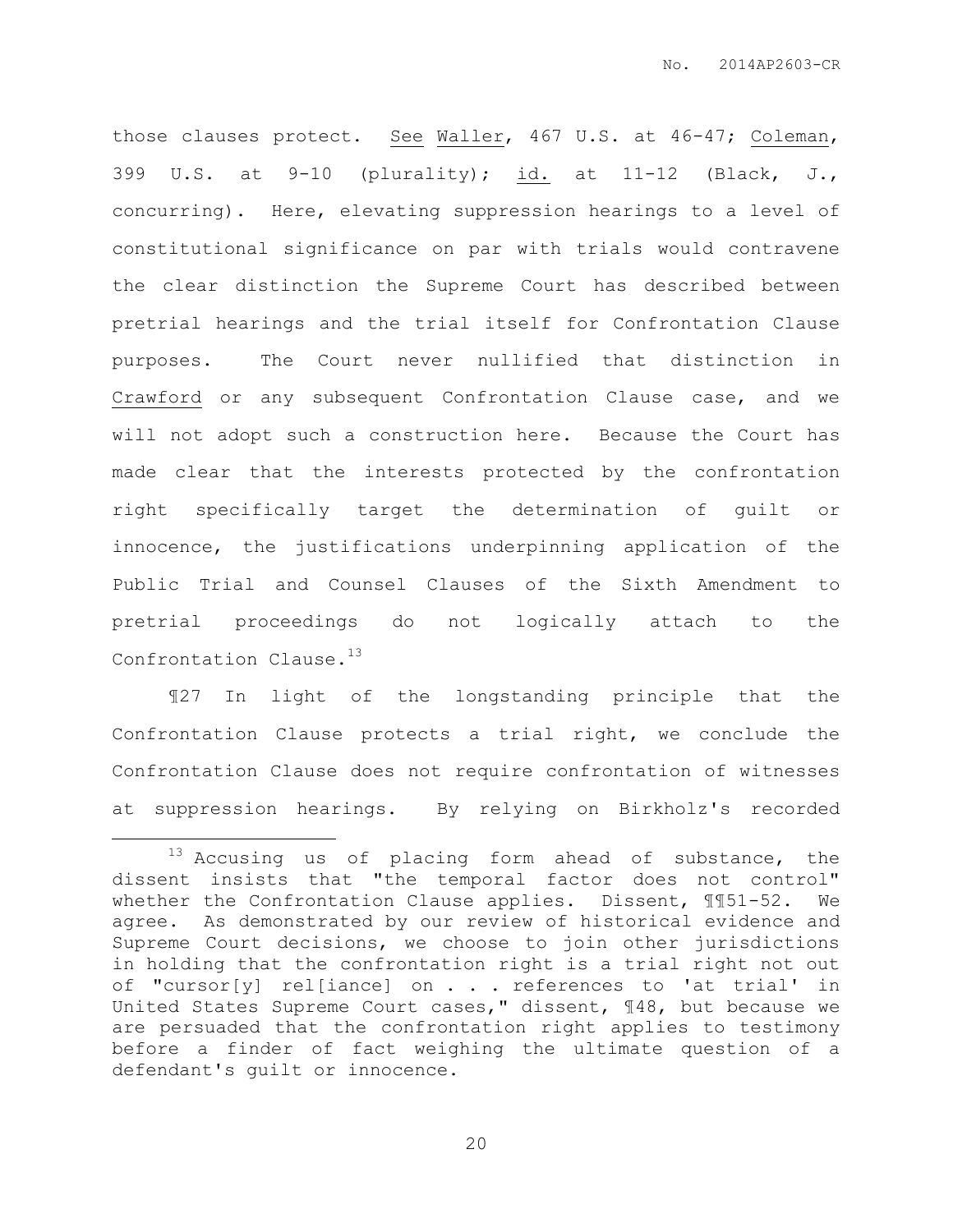audio statement to make a reasonable suspicion determination, the circuit court did not deny Zamzow his right to confrontation under the Sixth Amendment.<sup>14</sup>

## B. Due Process

¶28 The Fourteenth Amendment to the United States Constitution provides: "No state shall . . . deprive any person of life, liberty, or property, without due process of law . . . " As an alternative to his Confrontation Clause argument, Zamzow contends the circuit court denied him due process of law at the suppression hearing by relying on the audio recording of Birkholz's statements without any possibility of cross-examination, quoting Goldberg v. Kelly, 397 U.S. 254, 269 (1970): "[i]n almost every setting where important decisions turn on questions of fact, due process requires an opportunity to confront and cross-examine adverse witnesses."

¶29 We agree with the court of appeals that clear precedent from the Supreme Court undermines Zamzow's due process argument. In many of the Confrontation Clause cases discussed above, the Supreme Court also addressed alleged due process violations. Drawing those cases together, the Court explained that the distinction between trials and pretrial hearings applies in the due process context, too:

This Court . . . has noted that the interests at stake in a suppression hearing are of a lesser

 $\overline{a}$ 

<sup>&</sup>lt;sup>14</sup> Because we conclude the Confrontation Clause did not require confrontation at the suppression hearing, we need not determine whether Birkholz's statement was testimonial.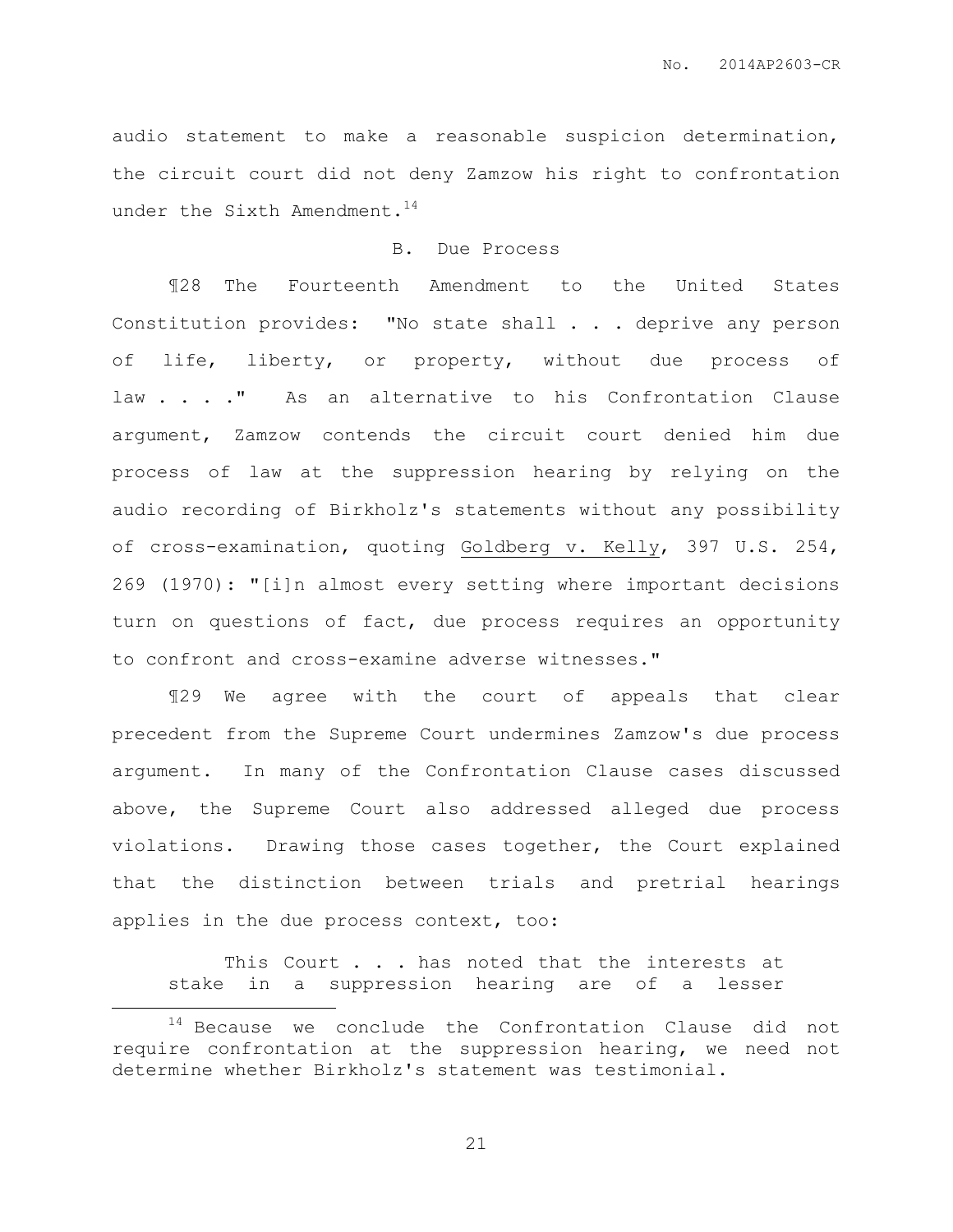magnitude than those in the criminal trial itself. At a suppression hearing, the court may rely on hearsay and other evidence, even though that evidence would not be admissible at trial. United States v. Matlock, 415 U.S. 164, 172-174 (1974); Brinegar v. United States, 338 U.S. 160, 172-174 (1949). Furthermore, although the Due Process Clause has been held to require the Government to disclose the identity of an informant at trial, provided the identity is shown to be relevant and helpful to the defense, Roviaro v. United States, 353 U.S. 53, 60-61 (1957), it has never been held to require the disclosure of an informant's identity at a suppression hearing. McCray v. Illinois, 386 U.S. 300 (1967). We conclude that the process due at a suppression hearing may be less demanding and elaborate than the protections accorded the defendant at the trial itself.

United States v. Raddatz, 447 U.S. 667, 679 (1980) (citation omitted). Any right to confrontation and cross-examination implicated by the Due Process Clause is therefore relaxed at a suppression hearing.

¶30 Ultimately, "due process is flexible and calls for such procedural protections as the particular situation demands." State v. Chamblis, 2015 WI 53, ¶54, 362 Wis. 2d 370, 864 N.W.2d 806 (alteration omitted) (quoting Gilbert v. Homar, 520 U.S. 924, 930 (1997)). Here, Birkholz's death rendered him unavailable to testify at the suppression hearing. But testimony by Beck established that the recording from the dashboard camera on Birkholz's squad car accurately and continuously documented the portions of the stop observed by Beck. The audio portion of that same continuous recording captured a statement made by Birkholz to Zamzow before Beck's arrival on the scene. The circuit court's reliance on that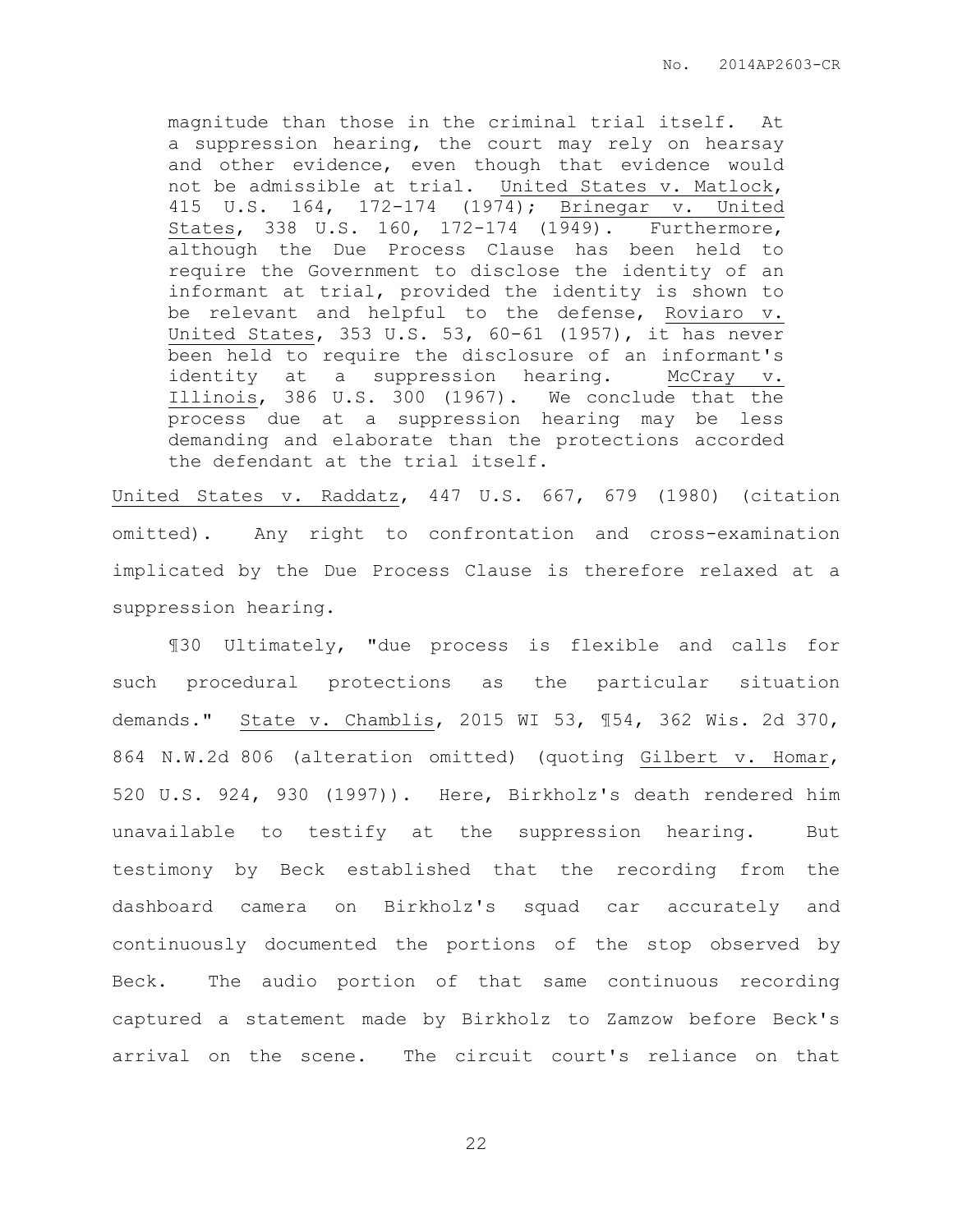hearsay statement did not offend the reduced standard for due process of law required at a suppression hearing.

## IV. CONCLUSION

¶31 The right to confrontation arose at common law as a tool to test witness reliability at trial. With the advent of pretrial evidentiary hearings during the twentieth century, the Supreme Court has signaled that the right to confrontation persists as a trial protection and does not apply during pretrial proceedings. The Sixth Amendment guarantees that a defendant whose guilt or innocence is at stake at trial may employ the "greatest legal engine ever invented for the discovery of truth." Green, 399 U.S. at 158 (quoting 5 John Henry Wigmore, Evidence § 1367 (3d ed. 1940)). But the Sixth Amendment does not mandate that statements considered at a suppression hearing face the crucible of cross-examination. Nor does the Due Process Clause demand this. Accordingly, we conclude that the circuit court did not deny Zamzow his rights under the Sixth and Fourteenth Amendments to the Constitution by relying on an audio recording of a deceased officer's statement at the suppression hearing.

*By the Court.*—The decision of the court of appeals is affirmed.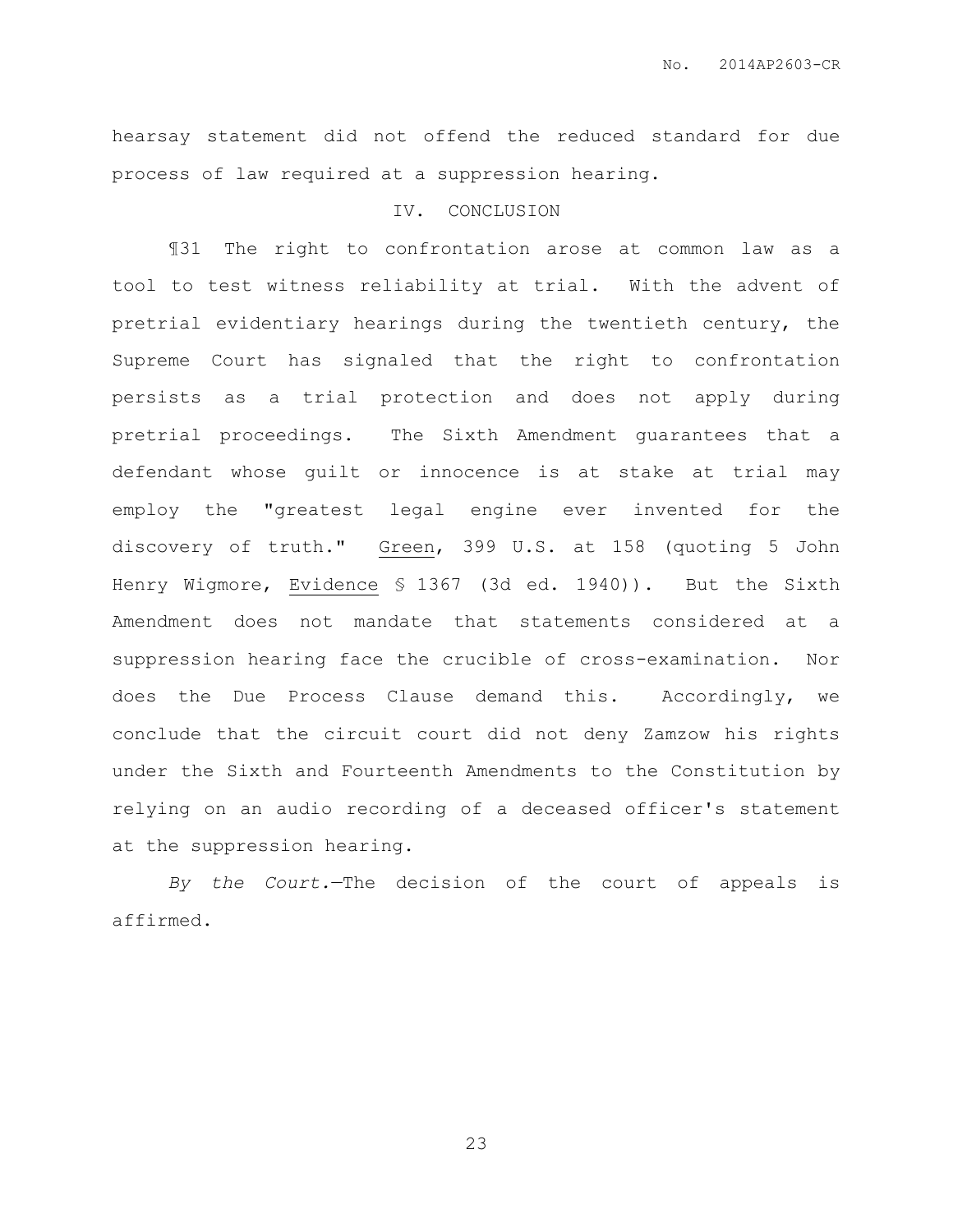¶32 SHIRLEY S. ABRAHAMSON, J. *(dissenting).* The Sixth Amendment to the United States Constitution enumerates an accused's rights "in all criminal prosecutions." Glenn T. Zamzow, convicted of drunk driving, asserts that he was denied his Sixth Amendment enumerated right "to be confronted with the witnesses against him" during a hearing on his motion to suppress evidence. The majority opinion declares, without equivocation, that no such right exists.

¶33 The United States Supreme Court has not squarely addressed the issue presented in the instant case. Thus, to decide the instant case the majority opinion must predict, on the basis of case law tackling other questions, what the United States Supreme Court will do when it has the opportunity to decide the issue presented in the instant case.

¶34 The Sixth Amendment to the United States Constitution states:

In all criminal prosecutions, the accused shall enjoy the right to a speedy and public trial, by an impartial jury of the State and district wherein the crime shall have been committed, which district shall have been previously ascertained by law, and to be informed of the nature and cause of the accusation; to be confronted with the witnesses against him; to have compulsory process for obtaining witnesses in his favor, and to have the Assistance of Counsel for his defence. (Emphasis added.)

¶35 The instant case involves a Fourth Amendment suppression hearing, not a preliminary examination. The two are

 $\overline{a}$ 

 $1$  The defendant asserts that the stop of his vehicle was unlawful and therefore that all evidence derivative of the stop should be suppressed.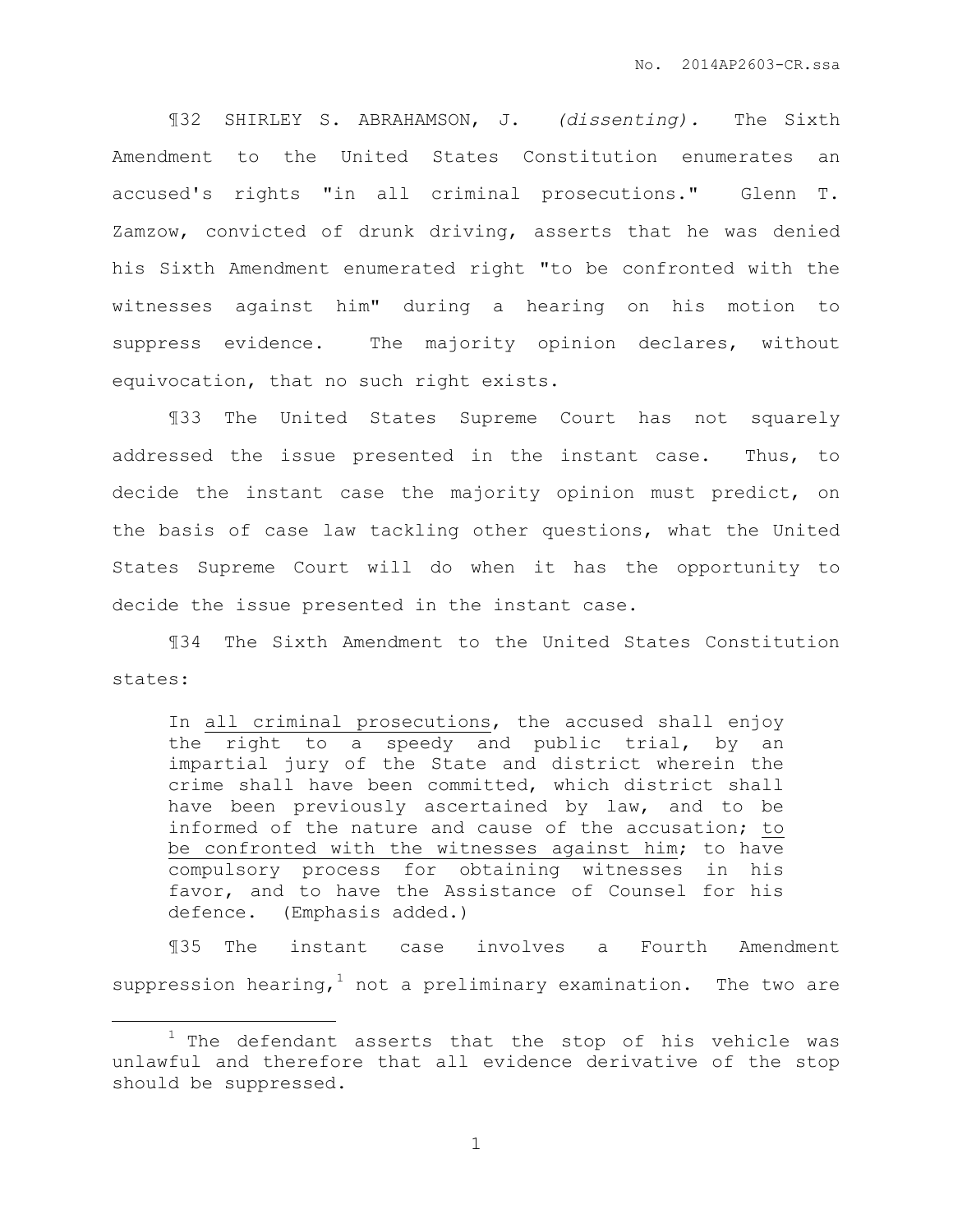very different. Cases cited by the majority opinion relating to preliminary examinations are not relevant to the instant case.<sup>2</sup>

¶36 To put the instant case in context, the Sixth Amendment Confrontation Clause is implicated when the declarant's statement is testimonial. Crawford v. Washington, 541 U.S. 36 (2004). Majority op., ¶27 n.14. The circuit court found that some of the declarant's (here Officer Birkholz's) statements were testimonial and some were not. Silently assuming that all the evidence at issue is testimonial, the court of appeals and the majority opinion do not determine

 $\overline{a}$ 

In a preliminary examination, the question is whether there is probable cause to hold the accused for trial. See majority op., ¶17.

The United States Supreme Court has held that a probable cause determination for the sole purpose of pretrial detention does not require the full panoply of adversarial safeguards, including confrontation. This type of pretrial proceeding does not impair the accused's defense on the merits. Gerstein v. Pugh, 420 U.S. 103, 119 (1975); United States v. Green, 670 F.2d 1148, 1154 n.8 (D.C. Cir. 1981).

In a suppression hearing, the question is what evidence will be admitted at trial to determine guilt. A suppression hearing is a more searching exploration into the merits of the case than a preliminary examination.

 $2$  Neither a constitutional nor a statutory right of confrontation exists in a preliminary examination in Wisconsin. Wis. Stat. § 970.038; State v. O'Brien, 2014 WI 54, ¶¶30-31, 354 Wis. 2d 753, 850 N.W.2d 8.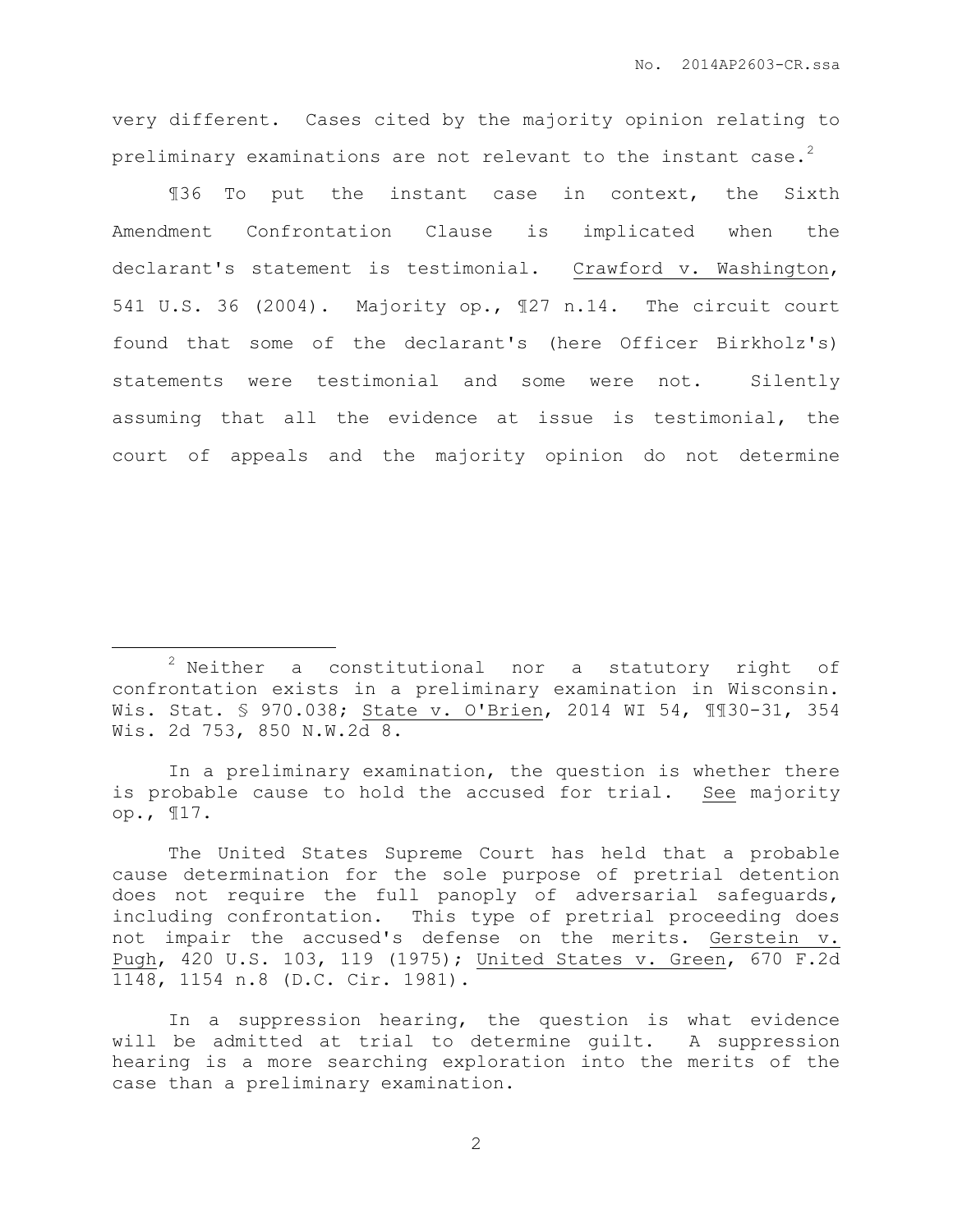whether the evidence is testimonial under Crawford. $^3$  Apparently, it is easier for the majority opinion to answer the constitutional confrontation question regarding suppression hearings than to answer whether the evidence of Zamzow's driving and law enforcement's stop is testimonial. I take on the same question the majority opinion does.

¶37 I conclude that the Sixth Amendment confrontation right applies at suppression hearings. My analysis will proceed as follows:

- I. The text and history of the Sixth Amendment enumerating the confrontation right "in all criminal prosecutions" informs the interpretation of the confrontation right at a suppression hearing. Cross-examination is the core of the confrontation right.
- II. The phrase "in all criminal prosecutions" in the Sixth Amendment is not limited to what occurs at trial. In any event, at the time of the adoption

 $\overline{a}$ 

Court of Appeals Judge Paul Reilly concluded that Officer Birkholz's statement that Zamzow crossed the center line prior to the stop was testimonial, as it described a past event with the purpose of establishing or proving that event in a later criminal prosecution and was made by an officer who intended to bear testimony in that prosecution. State v. Zamzow, 2016 WI App 7, ¶17, 366 Wis. 2d 562, 874 N.W.2d 328.

<sup>&</sup>lt;sup>3</sup> "Testimonial statements of witnesses absent from trial" violate a defendant's confrontation right unless "the declarant is unavailable, and . . . the defendant has had a prior opportunity to cross-examine." Crawford v. Washington, 541 U.S. 36, 59 (2004). Whether statements of different types and contexts are testimonial has been progressively defined by the Court since Crawford: "[T]o rank as 'testimonial,' a statement must have a 'primary purpose' of 'establish[ing] or prov[ing] past events potentially relevant to later criminal prosecution." Bullcoming v. New Mexico, 564 U.S. 647, 659 n.6 (2011) (quoting Davis v. Washington, 547 U.S. 813, 822 (2006)).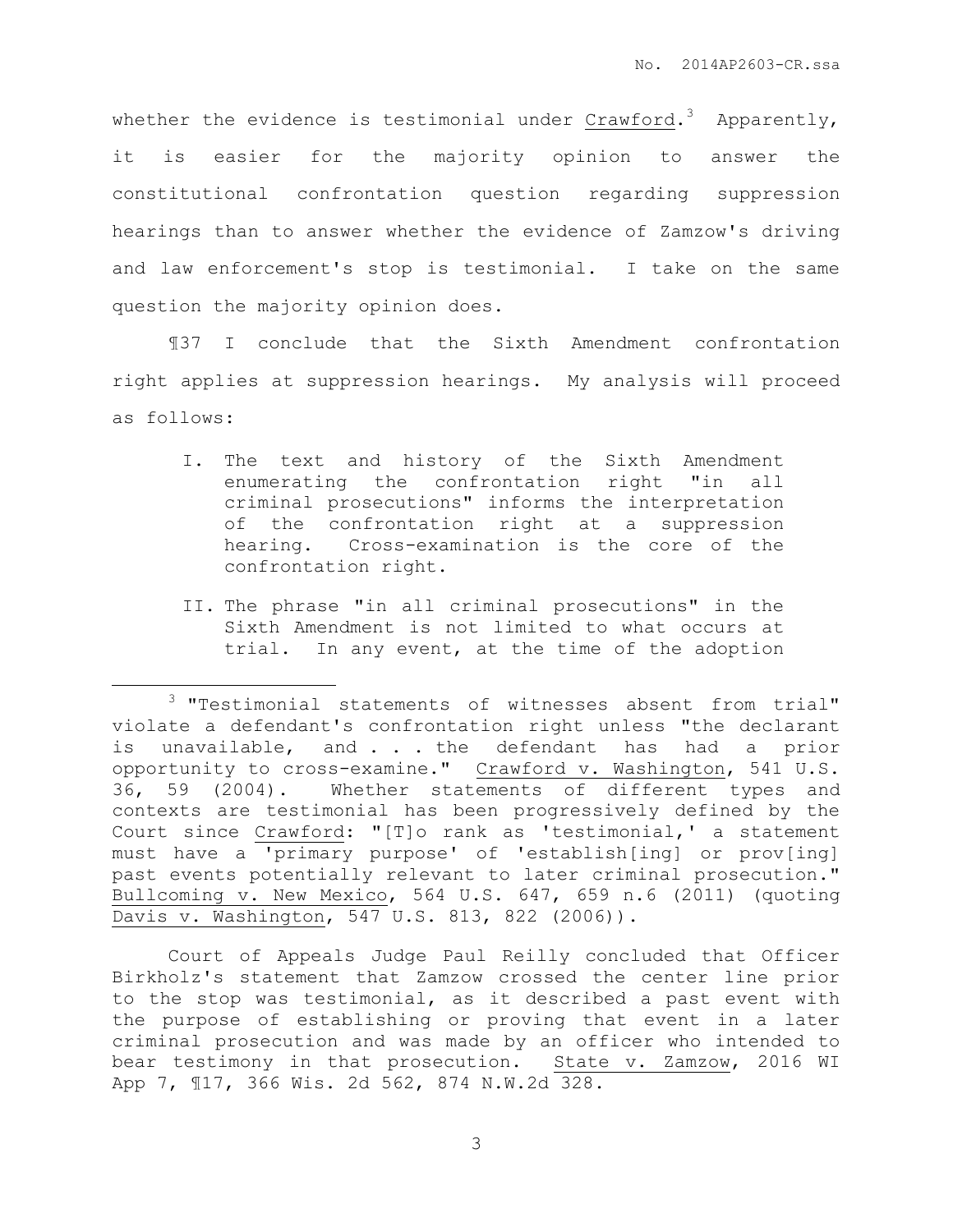of the Sixth Amendment, suppression hearings were generally conducted at trial.

III. The United States Supreme Court's interpretation of the textual phrase "in all criminal prosecutions" in applying an enumerated Sixth Amendment right other than the confrontation right informs the interpretation of the Sixth Amendment confrontation right. The Sixth Amendment Counsel, Compulsory Process, and Confrontation Clauses are structurally identical.

A. Enumerated Sixth Amendment rights attach to non-trial critical stages in a criminal prosecution.

B. The purpose and function of a proceeding in a criminal prosecution determines the application of an enumerated Sixth Amendment right.

I

¶38 I start where the majority opinion starts——with the text of the Sixth Amendment enumerating rights "in all criminal prosecutions." The text informs the interpretation of the confrontation right. Majority op., ¶13.

¶39 The constitutional text alone might not resolve the instant case, but it helps a great deal. $4$  The very words "in all criminal prosecutions" signify that the confrontation right is guaranteed in proceedings before, during, and after the trial.<sup>5</sup> Unfortunately, the majority opinion does not seriously engage with the text of the Sixth Amendment.

 $\overline{a}$ 

 $4$  In writing Crawford, a seminal Confrontation Clause case, Justice Scalia acknowledged that the Sixth Amendment's text alone does not resolve how to apply the Confrontation Clause. Crawford, 541 U.S. at 42-43.

 $5$  Coleman v. Alabama, 399 U.S. 1, 14 (1970) (Douglas, J., concurring).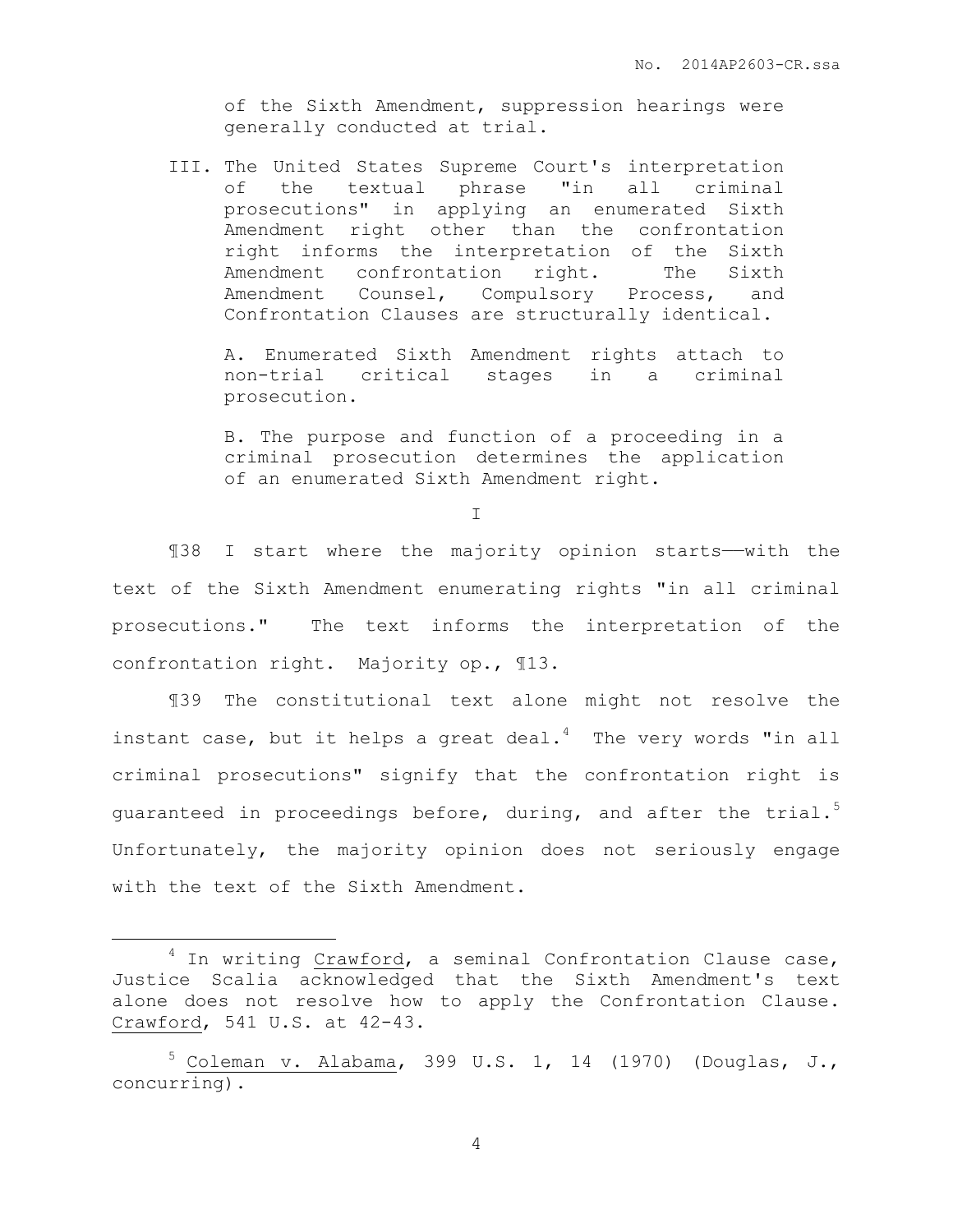¶40 The majority opinion in the instant case, without careful attention to Justice Scalia's historical analyses of confrontation in Crawford, looks to history. It limits its historical research and its originalist view of "in all criminal prosecutions" and the Confrontation Clause to some old dictionaries, Blackstone's Commentaries, and one 1895 United States Supreme Court case.<sup>6</sup> See majority op., 1114-16. As the majority opinion correctly acknowledges, its historical analysis is not illuminating.

¶41 Justice Scalia's and Chief Justice Rehnquist's historical analyses of the Confrontation Clause in Crawford are helpful in the instant case. To understand the meaning of the Sixth Amendment Confrontation Clause, Justice Scalia turned to the historical background of the Clause, devoting a significant part of his opinion to this endeavor. The Justice examined details of English common law, colonial American practice, and American cases. He used diverse sources such as English and

 $\overline{a}$ 

Justice Scalia explains Mattox's holding to be that prior trial or preliminary hearing testimony is admissible at trial only if the defendant had an adequate opportunity to crossexamine the witness before trial. Crawford, 541 U.S. at 57.

 $6$  Mattox v. United States, 156 U.S. 237 (1895). The majority opinion, ¶15, cites Mattox for the proposition that the Constitution is interpreted in light of the law existing when it was adopted. In ¶16, the majority opinion quotes from Mattox to emphasize the trial-oriented protections of the confrontation right. The Mattox language quoted by the majority opinion states that the "primary object" of the Confrontation Clause is to prevent convictions based on depositions and ex parte affidavits. Applying the Confrontation Clause at a suppression hearing may result in the suppression of the use of depositions and ex parte affidavits at trial.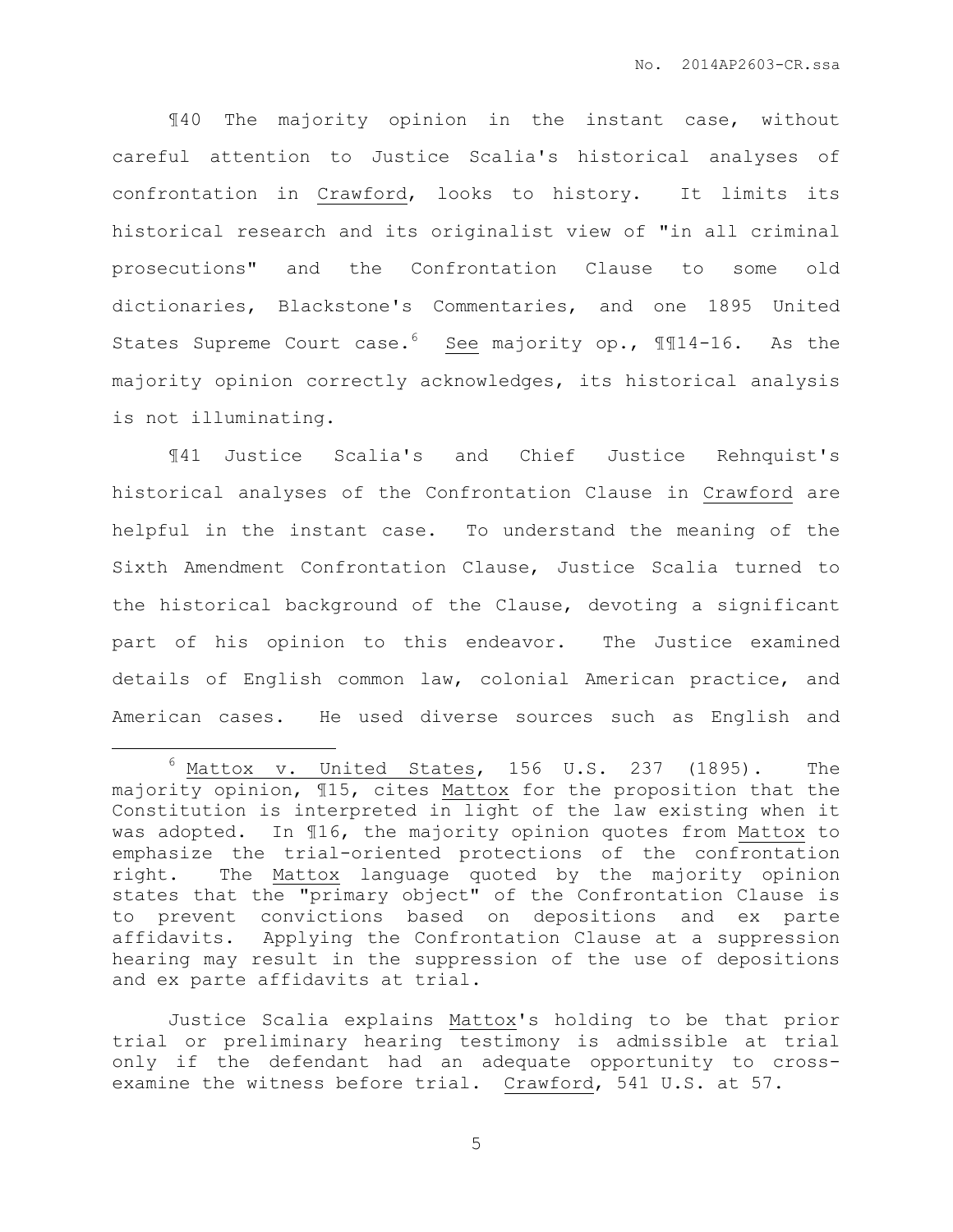American cases; histories of English law; histories of the Sixth Amendment; evidence, criminal law, and constitutional law texts; law review articles; and nineteenth-century treatises. Chief Justice Rehnquist's concurrence in the Crawford judgment proffered its own extensive view of historical evidence on the meaning of the Confrontation Clause. $7$ 

¶42 These analyses are edifying for purposes of this writing. The history demonstrates that the right of confrontation was very important in Roman, English, and American legal history. From this history, the following precepts can be drawn from Crawford about the confrontation right:

- The English common-law tradition is one of live testimony in court subject to adversarial testing.<sup>8</sup>
- "Nothing can be more essential than the cross examining [of] witnesses, and generally before the triers of the facts in question  $\ldots$ ."<sup>9</sup>

Cf. California v. Green, 399 U.S. 149, 173-74 (1970) (Harlan, J., concurring) ("[T]he Confrontation Clause comes to us on faded parchment. History seems to give us very little insight into the intended scope of the Sixth Amendment Confrontation Clause.").

 $8$  Crawford, 541 U.S. at 43.

 $\overline{a}$ 

 $9$  Crawford, 541 U.S. at 49 (quoted source omitted).

 $7$  For additional historical analyses of the Confrontation Clause, see Benjamin C. McMurray, Challenging Untested Facts at Sentencing: The Applicability of Crawford at Sentencing After Booker, 37 McGeorge L. Rev. 589, 605-08 (2006); Shaakirrah R. Sanders, Unbranding Confrontation as Only a Trial Right, 65 Hastings L.J. 1257, 1261-66 (2014).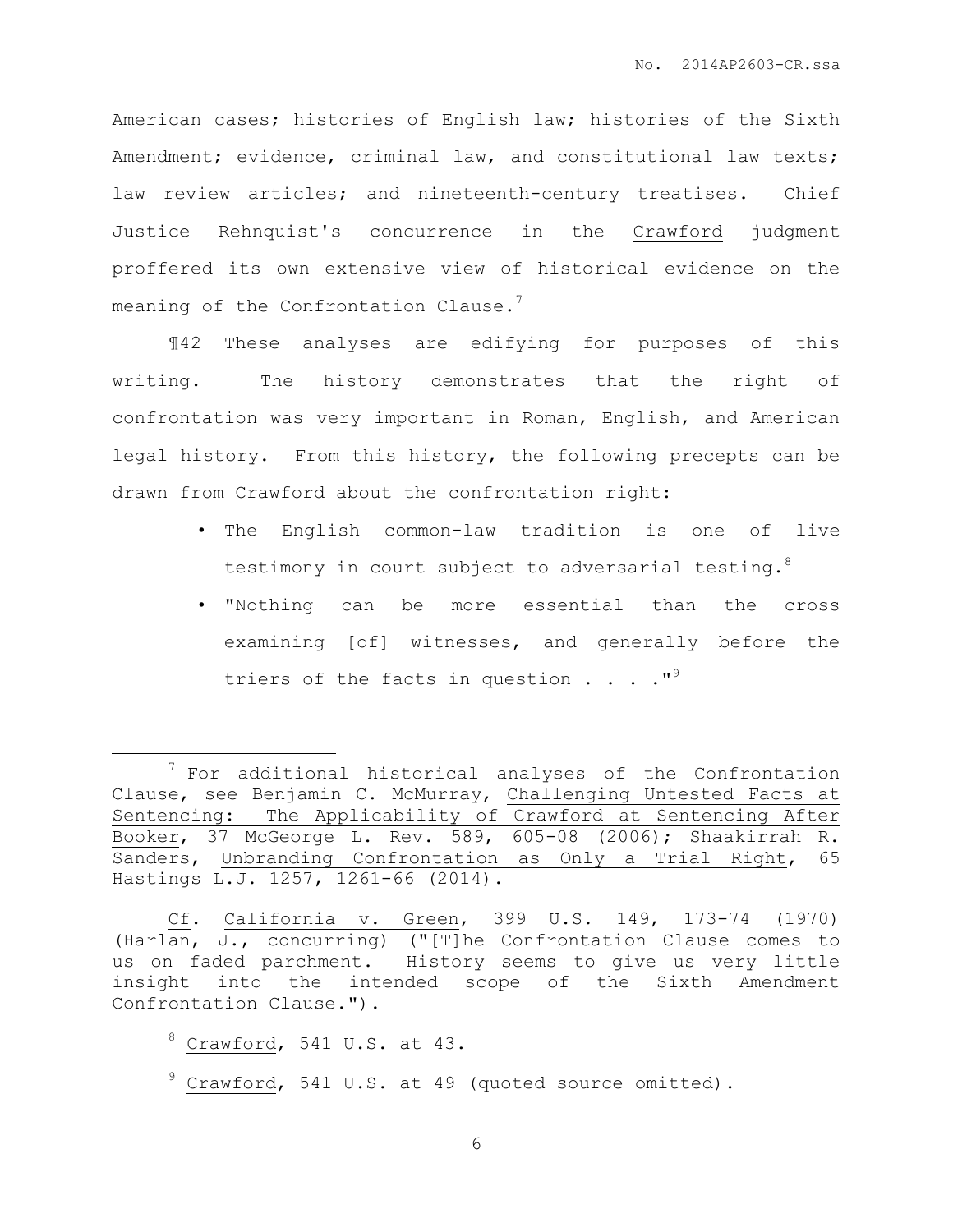- Many early American cases demonstrate that prosecutions are carried on to conviction by witnesses confronted by the accused and subjected to the accused's personal examination.<sup>10</sup>
- "[T]he common law in 1791 [when the Sixth Amendment was adopted] conditioned admissibility of an absent witness's examination on unavailability and a prior opportunity to cross-examine. The Sixth Amendment therefore incorporates those limitations."<sup>11</sup>
- The historical sources do not say "that a prior opportunity to cross-examine was merely a sufficient, rather than a necessary, condition for admissibility of testimonial statements. They suggest that this requirement was dispositive. $1^{12}$
- The Confrontation Clause reflects the judgment that reliability of evidence is tested "in the crucible of cross-examination."<sup>13</sup>
- $10$  Crawford, 541 U.S. at 49-50 (citations omitted).
- $11$  Crawford, 541 U.S. at 54.

 $\overline{a}$ 

 $12$  Crawford, 541 U.S. at 55.

<sup>13</sup> Crawford, 541 U.S. at 61. "Where testimonial statements are at issue, the only indicium of reliability sufficient to satisfy constitutional demands is the one the Constitution actually prescribes: confrontation." Crawford, 541 U.S. at 68- 69.

"Dispensing with confrontation because testimony is obviously reliable is akin to dispensing with jury trial because a defendant is obviously guilty. This is not what the Sixth Amendment prescribes." Crawford, 541 U.S. at 62.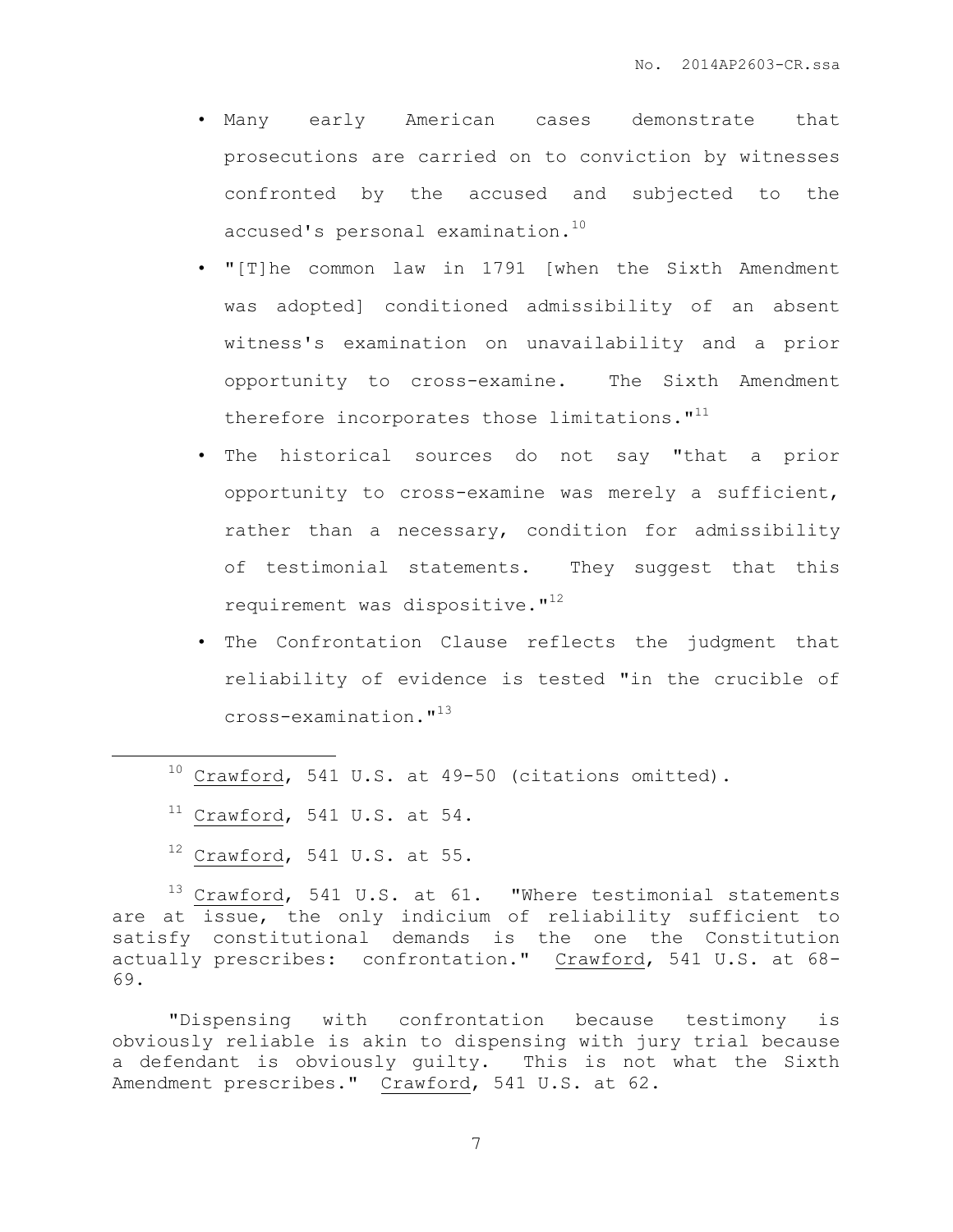¶43 In sum, the text and historical analyses of the Confrontation Clause lead to the conclusion that the confrontation right is of great significance in Anglo-American jurisprudence and that the significance of the confrontation right lies in the accused's right to cross-examine a witness.

II

¶44 The majority opinion rests its conclusion on its certitude that the accused's right of confrontation is limited to the trial. Majority op., ¶¶17-21. This purported certitude has no basis in the text of the Sixth Amendment. The text of the Sixth Amendment does not use the word "trial" in stating the accused's confrontation right. In comparison, the accused's Sixth Amendment right to "enjoy the right to a speedy and public trial" explicitly refers to "speedy and public" as a trial right.

¶45 Indeed, the United States Supreme Court has never explicitly held that the Confrontation Clause is an accused's right at trial only.<sup>14</sup>

 $\overline{a}$ 

<sup>14</sup> In McCray v. Illinois, 386 U.S. 300, 305 (1967), the Court tacitly assumed that the Confrontation Clause applies to a suppression hearing. In that case, the Court concluded that a defendant could not ask for the name of a confidential informant during cross-examination at a suppression hearing, citing the confidential informant privilege. McCray held that the Clause was not violated by limiting cross-examination; it did not hold that the Clause was inapplicable to a suppression hearing. The McCray Court distinguished between suppression hearings and trials (in which guilt is determined) in balancing the application of an informer privilege. McCray, 386 U.S. at 307.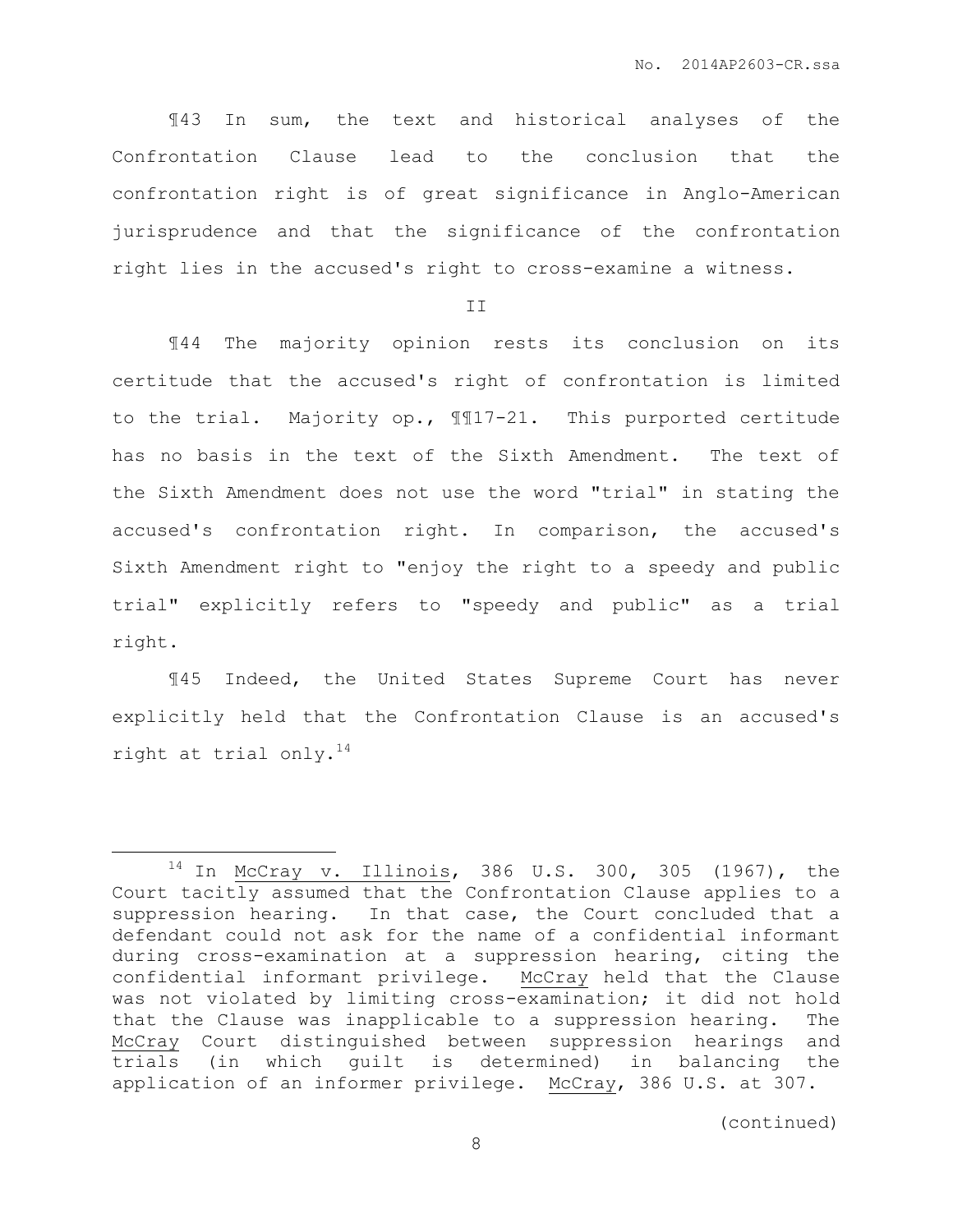¶46 True, the Court has referred to confrontation as a trial right or a right at trial in its discussion of the Sixth Amendment. But these references have been in the context of cases involving  $trials.^{15}$  It makes good sense to confine an opinion's discussion to the facts presented——which, in each of the Court's cases referenced by the majority opinion, was a trial. It does not make good sense to extrapolate from these decisions that the confrontation right is exclusively a right at trial.<sup>16</sup>

Recognizing a Sixth Amendment confrontation right at a suppression hearing does not mean that the confrontation right at the suppression hearing has no limits. Indeed the limits on the right to confrontation at a suppression hearing and at trial are not necessarily the same. The majority opinion misses this point when it implies that Professor LaFave's writings are inconsistent on the question whether a right to confrontation exists at a suppression hearing. See majority op., ¶12 n.6.

 $\overline{a}$ 

See, e.g., California v. Green, 399 U.S. 149, 157 (1970) ("it is this literal right to 'confront' the witness at the time of trial that forms the core of the values furthered by the Confrontation Clause"); Barber v. Page, 390 U.S. 719, 725-26 (1968) (the confrontation right encompasses "the opportunity to cross-examine and the occasion for the jury to weigh the demeanor of the witness").

 $16$  Indeed the Court has recently indicated that the "trial right" reading of the Confrontation Clause may be erroneous. See, e.g., Melendez-Diaz v. Massachusetts, 557 U.S. 305, 315 (2009) (in discussing a paradigmatic historical example of a violation of the Confrontation Clause, the Court noted that the rejection of ex parte affidavits at trial is "the core of the right to confrontation, not its limits.").

I conclude that although an accused's right of confrontation at a suppression hearing may not be the "core" of the Confrontation Clause, it is within its limits.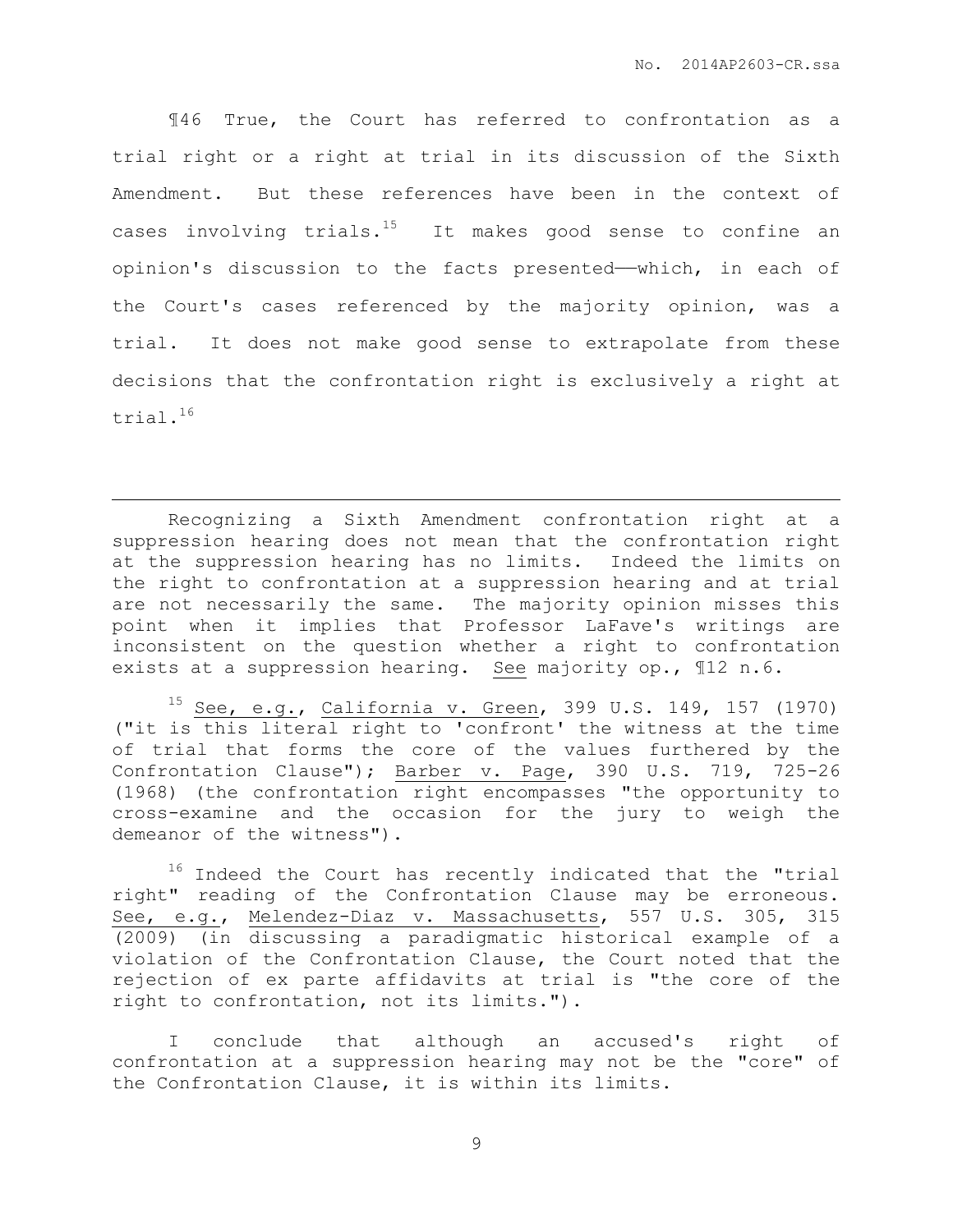¶47 A suppression hearing affects the trial and the ultimate question of a defendant's guilt or innocence. If evidence is not suppressed at the suppression hearing, it can be introduced at trial. An issue not discussed by the majority opinion but of importance is the defendant's ability to raise the suppression issue again at trial. $17$  If the right of confrontation is not available to the defendant at the suppression hearing, but is available at trial, will the defendant have the right to relitigate the suppression ruling at trial when the constitutional guarantee of confrontation is in effect? If so, what is the purpose of the suppression hearing? If the defendant pleads guilty, does he or she waive the right to raise the confrontation issue on appeal? If so, is the Wisconsin statute allowing a defendant to appeal the denial of a motion to suppress effective? See majority op., ¶26 n.13; see also Curry v. Texas, 228 S.W.3d 292, 298 (Tex. Ct. App. 2007).

¶48 Nevertheless, the majority opinion joins courts in other jurisdictions cursorily relying on these references to "at trial" in United States Supreme Court cases to eliminate the confrontation right at a suppression hearing.<sup>18</sup> See, e.g., majority op., ¶21 (collecting cases).

 $\overline{a}$ 

<sup>&</sup>lt;sup>17</sup> See 6 Wayne R. LaFave et al., Search and Seizure § 11.2(f), at 110-22 (5th ed. 2012).

<sup>18</sup> See e.g., State v. Rivera, 192 P.3d 1213, ¶14 (N.M. 2008) ("[T]he United States Supreme Court has held that a defendant's right to confront witnesses against him is primarily a trial right . . . ."); State v. Woinarowicz, 720 N.W.2d 635, 641 (N.D. 2006) ("The Sixth Amendment right to confrontation is a trial right, which does not apply to pretrial suppression hearings.").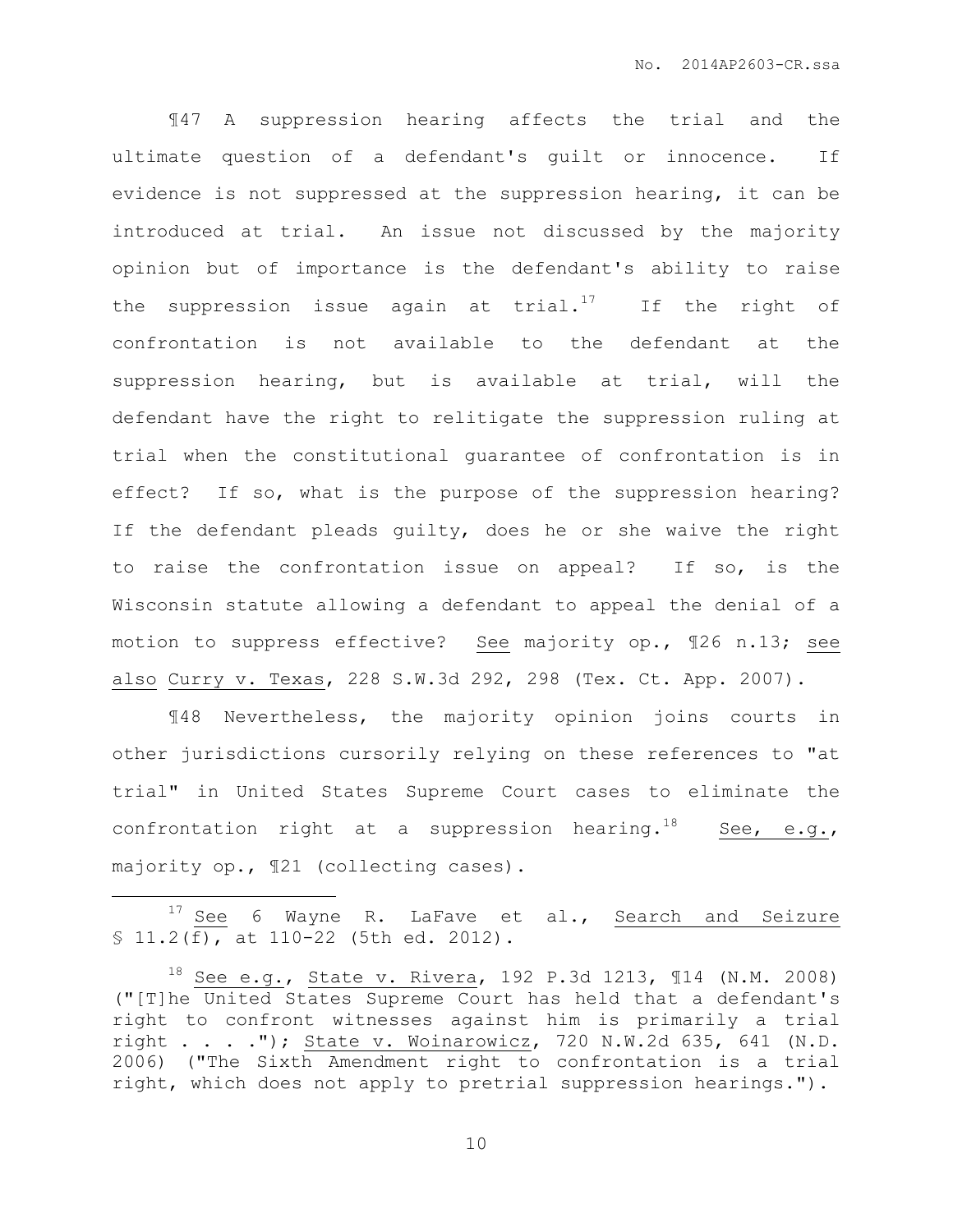¶49 Not only is this conclusion devoid of substantial analysis and support in the cases cited, it is also devoid of historical support.<sup>19</sup> Historically, the suppression of unconstitutionally obtained evidence occurred during the trial.<sup>20</sup> "Indeed, the modern suppression hearing, unknown at common law, is a type of objection to evidence such as took place at common law . . . in open court . . . " Gannett Co., Inc. v. DePasquale, 443 U.S. 368, 437 (1979) (Blackmun, J., concurring in part and dissenting in part).<sup>21</sup> See also I Joseph Chitty, A

 $\overline{a}$ 

 $20$  See, e.g., 3 Wayne R. LaFave, Criminal Procedure § 10.1(a) (4th ed. 2016) ("At one time, it was not uncommon for states to treat objections to illegally obtained evidence as subject to the usual principle that the admissibility of evidence is determined when it is tendered and not in advance of trial. A few jurisdictions still follow [this approach] . . . . ") (internal quotation marks omitted).

See, e.g., State v. Allen, 183 Wis. 323, 197 N.W. 808 (1924) (motion to suppress illegally obtained evidence brought during trial, when prosecution seeks to use the evidence).

<sup>21</sup> See also Gannett Co., Inc. v. DePasquale, 443 U.S. 368, 395-96 (1979) (Burger, C.J., concurring) ("When the Sixth Amendment was written, and for more than a century after that, no one could have conceived that the exclusionary rule and pretrial motions to suppress evidence would be part of our criminal jurisprudence.").

See also North Carolina v. Wrenn, 417 U.S. 973 (1974) (White, J., dissenting from denial of certiorari) ("Evidence used against [the defendant] at trial was seized under a search warrant issued by a magistrate on an affidavit which was sustained at trial after an evidentiary hearing out of the presence of a jury.").

 $19$  By contrast, see 6 Wayne R. LaFave et al., Search and Seizure  $\bar{S}$  11.2(d), at 92 (5th ed. 2012), concluding that the right of confrontation applies at a Fourth Amendment suppression hearing.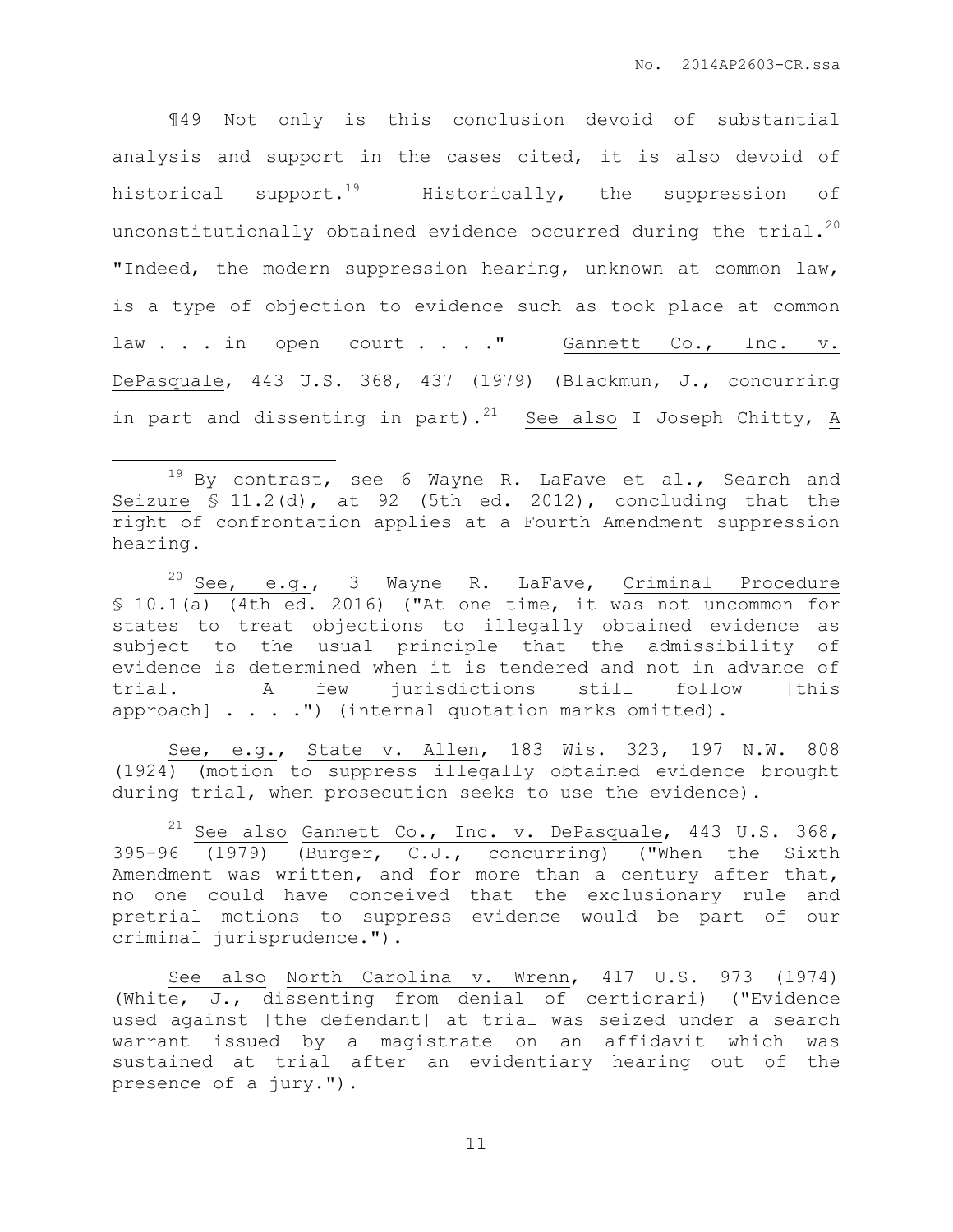Practical Treatise on the Criminal Law 571 (5th ed. 1847) ("The practice . . . at present, is for the prosecutor's counsel, on his examination of his own evidence in chief, to inquire of the witnesses all the facts, so as to satisfy the jury that the confession was voluntarily made, and duly taken.").

¶50 As the years passed, however, courts began hearing suppression motions before trial instead of at trial. Moving the suppression hearing up in time in a criminal prosecution to precede the trial offered greater judicial convenience and efficiency, and it prevented delay while a jury was sitting.<sup>22</sup> Indeed, federal and Wisconsin rules of criminal procedure now generally require that defendants bring a motion to suppress evidence before  $trial.^{23}$ 

 $\overline{a}$ 

In the interest of normal procedural orderliness, a motion to suppress, under Rule 41(e), must be made prior to trial, if the defendant then has knowledge of the grounds on which to base the motion.  $\ldots$  . This provision of Rule 41(e), requiring the motion to suppress to be made before trial, is a crystallization of decisions of this Court requiring that procedure, and is designed to eliminate from the trial disputes over police conduct not immediately relevant to the question of guilt.

<sup>23</sup> See, e.g., Federal Rule of Criminal Procedure Rule 12(e); United States v. White, 584 F.3d 935, 948 (10th Cir. 2009):

Rule 12(b)(3)(C) of the Federal Rules of Criminal Procedure requires that a party raise a motion to suppress before trial. A party who fails to do so "waives any Rule 12(b)(3) defense, objection, or request," although "[f]or good cause, the court may grant relief from the waiver." Fed. R. Crim. P. (continued)

<sup>&</sup>lt;sup>22</sup> Jones v. United States, 362 U.S. 257, 264 (1960), overruled on other grounds by United States v. Salvucci, 448 U.S. 83 (1980):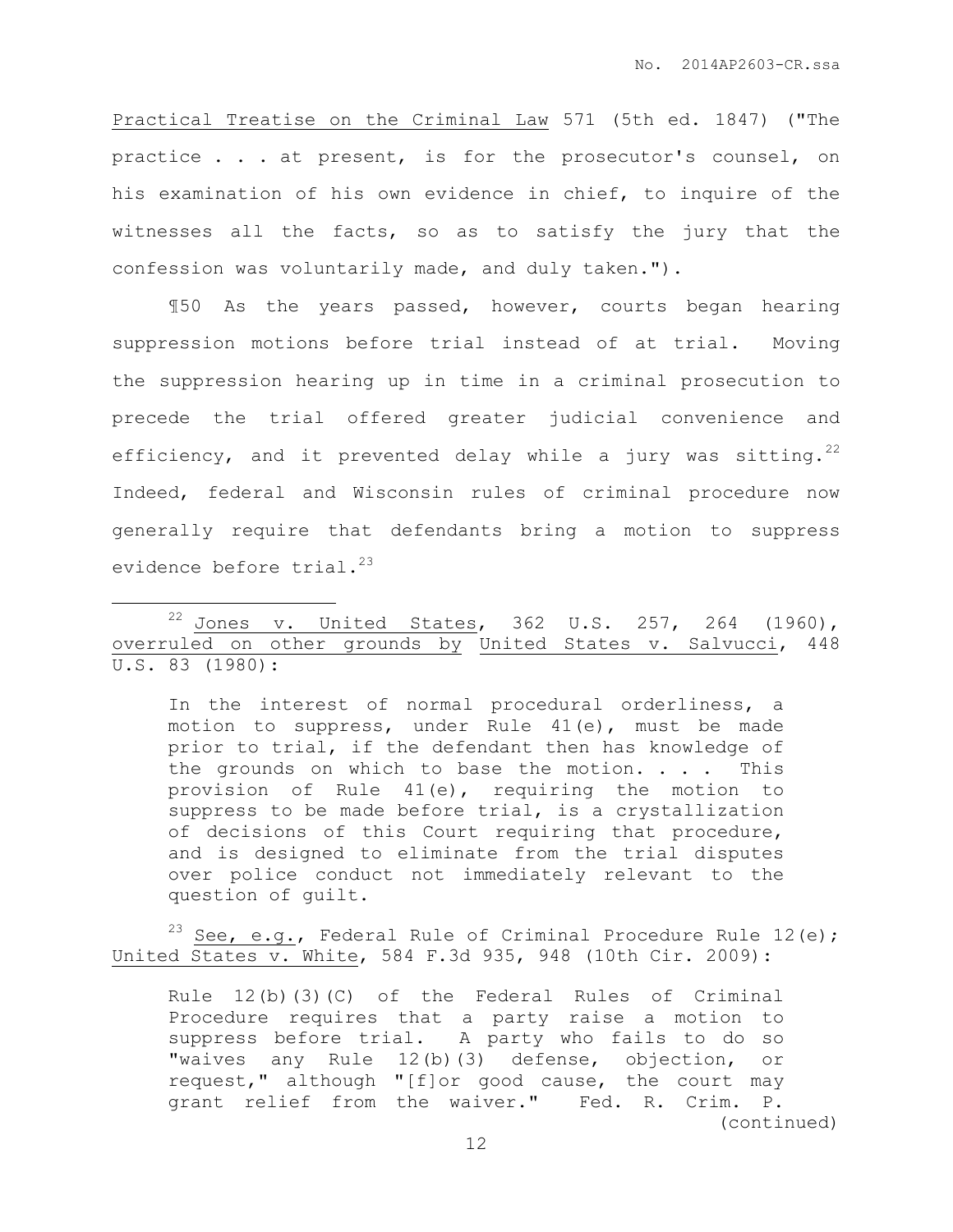¶51 That a suppression hearing has changed temporal location does not detract from its ultimate goal of excluding illegally obtained evidence at trial and should not influence the application of the accused's confrontation right. Interpreting the accused's constitutional confrontation right on the basis of when it is asserted is contrary to the general rule that form is not placed over substance and is contrary to tenets of constitutional law. "A rule of practice must not be allowed for any technical reason to prevail over a constitutional right." Gouled v. United States, 255 U.S. 298, 313 (1921); abrogated on other grounds by Warden, Md. Penitentiary v. Hayden, 387 U.S. 294 (1967).

¶52 Justice Blackmun got it right. He concluded that "for purposes of applying the public-trial provision of the Sixth Amendment" to a suppression hearing, the temporal factor does not control the analysis. Gannett Co., Inc. v. DePasquale, 443 U.S. at 436-37 (Blackmun, J., concurring in part and dissenting in part).

¶53 In sum, the broad text of the Sixth Amendment in the phrase "in all criminal prosecutions" and the fact that suppression hearings were conducted at trial at the time of the

 $\overline{a}$ 

12(e). This waiver rule applies not only when a defendant fails to file any pretrial motion to suppress, but also when a defendant fails to assert a particular argument in a pretrial suppression motion that he did file.

See also Wis. Stat. § 971.31(2) ("[O]bjections based on . . . the use of illegal means to secure evidence shall be raised before trial by motion or be deemed waived. . . .")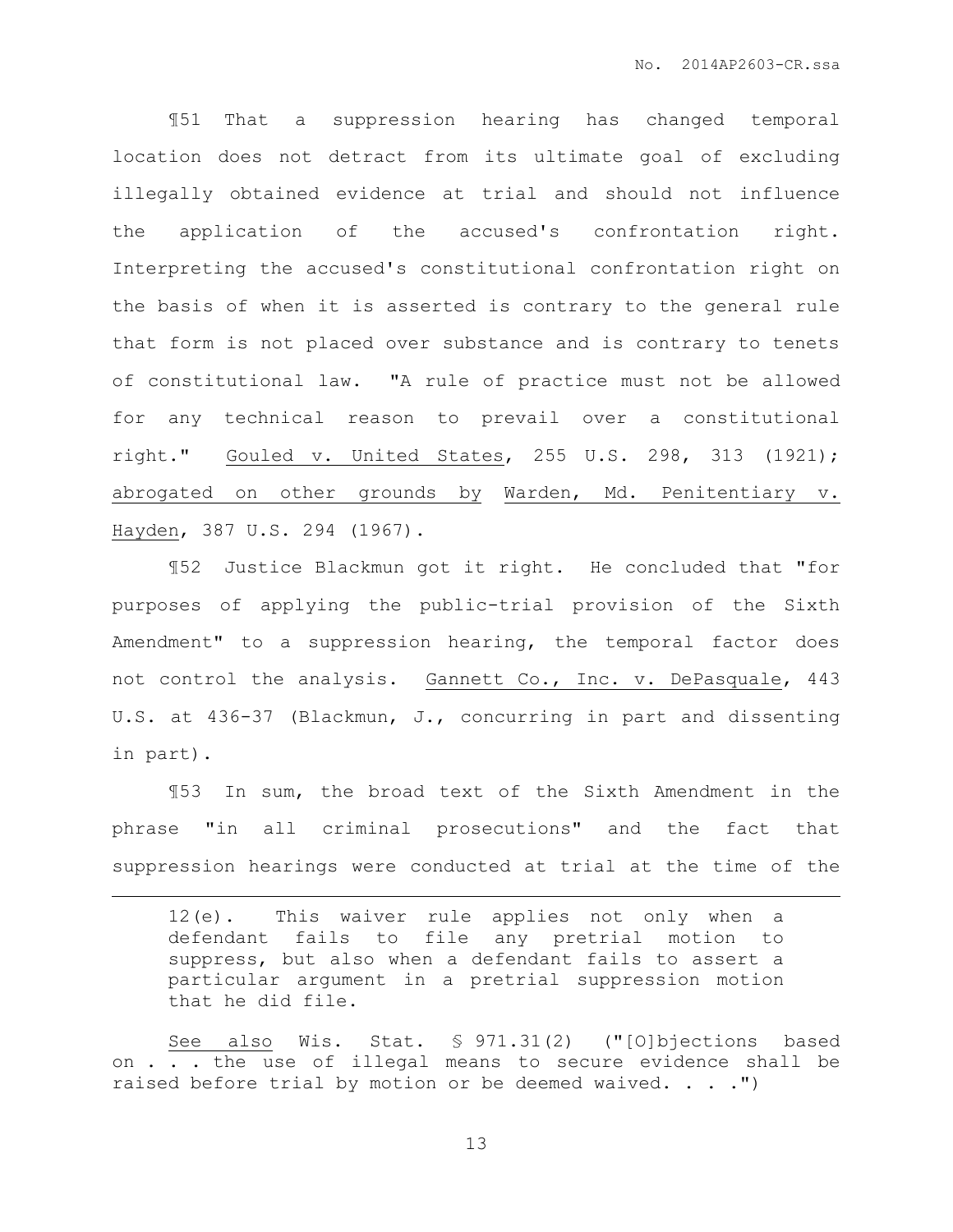adoption of the Sixth Amendment lead to the conclusion that the accused's Sixth Amendment confrontation right may be asserted at the suppression hearing.

#### **III**

¶54 I next examine the United States Supreme Court's interpretations of the Sixth Amendment text "in all criminal prosecutions" in applying an enumerated Sixth Amendment right other than the confrontation right. These interpretations inform the interpretation of the Sixth Amendment confrontation right because the Sixth Amendment Counsel, Compulsory Process, and Confrontation Clauses are structurally identical.

A

¶55 In its cases interpreting and applying the enumerated Sixth Amendment right to counsel, the Court has interpreted the Sixth Amendment text "in all criminal prosecutions" to mean at "critical stages" of the criminal prosecution. Coleman v. Alabama, 399 U.S. 1, 7 (1970).<sup>24</sup>

 $\overline{a}$ 

 $24$  See Coleman v. Alabama, 399 U.S. 1, 7 (1970) (an accused "requires the guiding hand of counsel at every step in the proceedings against him") (quoting Powell v. Alabama, 287 U.S. 45, 69 (1932)); United States v. Wade, 388 U.S. 218, 336 (1967) ("It is central to that principle that in addition to counsel's presence at trial, the accused is guaranteed that he need not stand alone against the State at any stage of the prosecution, formal or informal, in court or out, where counsel's absence might derogate from the accused's right to a fair trial.") (emphasis added).

Coleman involved a pretrial hearing to determine whether there was sufficient evidence against the accused to warrant proceeding with the criminal prosecution.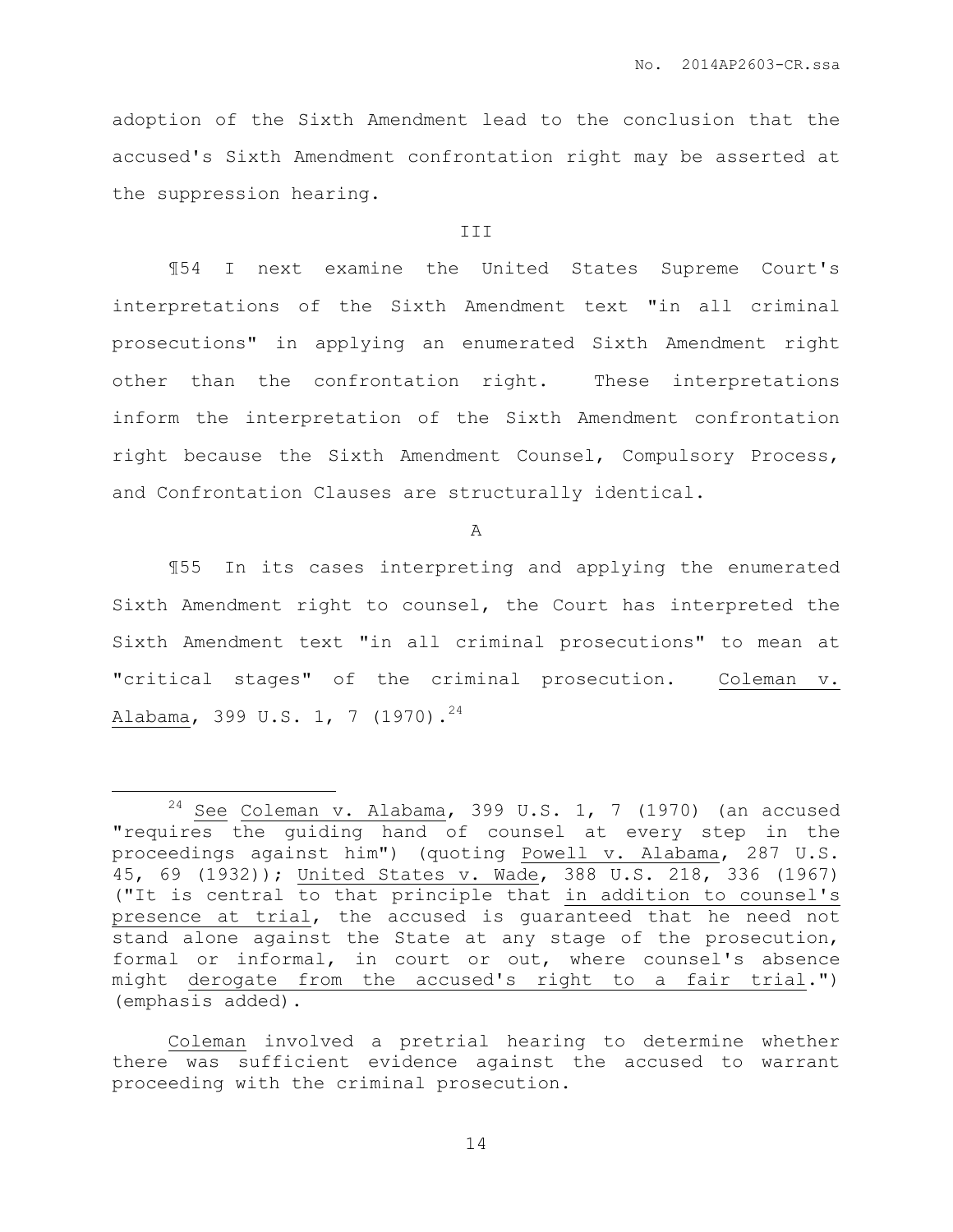¶56 A critical stage is any stage in a criminal prosecution, "formal or informal, in court or out, where counsel's absence might derogate from the accused's right to a fair trial . . . as affected by his right to meaningfully crossexamine the witnesses against him. . . . " United States v. Wade, 388 U.S. 218, 226-27 (1967) (emphasis added) (relating to counsel at post indictment line-up).<sup>25</sup> In applying the right to counsel and determining the critical stage, a court scrutinizes the pretrial proceeding to determine whether counsel is "necessary to preserve the defendant's basic right to a fair trial as affected by his right meaningfully to cross-examine the witnesses against him and to have effective assistance of counsel at the trial itself." Coleman, 399 U.S. at 7. The efficacy of an accused's right to counsel is diminished without an accused's confrontation right. Examining witnesses is an area of counsel's expertise.

¶57 The Court's focus on giving a defendant the right to counsel at a pretrial proceeding to ensure the defendant's constitutional right to a fair trial and cross-examination implies that a suppression hearing (inherently tied to fair

 $\overline{a}$ 

<sup>&</sup>lt;sup>25</sup> The Sixth Amendment right to counsel applies at "critical stages" of the criminal prosecution when there is "potential substantial prejudice to [the] defendant's rights" that "confrontation and the ability of counsel [helps to] avoid. . . ." Wade, 388 U.S. at 227.

See also State v. Curry, 147 P.3d 483, 485-86 (Utah Ct. App. 2006) (concluding that the suppression hearing is a critical stage where counsel must be present to cross-examine the prosecution's witness).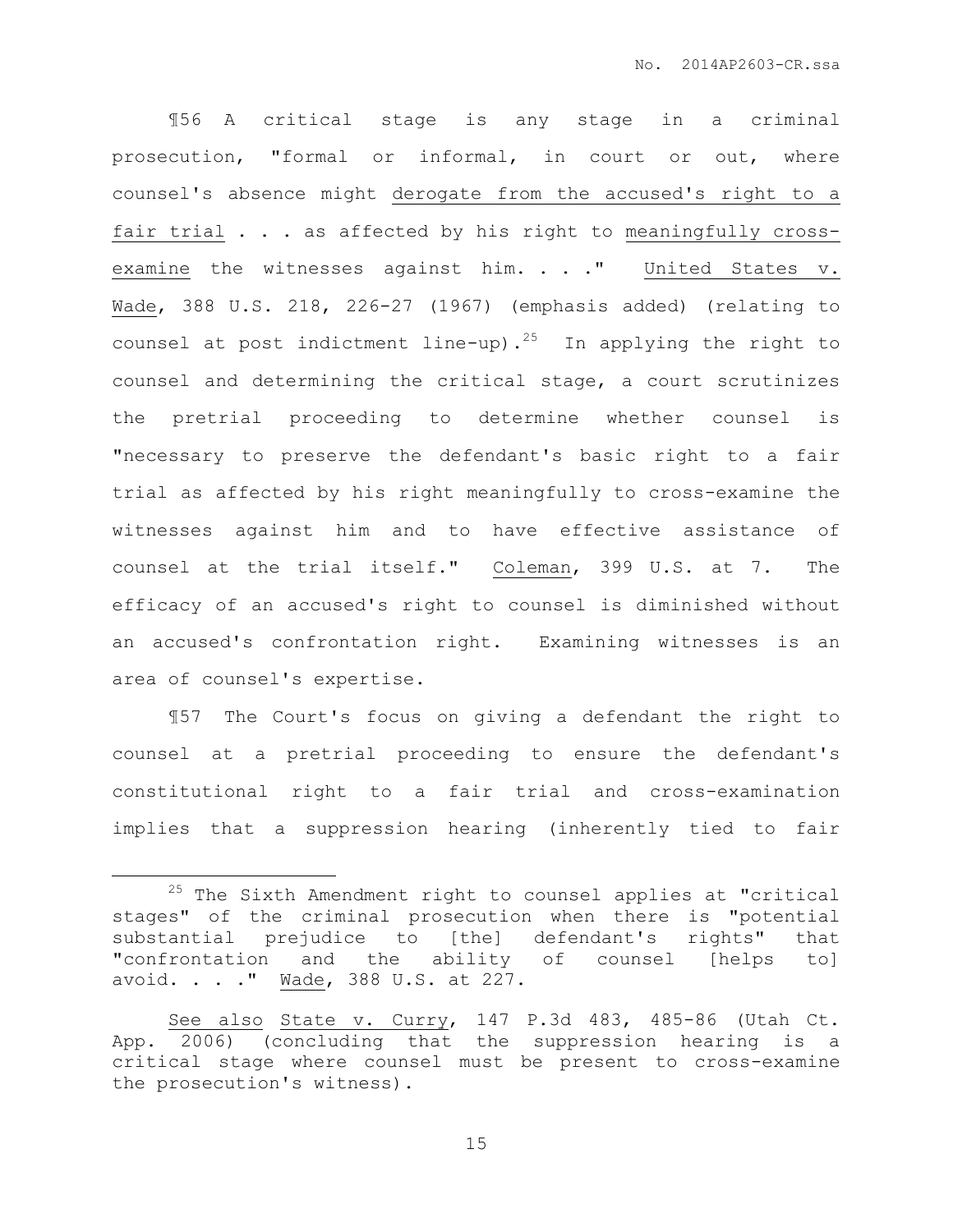trial and cross-examination) is a critical stage in criminal prosecutions.<sup>26</sup>

¶58 The Wisconsin Supreme Court has long recognized that the confrontation right "is an essential and fundamental requirement for a fair trial." State v. Bauer, 109 Wis. 2d 204, 208, 325 N.W.2d 857 (1982) (citation omitted).

¶59 Courts in several jurisdictions recognize the applicability of the Sixth Amendment confrontation right at suppression hearings on the ground that the suppression hearing is a critical stage in a criminal prosecution that requires cross-examination to ensure a fair trial. <sup>27</sup> The Seventh Circuit

 $\overline{a}$ 

 $27$  See, e.g., Curry v. State, 228 S.W.3d 292, 297 (Tex. Ct. App. 2007) (the Confrontation Clause applies at a suppression hearing because it is a "critical stage" of the criminal prosecution); State v. Sigerson, 282 So. 2d 649, 651 (Fla. App. 1973) ("The hearing on the motion to suppress, while not deciding the guilt or innocence of the appellee, is clearly a critical stage of the prosecution and the confrontation clause of the Sixth Amendment to the United States constitution guarantees an accused in a criminal case the right to confront the witnesses against him."); United States v. Hodge, 19 F.3d 51, 53 (D.C. Cir. 1994) (a suppression hearing is a critical stage of the prosecution and "any limitations on the right of cross-examination . . . must be justified by weighty considerations") (internal quotation marks and citations omitted). See also United States v. Clark, 475 F.2d 240, 246-47 (2d Cir. 1973) (the defendant has a right to be present at a pretrial suppression hearing "held to determine the constitutionality of a seizure of evidence from an accused"; defendant was "entitled to assist his counsel in cross-examining [the prosecution's] witnesses and in developing [ ] matters further at the suppression hearing.").

 $26$  "The security of that right is as much the aim of the right to counsel as it is of the other guarantees of the Sixth Amendment . . . [including] his right to be confronted with the witnesses against him . . . . " United States v. Wade, 388 U.S. 218, 226–27 (1967).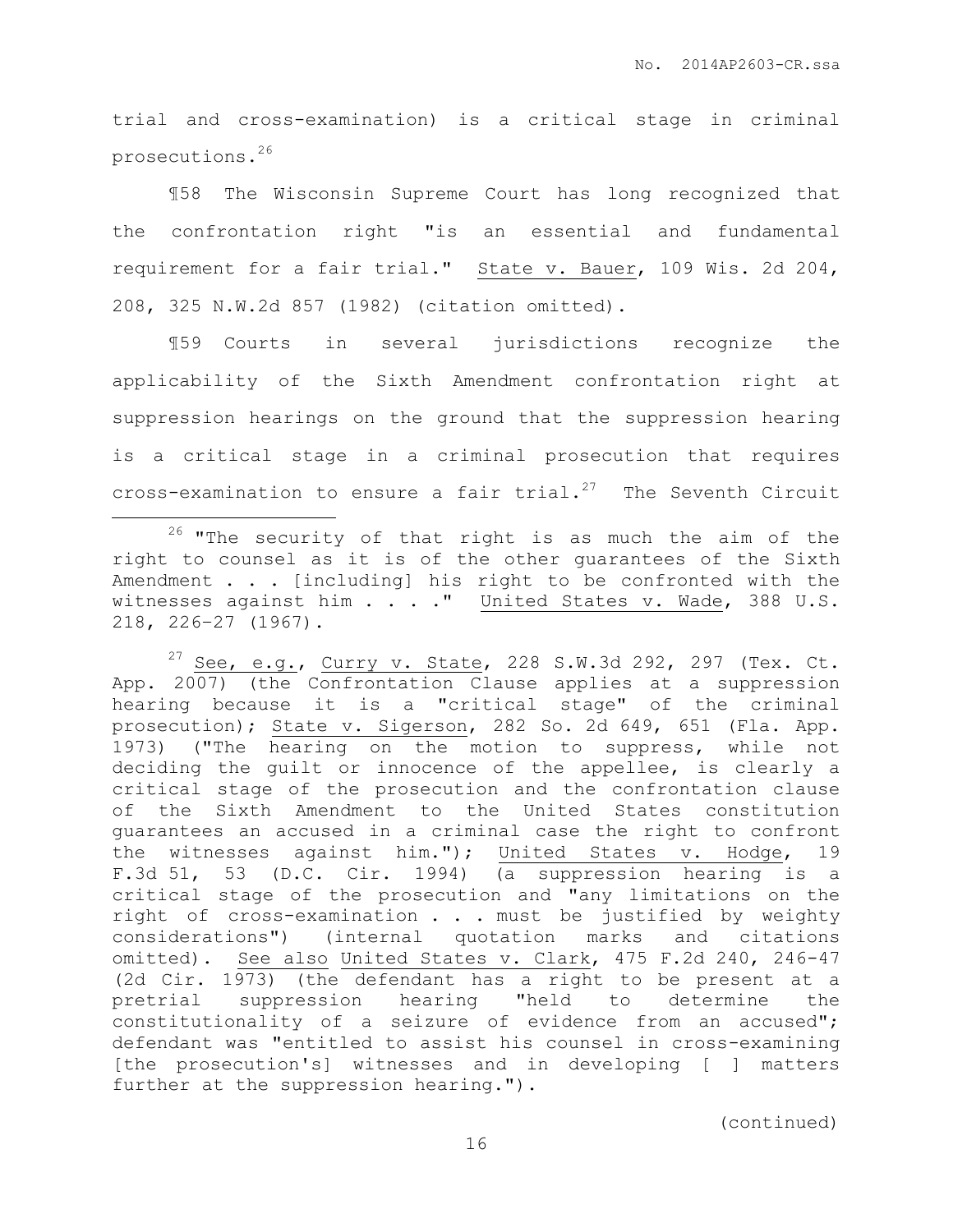Court of Appeals has declared that "a pretrial suppression hearing is a critical stage." United States v. Johnson, 859 F.2d 1289, 1294 (7th Cir. 1988).<sup>28</sup>

¶60 Judge Harry Edwards wrote that the suppression hearing is a critical stage of the prosecution because it "affects substantial rights of an accused person; the outcome of the

Professor LaFave in 6 Search & Seizure, § 11.2(d), at 93 n.217, cites the following cases in support of a confrontation right at suppression hearings:

 $\overline{a}$ 

- United States v. Mejia, 69 F.3d 309 (9th Cir. 1995) (where suppression hearing aborted because of illness of judge and new hearing held before another judge, it error for that judge merely to read transcript of some prosecution witnesses' testimony at aborted hearing; continuance should have been granted "so that the government's two main witnesses would testify in person and be cross-examined in front of the judge who would be required to assess their credibility").
- People v. Levine, 585 N.W.2d 770 (Mich. App. 1998) (citing cases from other states in support of conclusion that "the protections of the Confrontation Clause extend to a pretrial suppression hearing") (the Michigan Supreme Court vacated this decision on other grounds, and did not address the appellate court's decision that the Confrontation Clause applies at suppression hearings).
- State v. Ehtesham, 309 S.E.2d 82 (W. Va. 1983) (suppression hearing should be "a meaningful hearing, at which both the state and the defendant should be afforded the opportunity to produce evidence and to examine and cross-examine witnesses"; defendant's right denied where judge refused defense opportunity to cross examine officer who obtained search warrant).

 $^{28}$  See also People v. Strothers, 928 N.Y.S.2d 28 (N.Y. App. Div. 2011) (the suppression hearing is a critical stage and trial judge's decision to proceed without defendant's counsel, who was running late, was reversible error).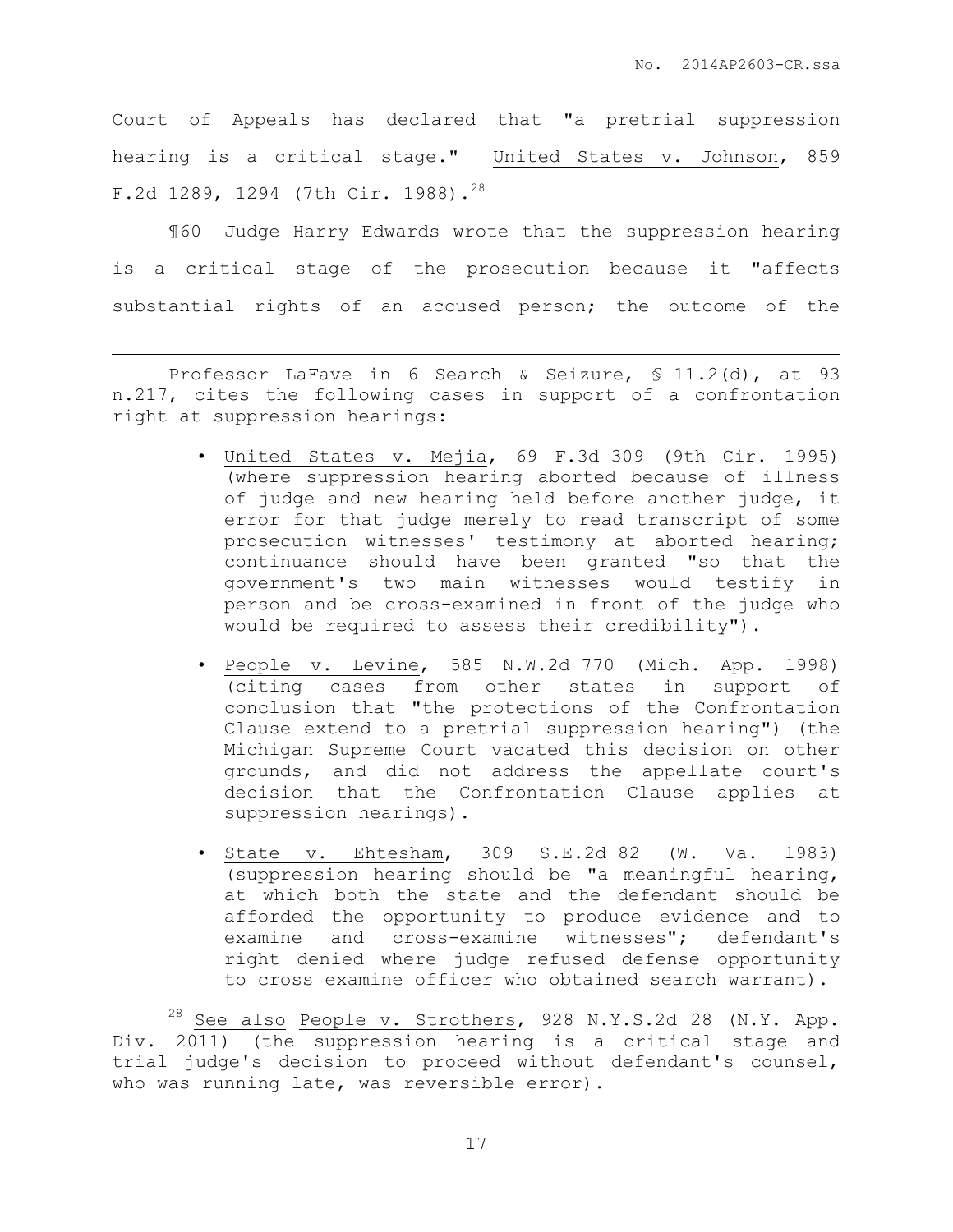hearing—the suppression vel non of evidence—may often determine the eventual outcome of conviction or acquittal." United States v. Green, 670 F.2d 1148, 1154 (D.C. Cir. 1981). The Green court declared that because of the historical and practical importance of the right of cross-examination, any limitations on the right at the suppression hearing must be justified by weighty considerations. Green, 670 F.2d at 1154.<sup>29</sup> I agree.

¶61 In interpreting the Sixth Amendment Confrontation Clause, the majority opinion errs in failing to consider the right to a fair trial and the significant role of crossexamination.

¶62 A federal court of appeals has written of the right of cross-examination as follows: "So basic is the right [to crossexamine witnesses] that the Supreme Court has held that its denial, 'without waiver . . . would be constitutional error of the first magnitude and no amount of showing of want of prejudice would cure it.'" Proffitt v. Wainwright, 685 F.2d

 $\overline{a}$ 

 $29$  A limitation on the right of confrontation at a suppression hearing is an informer's privilege. See United States v. Green, 670 F.2d 1148, 1154 (D.C. Cir. 1981).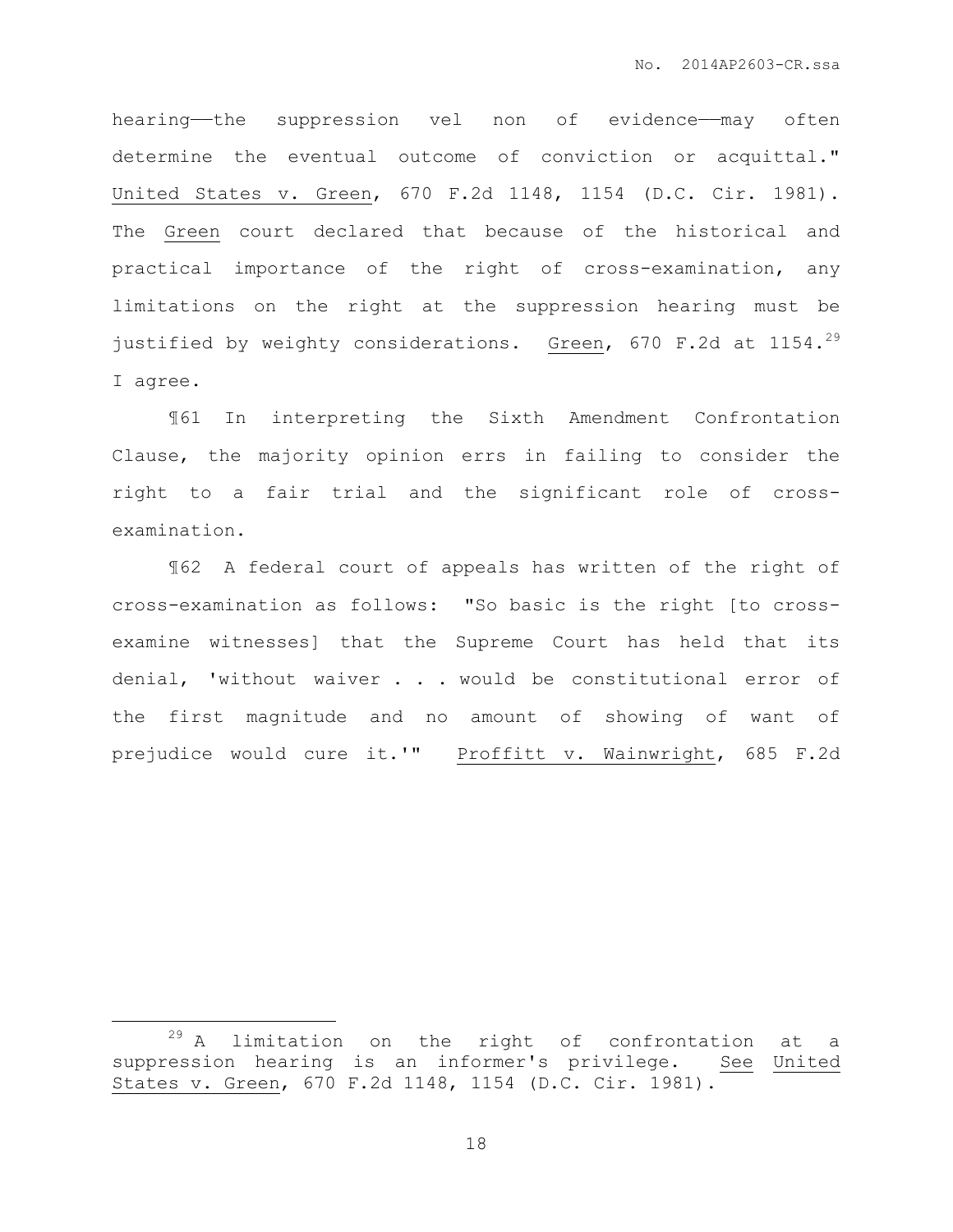1227, 1251 (11th Cir. 1982) (quoting Smith v. Illinois, 390 U.S. 129, 131  $(1968)$ ).<sup>30</sup>

¶63 In sum, the United States Supreme Court has indicated that the Sixth Amendment text "in all criminal proceedings" includes a pretrial proceeding that lays the groundwork for a fair trial and enables the accused to cross-examine witnesses. Thus the Court's cases have kept the door open for an accused's Sixth Amendment confrontation right to apply at a suppression hearing. Looking to the critical stage analysis, I conclude that the confrontation right should apply at suppression hearings to permit cross-examination, which promotes a fair trial.

B

¶64 In its cases interpreting and applying enumerated Sixth Amendment rights, the Court has interpreted and applied the Sixth Amendment text "in all criminal prosecutions" by examining the purpose and function of the particular criminal proceeding. Whether the Court applies a Sixth Amendment right in a pretrial proceeding requires comparing the purpose and

 $\overline{a}$ 

<sup>30</sup> See also Davis v. Alaska, 415 U.S. 308, 315 (1974) (holding that adequate cross-examination is required by the Sixth Amendment and stating that "[c]ross-examination is the principal means by which the believability of a witness and the truth of his testimony are tested."); Douglas v. Alabama, 380 U.S. 415, 418 (1965) (stating that "[o]ur cases construing the [confrontation] clause hold that a primary interest secured by it is the right of cross-examination  $\ldots$ .").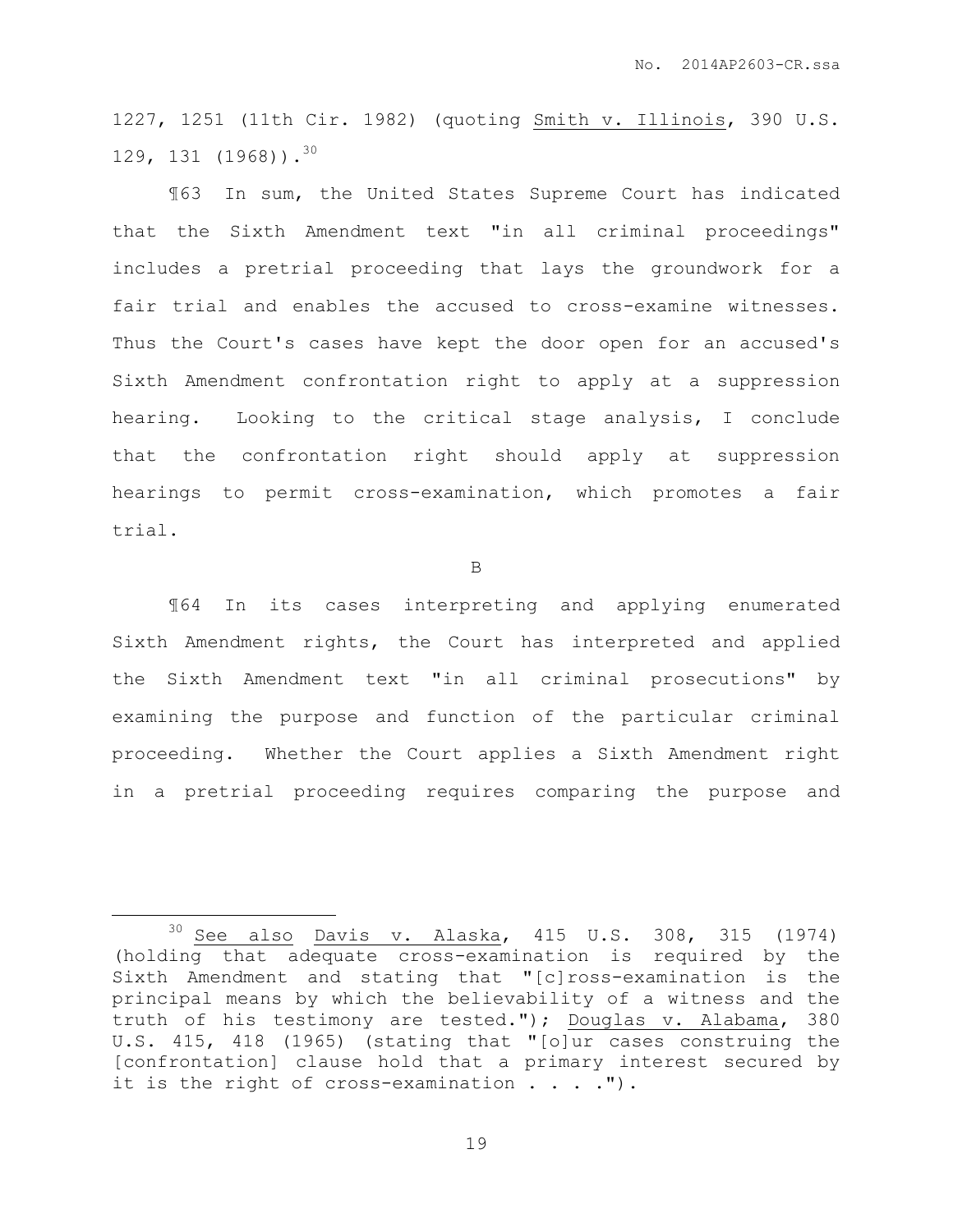function of the pretrial proceeding with the purpose and functions of the enumerated right and the trial. $^{31}$ 

¶65 For example, the United States Supreme Court has declared that an accused's Sixth Amendment right to a public trial grants an accused the right to a public suppression hearing. In Waller v. Georgia, 467 U.S. 39 (1984), the Court described the function of the accused's Sixth Amendment public trial right as "ensuring that judge and prosecutor carry out their duties responsibly," "encourag[ing] witnesses to come forward," and "discourag[ing] perjury." Waller, 467 U.S. at 46.

¶66 The Waller Court reasoned that the accused's Sixth Amendment's right to a public trial extends to a pretrial suppression hearing because "[t]hese aims and interests [protected at trial] are no less pressing in a hearing to suppress wrongfully seized evidence." Waller, 467 U.S. at 46.

 $\overline{a}$ 

<sup>&</sup>lt;sup>31</sup> See Shaakirrah R. Sanders, Unbranding Confrontation as Only a Trial Right, 65 Hastings L.J. 1257 (2014) (arguing that a defendant's right to confrontation at a non-trial proceeding is determined by analogizing the protection afforded by the Sixth Amendment at trial).

Although I do not further discuss these cases in the instant dissent, I note that other Sixth Amendment rights apply in criminal prosecutions beyond the trial. See, e.g., United States v. Bowe, 698 F.2d 560, 565 (2d Cir. 1983) (the Compulsory Process Clause applies at a suppression hearing, unless that witness invoked the Fifth Amendment); Mempa v. Riley, 389 U.S. 128, 136-37 (1967) (Counsel Clause applies at sentencing in Washington state probation revocation proceeding); Apprendi v. New Jersey, 530 U.S. 466, 476 (2000) (Jury Clause applies at sentencing fact-finding); Alleyne United States, 133 S. Ct. 2151 (2013) (Jury Clause applies at sentencing for fact-finding for a fact that increases the penalty).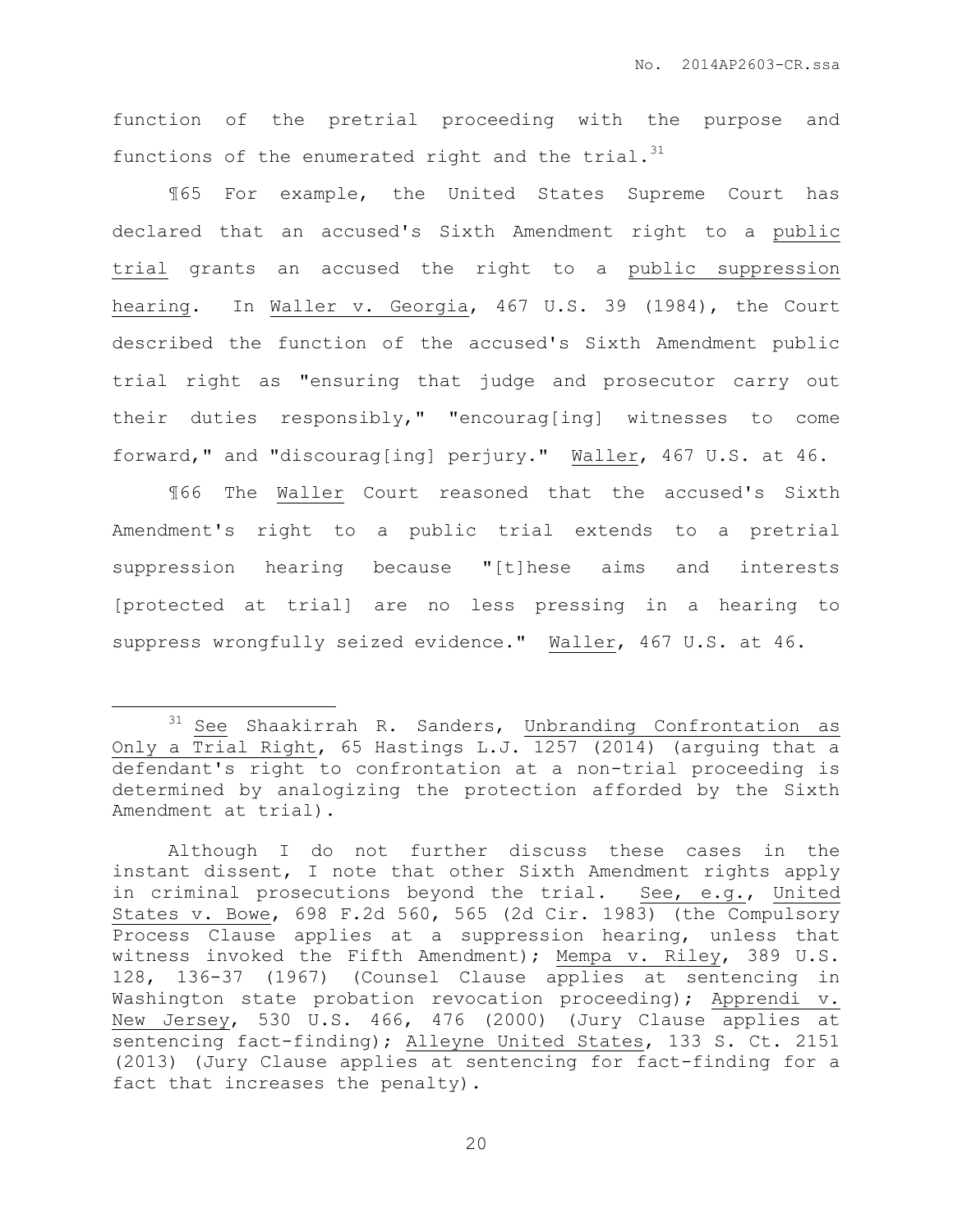¶67 Furthermore, the pretrial suppression hearing has in many instances supplanted the trial. The Waller Court recognized that for many defendants the suppression hearing is "the only trial, because the defendants [will] thereafter plead[] guilty . . . . " Waller, 467 U.S. at 47. The suppression hearing resembles a bench trial: witnesses are called; the defendant has a right to counsel who can question witnesses; the judge must find facts and apply legal principles to the facts found; the conduct of law enforcement officials is often reviewed at a suppression hearing. The Waller Court elaborated as follows:

[A] suppression hearing often resembles a bench trial: witnesses are sworn and testify, and of course counsel argue their positions. The outcome frequently depends on a resolution of factual matters. The need for an open proceeding may be particularly strong with respect to suppression hearings. A challenge to the seizure of evidence frequently attacks the conduct of police and prosecutor. . . [S]trong pressures are naturally at work on the prosecution's witnesses to justify the propriety of their conduct in obtaining the evidence.

Waller, 467 U.S. at 46-47 (internal quotation marks and citations omitted).

¶68 In effect, the Waller court recognized that suppression hearings are tantamount to trials, in both form and importance.

¶69 The purpose and function of an accused's Sixth Amendment right to a public trial echo the purpose and function of the exclusionary rule. The exclusion of evidence at trial is an accused's objective in a suppression hearing. The Wisconsin Supreme Court first adopted and applied the exclusionary rule in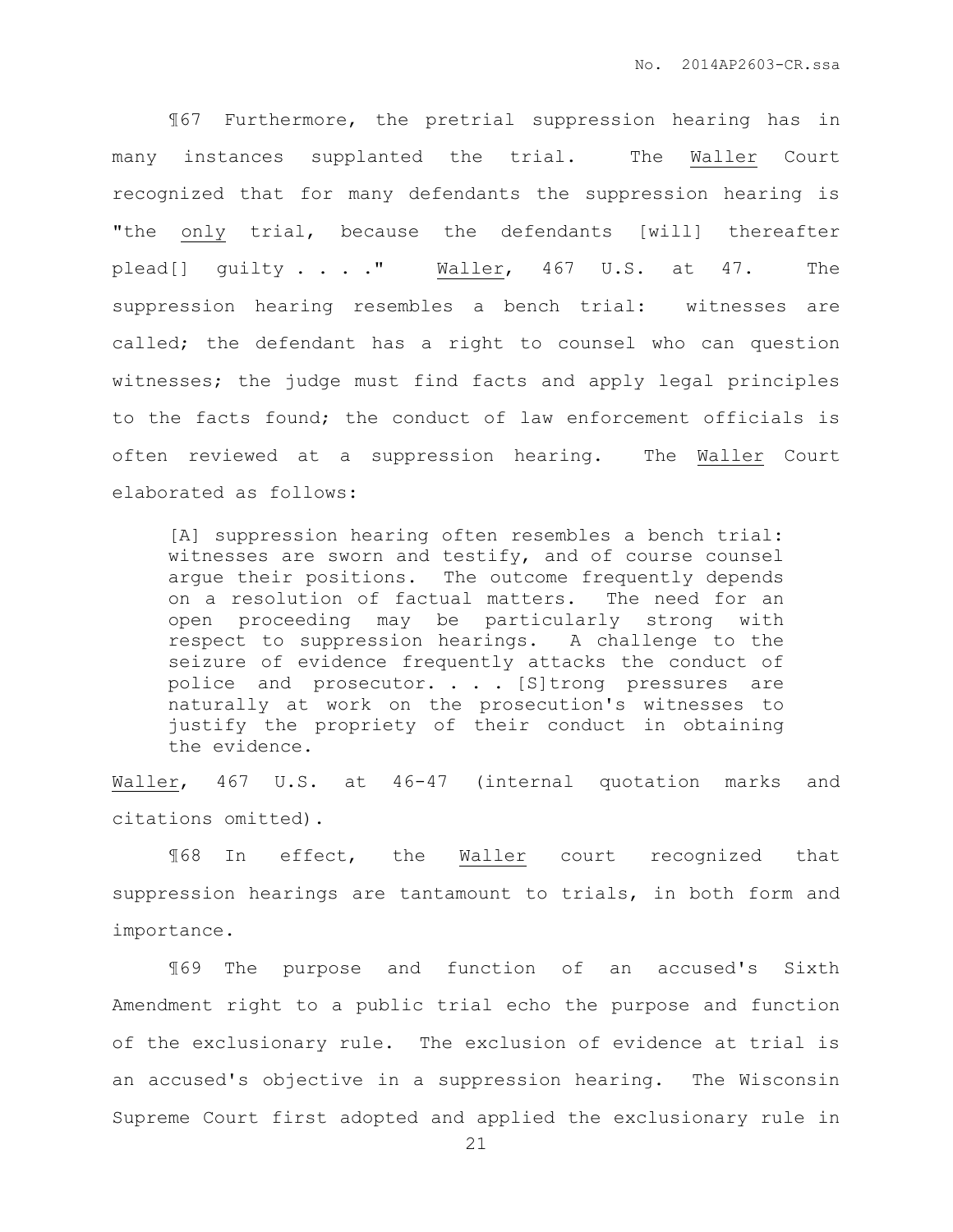Hoyer v. State, 180 Wis. 407, 193 N.W. 89 (1923). Since then, evidence has been excluded as a check on law enforcement. "Unlawful police conduct is deterred when evidence recovered in unreasonable searches is not admissible in courts."<sup>32</sup> State v. Tompkins, 144 Wis. 2d 116, 133–34, 423 N.W.2d 823 (1988); State v. Gums, 69 Wis. 2d 513, 516–17, 230 N.W.2d 813 (1975). See also Conrad v. State, 63 Wis. 2d 616, 635, 218 N.W.2d 252 (1974) (explaining that judicial integrity could be compromised if unlawful police conduct were sanctioned by the use of evidence obtained in violation of the Fourth Amendment).

¶70 Both the Public Trial Clause and the exclusionary rule are aimed at deterring unlawful conduct. This deterrent effect would be weakened if the Sixth Amendment right to public trial did not apply to a suppression hearing or the right to confrontation were not recognized in suppression hearings. Without an accused's confrontation right, the state's evidence will not be examined adequately at the suppression hearing.

¶71 In determining whether the Sixth Amendment right to a public trial applies to render a suppression hearing public, Justice Blackmun compared the purpose and function of the suppression hearing to the purpose and function of a trial. Justice Blackmun reasoned that the pretrial suppression hearing "resembles and relates to the full trial in almost every

 $\overline{a}$ 

<sup>&</sup>lt;sup>32</sup> See also 1 Wayne R. LaFave et al., Search & Seizure § 1.1(f) (5th ed. 2012) ("[T]he deterrence of unreasonable searches and seizures is a major purpose of the exclusionary rule.").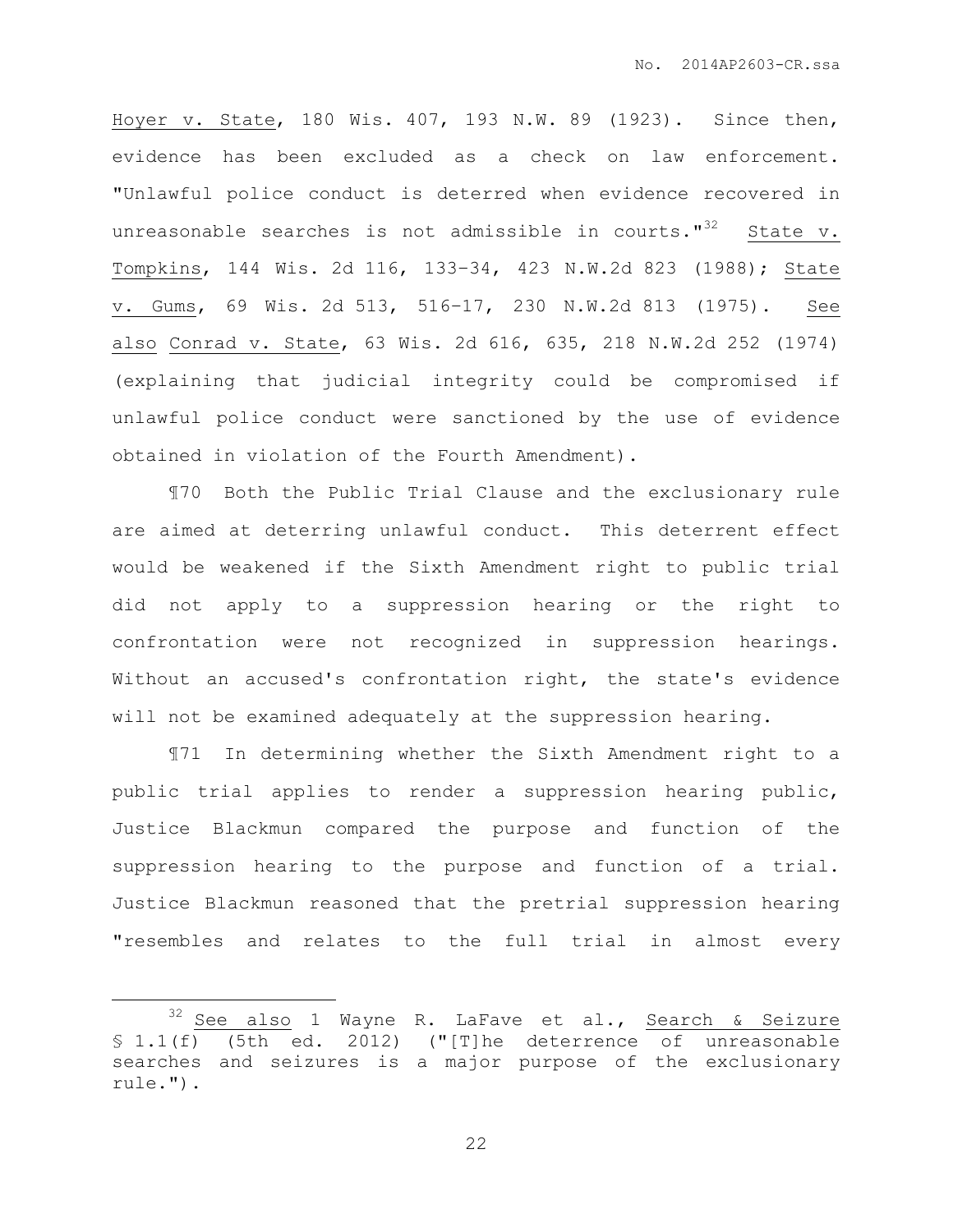particular," and therefore the Sixth Amendment right to a public trial requires a public suppression hearing. "[T]he pretrial suppression hearing . . . must be considered part of the trial." Gannett, 443 U.S. at 434, 436-37 (Blackmun, J., concurring in part and dissenting in part). The following characteristics of a suppression hearing led the Justice to this conclusion:

- "Evidence is presented by means of live testimony, witnesses are sworn, and those witnesses are subject to cross-examination."
- "Determination of the ultimate issue depends in most cases upon the trier of fact's evaluation of the evidence, and credibility is often crucial."
- "[T]he pretrial suppression hearing often is critical, and it may be decisive, in the prosecution of a criminal case. If the defendant prevails, he will have dealt the prosecution's case a serious, perhaps fatal, blow; the proceeding often then will be dismissed or negotiated on terms favorable to the defense. If the prosecution successfully resists the motion to suppress, the defendant may have little hope of success at trial (especially where a confession is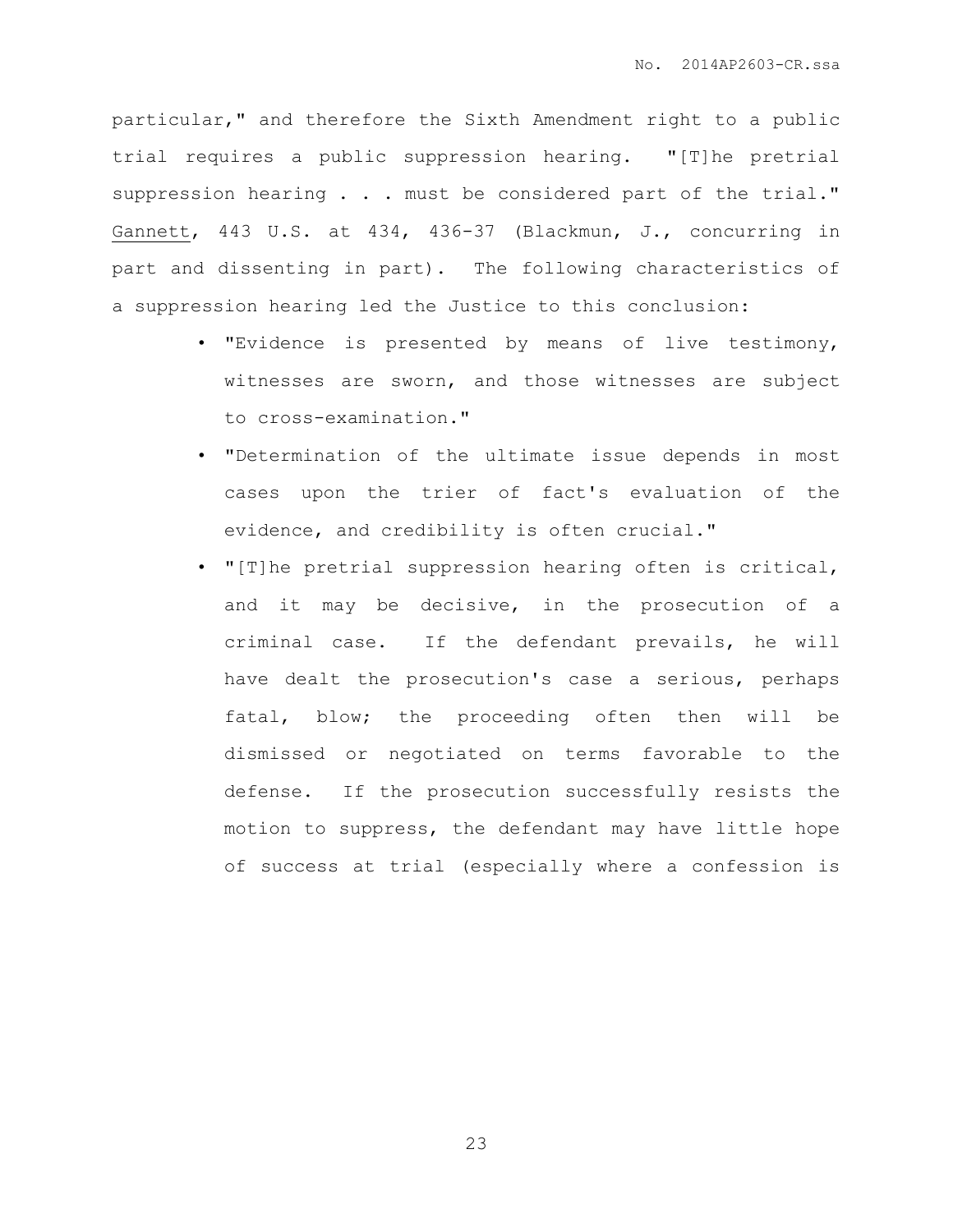in issue), with the result that the likelihood of a guilty plea is substantially increased."<sup>33</sup>

• "The suppression hearing often is the only judicial proceeding of substantial importance that takes place during a criminal prosecution."

Gannett, 443 U.S. 434-36 (Blackmun, J., concurring in part and dissenting in part).

¶72 For Justice Blackmun, these factors led him to conclude that the suppression hearing——so much like a trial— must, like a trial, be public under the Sixth Amendment.

¶73 These factors lead me to conclude that the suppression hearing——so much like a trial——must, like a trial, afford an accused the confrontation right.  $34$ 

 $\overline{a}$ 

<sup>34</sup> The Fifth Circuit Court of Appeals stated that "we safeguard the right to cross-examination at the suppression hearing because the aims and interests involved in a suppression hearing are just as pressing as those in the actual trial." United States v. Stewart, 93 F.3d 189, 192 n.1 (5th Cir. 1996).

Justice Blackmun offered a similar approach in Kentucky v. Stincer, 482 U.S. 730 (1987), and Pennsylvania v. Ritchie, 480 U.S. 39 (1987). Justice Blackmun was persuaded that "there are cases in which a state rule that precludes a defendant from access to information before trial may hinder that defendant's opportunity for effective cross-examination at trial, and thus that such a rule equally may violate the Confrontation Clause." Kentucky v. Stincer, 482 U.S. at 738 n.9.

<sup>&</sup>lt;sup>33</sup> "[A] decision on the motion to suppress is often outcome determinative if it is adverse to the government. Thus, from the prosecution's viewpoint, if evidence is suppressed, at worst, the case will be dismissed; at best, valuable evidence will be lost and the defendant will be in an enhanced plea bargaining position." Elizabeth Phillips Marsh, Does Evidence Law Matter in Criminal Suppression Hearings?, 25 Loy. L.A. L. Rev. 987, 996 (1992).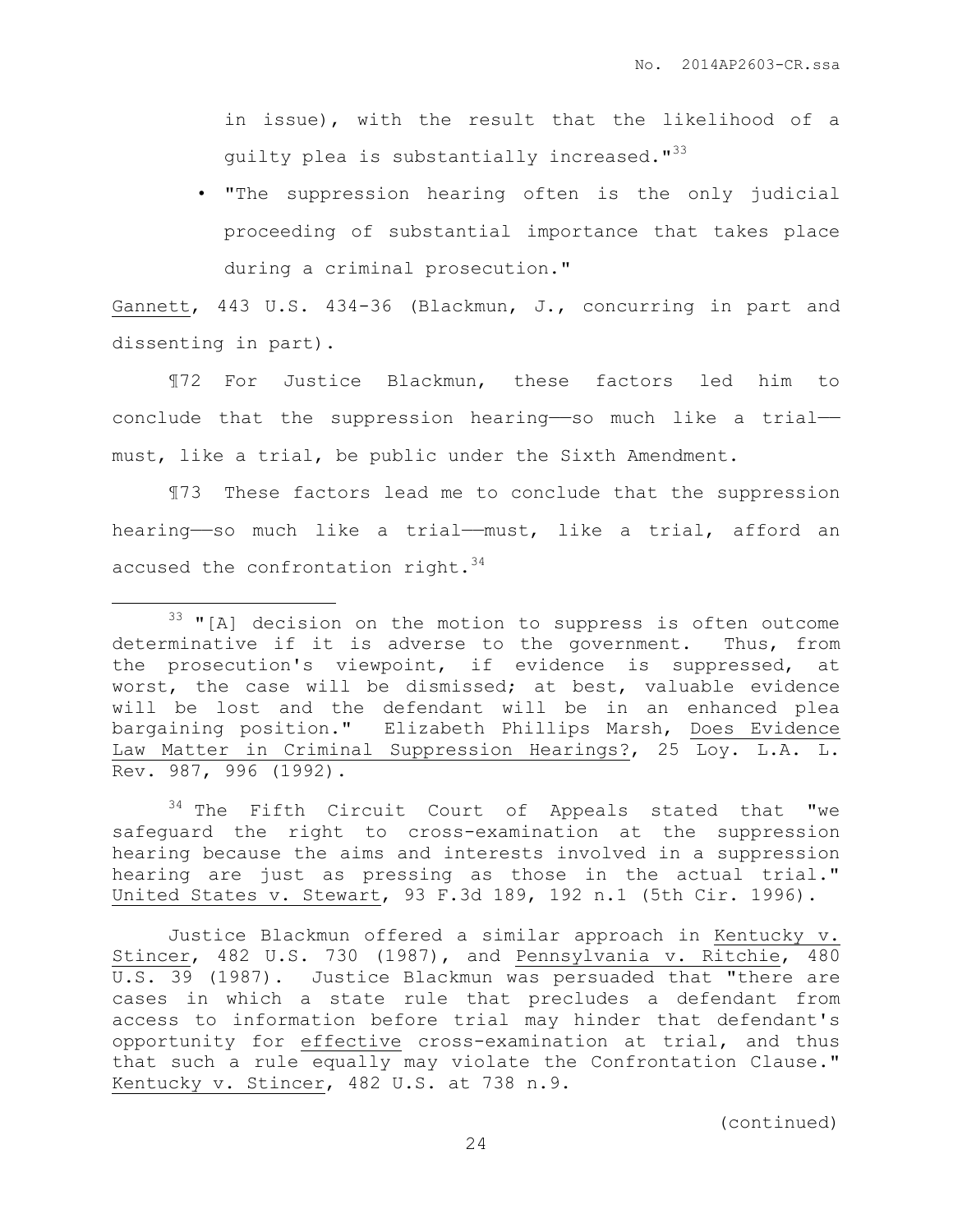¶74 The most striking aspect of the suppression hearing that leads me to this conclusion is that the suppression hearing is the turning point in many criminal prosecutions.<sup>35</sup> The majority opinion concedes (as it must) that "suppression hearings have become an important stage in many criminal cases since the Supreme Court adopted the exclusionary rule . . . . " Majority op.,  $\text{I17.}$  Yet the majority opinion strangely suggests that guilt or innocence is not at stake in the suppression hearing. The majority opinion asserts that its conclusion that the confrontation right does not apply at suppression hearings is compelled because the "confrontation right protects defendants at trial—when quilt or innocence is at stake." Majority op., ¶24; see also majority op., ¶29.

Justice Blackmun raised the same point in his separate writing in Ritchie, in which he faulted the majority for limiting its confrontation analysis to whether cross-examination is available and not inquiring into the "effectiveness of crossexamination." Ritchie, 480 U.S. at 62; see also Ritchie, 480 U.S. at 71 (Brennan, J., dissenting) ("The creation of a significant impediment to the conduct of cross-examination thus undercuts the protections of the Confrontation Clause, even if that impediment is not erected at the trial itself.") (emphasis added).

 $\overline{a}$ 

In Ritchie, 480 U.S. at 54 n.10, Justice Powell, however, observed in his plurality opinion that the Court has not yet recognized a Confrontation Clause violation prior to trial.

<sup>35</sup> The significance of a decision in a suppression case is seen in Wis. Stat. § 808.03(3)(b), providing: "An order denying a motion to suppress evidence or a motion challenging the admissibility of a statement of a defendant may be reviewed upon appeal from a judgment or order notwithstanding the fact that the judgment or order was entered upon a plea of guilty or no contest to the information or criminal complaint."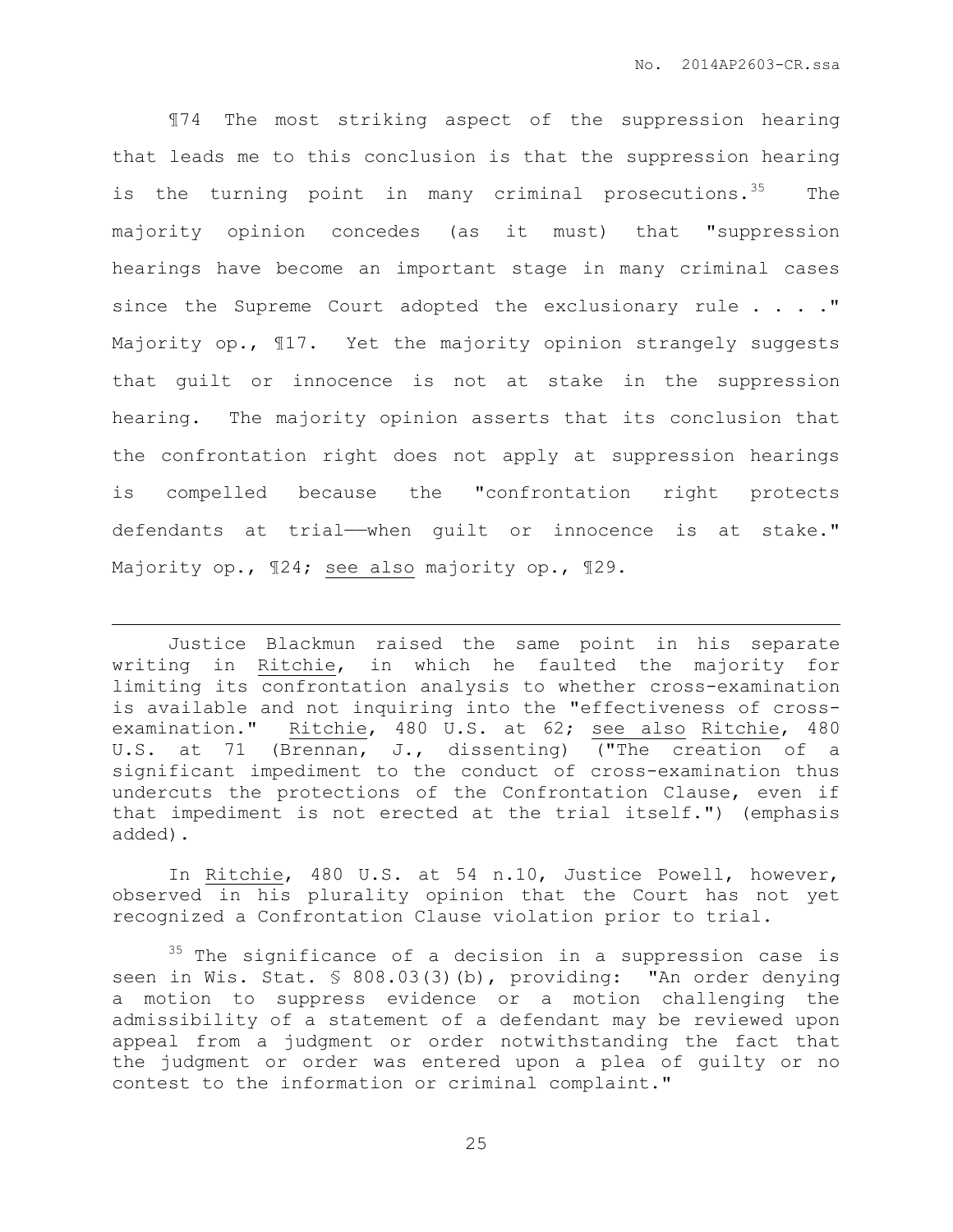¶75 But guilt or innocence is often at stake at suppression hearings. In drug offenses and drunk-driving prosecutions, for instance, the result of the suppression hearing is often determinative of the case.<sup>36</sup> Often, when a defendant's motion to suppress fails, the defendant pleads guilty. "Something in the neighborhood of 85 percent of all criminal charges are resolved by guilty pleas, frequently after . . . motions to suppress evidence have been ruled upon." Gannett Co., 443 U.S. at 397 (1979) (Burger, C.J., concurring).  $37$ The United States Supreme Court has recognized that because our criminal justice system has become "'for the most part a system of pleas, not a system of trials,' it is insufficient simply to point to the guarantee of a fair trial as a backstop that

 $\overline{a}$ 

 $37$  By all accounts, this statistic is up: "In fiscal year 2015 the vast majority of offenders (97.1%) pleaded guilty." United States Sentencing Commission, Overview of Federal Criminal Cases Fiscal Year 2015 4 (2016), http://www.ussc.gov/sites/default/files/pdf/research-andpublications/researchpublications/2016/FY15\_Overview\_Federal\_Criminal\_Cases.pdf

<sup>&</sup>lt;sup>36</sup> See, e.g., Vill. of Granville v. Graziano, 858 N.E.2d 879, 882 (Ohio Mun. 2006) (applying the confrontation clause at a suppression hearing because the distinction between trial and pretrial suppression hearings has become particularly blurred in drunk driving cases, in which defendants must raise issues of the admissibility of test results in a pretrial motion to suppress); Curry v. State, 228 S.W.3d 292, 297 (Tex. Ct. App. 2007) ("In drug possession cases like the one before us, the outcome of the suppression hearing often determines the outcome of the trial itself."); Olney v. United States, 433 F.2d 161, 163 (9th Cir. 1970) ("We think that a motion to suppress evidence can well be [a critical] stage of prosecution, particularly in narcotics cases, where the crucial issue may well be the admissibility of narcotics allegedly found in the possession of the defendant.").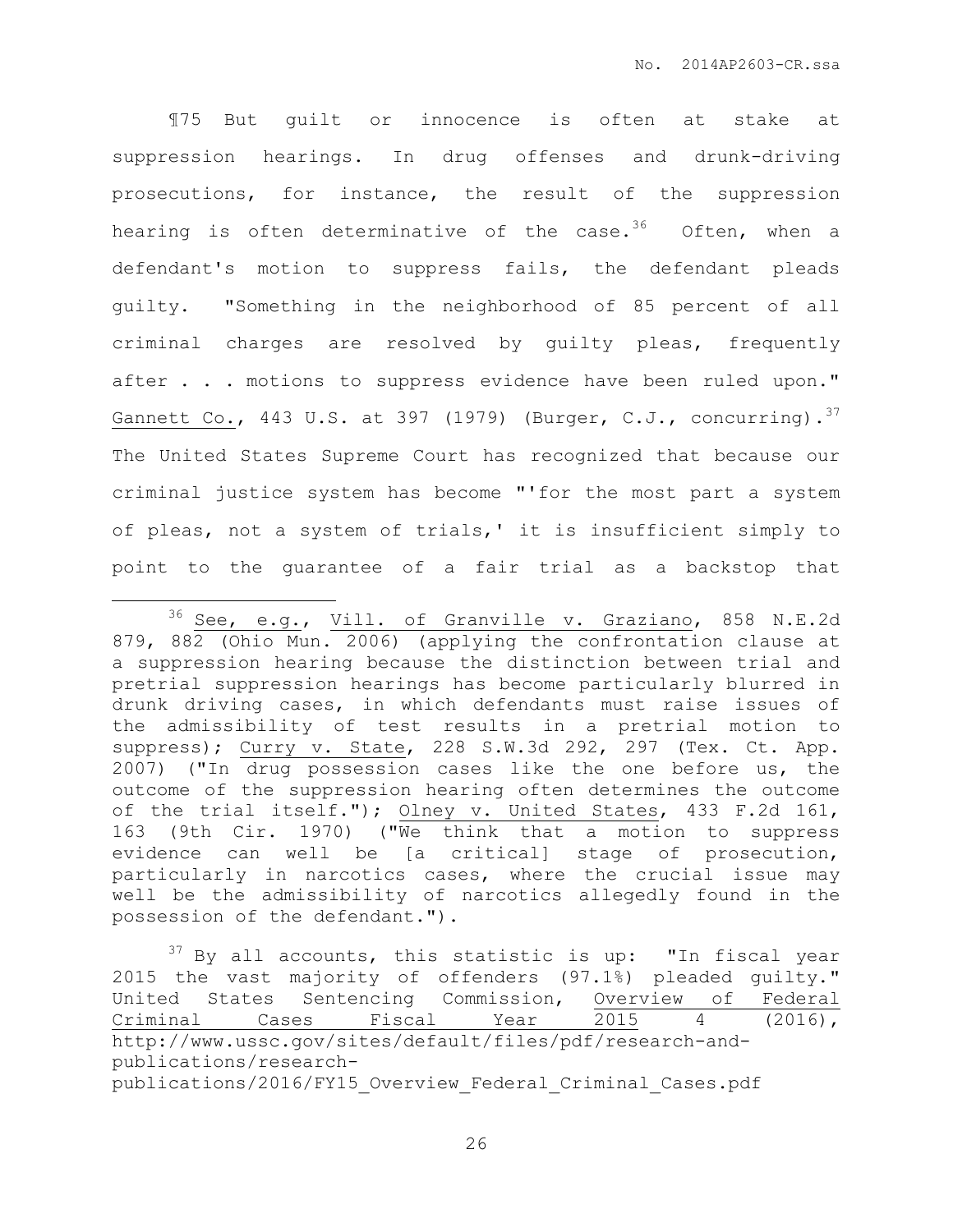inoculates any errors in the pretrial process." Missouri v. Frye, 566 U.S. 133, 143-44 (2012) (internal citations and quotation marks omitted).<sup>38</sup>

¶76 Because the suppression hearing is frequently outcomedeterminative, involves adversarial and trial-like practices, and requires the circuit court to weigh testimony as a factfinder and apply the law to the facts, the Sixth Amendment compels the conclusion that an accused's Sixth Amendment confrontation right applies.

¶77 I conclude on the basis of the text of the Sixth Amendment, the history of the suppression hearing as a trial proceeding, the purpose and function of the suppression hearing, and the United States Supreme Court's interpretation and application of the enumerated Sixth Amendment rights to nontrial proceedings, that Zamzow has a Sixth Amendment right to confront witnesses at the suppression hearing.

 $\overline{a}$ 

<sup>38</sup> Missouri v. Frye, 566 U.S. 133, 143-44 (2012):

The reality is that plea bargains have become so central to the administration of the criminal justice system that defense counsel have responsibilities in the plea bargain process, responsibilities that must be met to render the adequate assistance of counsel that the Sixth Amendment requires in the criminal process at critical stages. Because ours 'is for the most part a system of pleas, not a system of trials,' it is insufficient simply to point to the guarantee of a fair trial as a backstop that inoculates any errors in the pretrial process (internal citations omitted).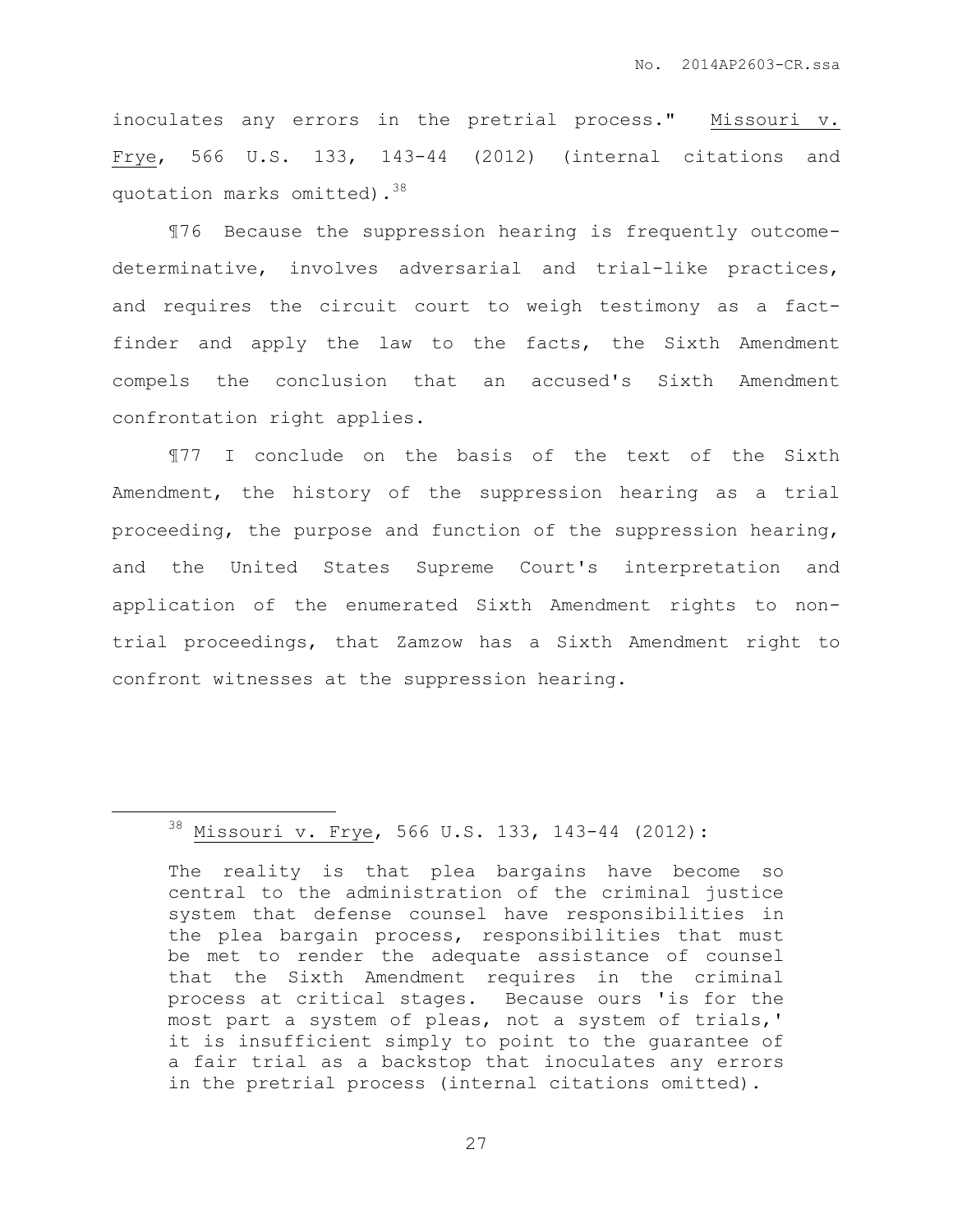¶78 The majority opinion nullifies the accused's Sixth Amendment's confrontation right at suppression hearings by adopting an absolute, no-exceptions-allowed holding.

\* \* \* \*

¶79 To conclude briefly, the Sixth Amendment right to confrontation applies at suppression hearings.

¶80 Suppression hearings are historically and functionally a part of the trial. Indeed, a suppression hearing often supplants the trial. The suppression hearing is a critical stage of the "criminal prosecution"; a defendant's right to a fair trial is dependent on counsel's ability to cross-examine adverse witnesses. The deterrence effect of the exclusionary rule will not be realized if the right to confrontation does not exist at the suppression hearing.

¶81 Because the suppression hearing involves adversarial and trial-like practices, is frequently outcome-determinative, and requires the circuit court to weigh testimony as fact-finder and apply the law to the facts, the Sixth Amendment, in my opinion, compels a court to recognize that defendants have a right to confrontation at a suppression hearing. By refusing to give Zamzow a confrontation right at the suppression hearing in the instant case, the majority opinion nullifies the Sixth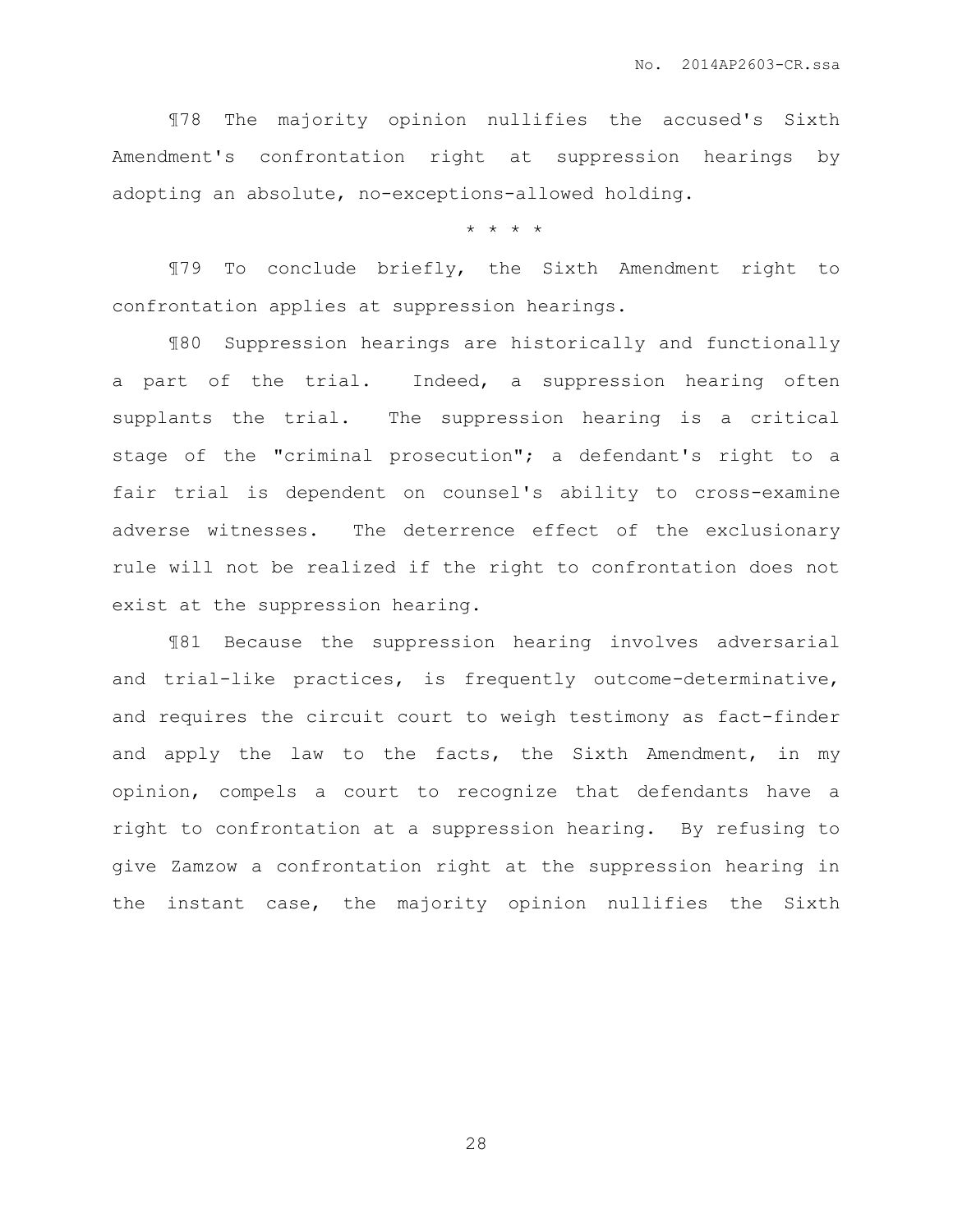Amendment's guarantee that the "accused" shall have the right to confrontation "in all criminal prosecutions."<sup>39</sup>

¶82 Finally, the majority opinion seems to pose a serious problem for future suppression hearings. The State generally has the burden of proof at a suppression hearing that the evidence is admissible at the hearing. Rules of evidence apparently are not fully applicable at a suppression hearing. See Wis. Stat. §§ 901.04(1), 911.01(4)(a); State v. Jiles, 2003 WI 66, ¶¶25-30, 262 Wis. 2d 457, 663 N.W.2d 798.<sup>40</sup>

¶83 In the future, according to the majority opinion, the State may offer hearsay evidence in a suppression hearing. As a practical matter, the defendant may not ever be able to effectively cross-examine the witness. Isn't the result of the

 $\overline{a}$ 

<sup>&</sup>lt;sup>39</sup> Christine Holst, in The Confrontation Clause and Pretrial Hearings: A Due Process Solution, 2010 U. Ill. L. Rev. 1599, 1624, proposes that the best avenue to protect a defendant's right to confrontation is under the Due Process Clause, rather than the Confrontation Clause. She concludes that "[a] restriction on confrontation at a pretrial hearing would then be unconstitutional if it denied the defendant his or her right to fundamentally fair procedure in the criminal prosecution process."

<sup>40</sup> See also United States v. Matlock, 415 U.S. 164, 172–74 (1974) ("[T]he rules of evidence normally applicable in criminal trials do not operate with full force at hearings before the judge to determine the admissibility of evidence.") (discussing [Brinegar v. United States,](https://1.next.westlaw.com/Link/Document/FullText?findType=Y&serNum=1949116197&pubNum=708&originatingDoc=Ib58b624aff6911d98ac8f235252e36df&refType=RP&originationContext=document&transitionType=DocumentItem&contextData=(sc.UserEnteredCitation)) 338 U.S. 160 (1949); Fed. R. [Evid.](https://1.next.westlaw.com/Link/Document/FullText?findType=L&pubNum=1004365&cite=USFRER104&originatingDoc=Ib58b624aff6911d98ac8f235252e36df&refType=LQ&originationContext=document&transitionType=DocumentItem&contextData=(sc.UserEnteredCitation))  [104\(a\)](https://1.next.westlaw.com/Link/Document/FullText?findType=L&pubNum=1004365&cite=USFRER104&originatingDoc=Ib58b624aff6911d98ac8f235252e36df&refType=LQ&originationContext=document&transitionType=DocumentItem&contextData=(sc.UserEnteredCitation)) & [1101\(d\)\(1\);](https://1.next.westlaw.com/Link/Document/FullText?findType=L&pubNum=1004365&cite=USFRER1101&originatingDoc=Ib58b624aff6911d98ac8f235252e36df&refType=LQ&originationContext=document&transitionType=DocumentItem&contextData=(sc.UserEnteredCitation)) and citing 5 J. Wigmore, Evidence § 1385 (3d ed. 1940); [C. McCormick, Evidence](https://1.next.westlaw.com/Link/Document/FullText?findType=Y&serNum=0280312313&pubNum=0134642&originatingDoc=Ib58b624aff6911d98ac8f235252e36df&refType=TS&originationContext=document&transitionType=DocumentItem&contextData=(sc.UserEnteredCitation)) § 53 n.91 (2d ed. 1972)); see also [United States v. Raddatz,](https://1.next.westlaw.com/Link/Document/FullText?findType=Y&serNum=1980116789&pubNum=708&originatingDoc=Ib58b624aff6911d98ac8f235252e36df&refType=RP&originationContext=document&transitionType=DocumentItem&contextData=(sc.UserEnteredCitation)) 447 U.S. 667, 679 (1980) ("At a suppression hearing, the court may rely on hearsay and other evidence, even though that evidence would not be admissible at trial.").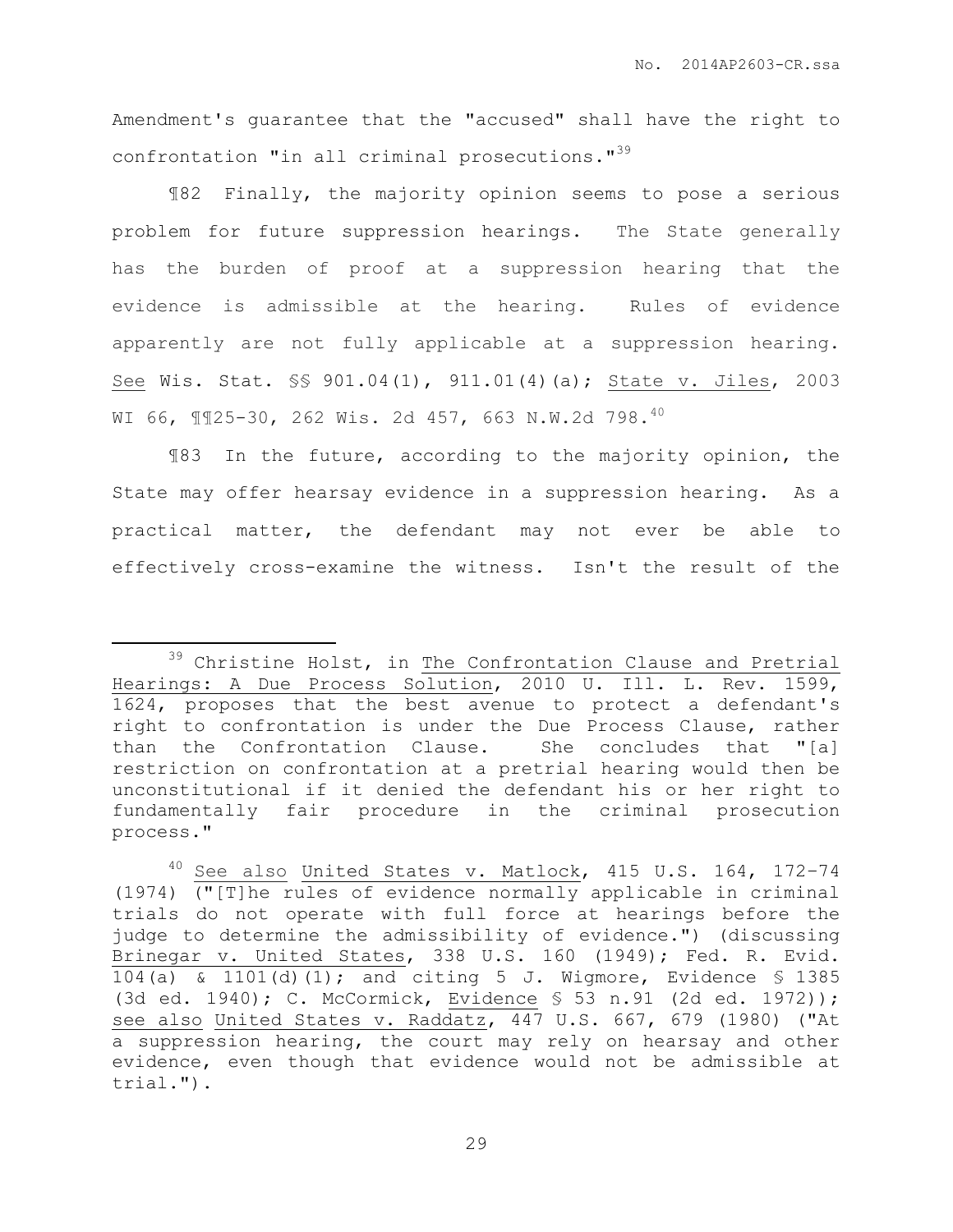suppression hearing that the unsuppressed evidence may be introduced at trial? See ¶47, supra.

¶84 Court of Appeals Judge Paul Reilly, dissenting from the court of appeals decision in the instant case, posed the problem as follows: A paper review in which trial courts read police reports and review evidence such as dash cam videos to determine whether evidence should be suppressed may become the norm. The possible effect of the court of appeals decision (and the majority opinion in the instant case), according to Judge Reilly, is that hearsay and double hearsay testimony may be used at a suppression hearing to support the constitutional reasonableness of a search and seizure and therefore the admissibility of contraband, for example, when the same hearsay would likely not be admitted at trial.

¶85 Judge Reilly wrote as follows:

The effect of the majority's decision is that evidentiary hearings are no longer necessary to the determination of whether a warrantless search and/or seizure was constitutional. Suppression hearings may be reduced to a paper review in which trial courts read police reports and review evidence such as dash cam videos to determine whether a warrantless search or seizure was nevertheless lawful. The majority mistakes us for a civil law country rather than recognizing our common law foundation.

. . . .

The majority provides no guidance in how it expects courts to protect the Fourth Amendment rights of a criminal defendant such as Zamzow absent the Sixth Amendment's "crucible of cross-examination" in evaluating the government's accusations. By relying on Frambs, the majority disregards the Crawford Court's lament over the legacy of Roberts as one of "fail[ure] to provide meaningful protection from even